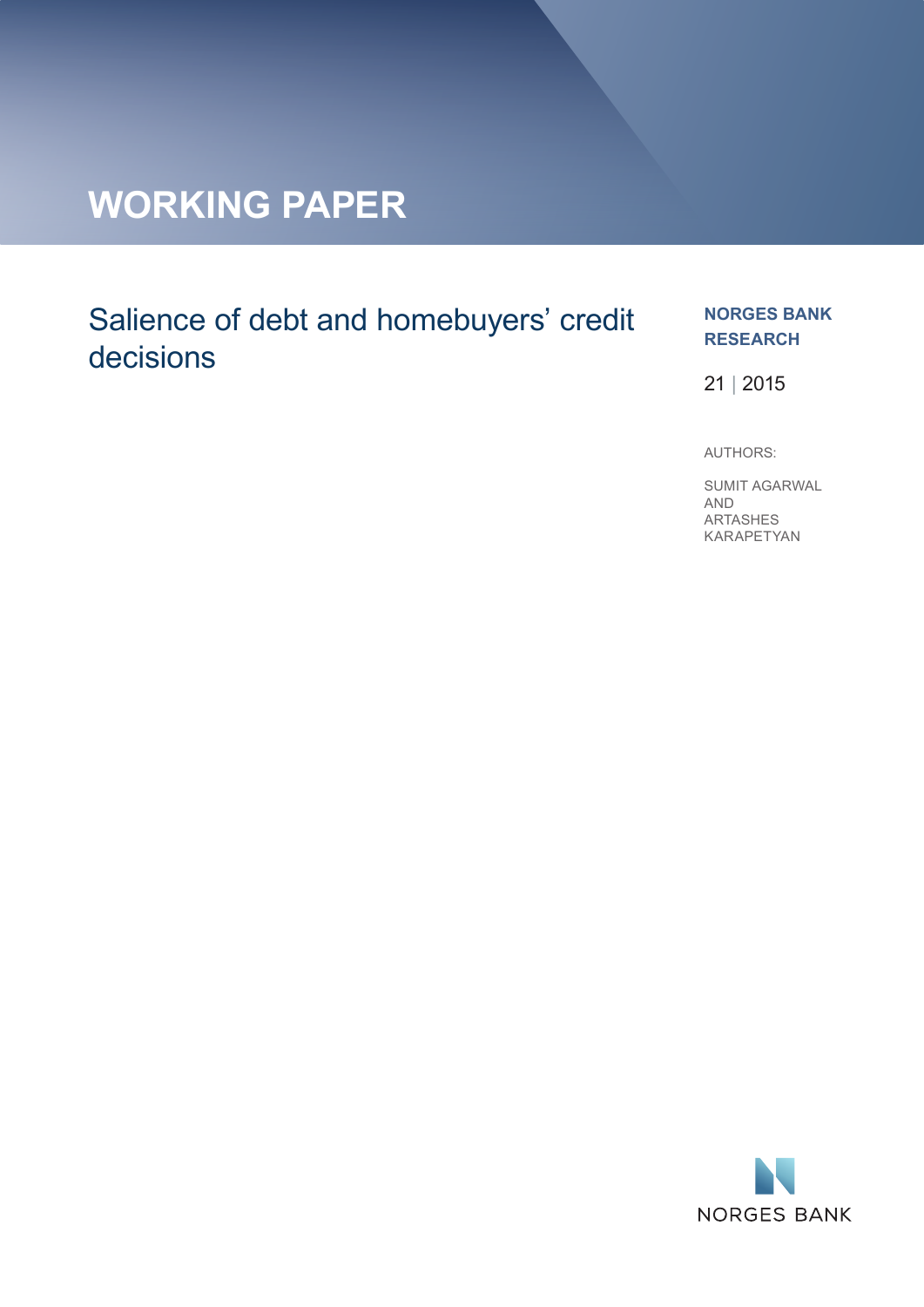#### **Working papers fra Norges Bank, fra 1992/1 til 2009/2 kan bestilles over e-post:** FacilityServices@norges-bank.no

Fra 1999 og senere er publikasjonene tilgjengelige på www.norges-bank.no

Working papers inneholder forskningsarbeider og utredninger som vanligvis ikke har fått sin endelige form. Hensikten er blant annet at forfatteren kan motta kommentarer fra kolleger og andre interesserte. Synspunkter og konklusjoner i arbeidene står for forfatternes regning.

**Working papers from Norges Bank, from 1992/1 to 2009/2 can be ordered by e-mail:** FacilityServices@norges-bank.no

Working papers from 1999 onwards are available on www.norges-bank.no

Norges Bank's working papers present research projects and reports (not usually in their final form) and are intended inter alia to enable the author to benefit from the comments of colleagues and other interested parties. Views and conclusions expressed in working papers are the responsibility of the authors alone.

ISSN 1502-819-0 (online) ISBN 978-82-7553-888-6 (online)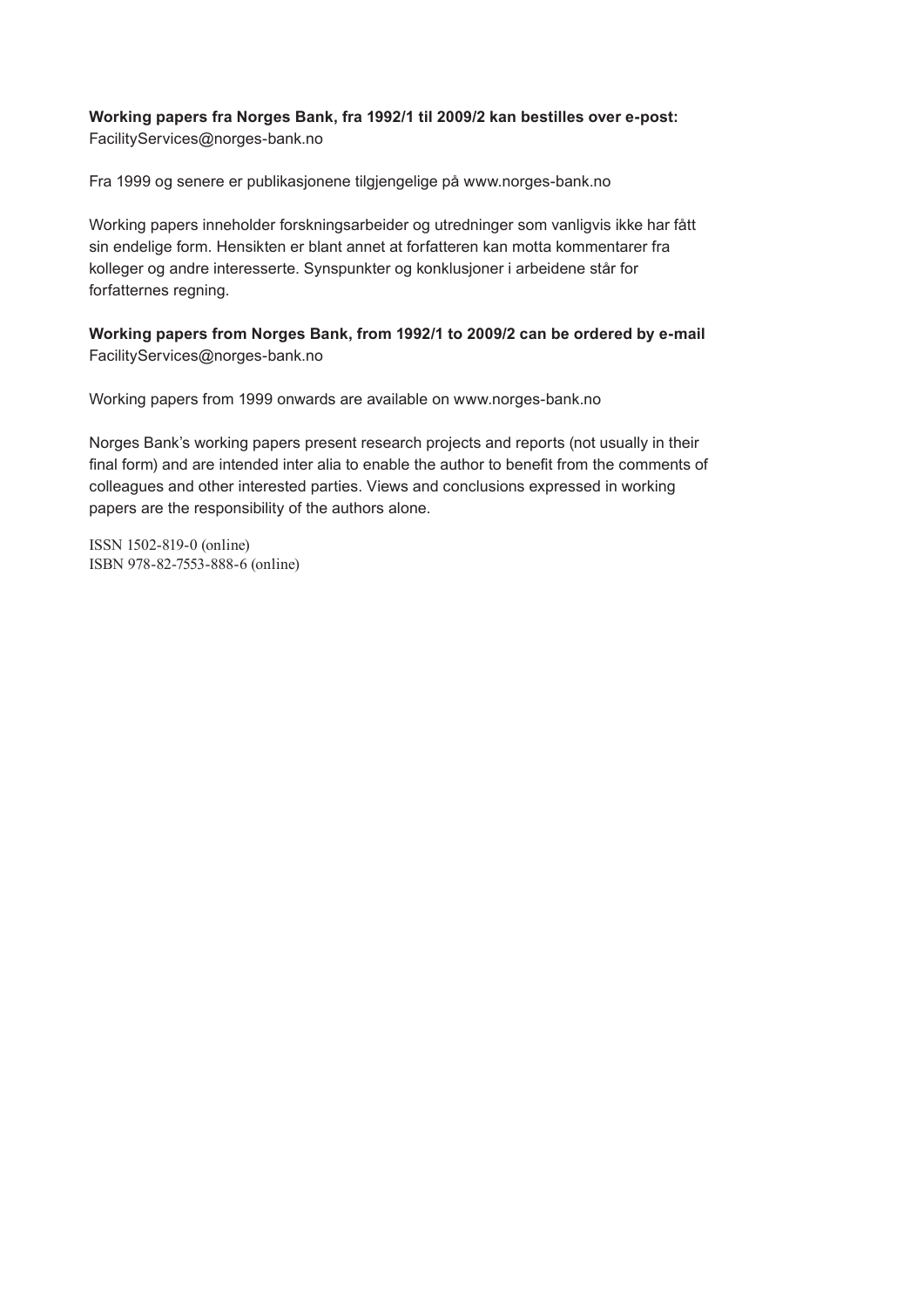### Salience and Mispricing: Homebuyers' Housing Decisions<sup>[1](#page-2-0)</sup>

#### **Sumit Agarwal**

Georgetown University

#### **Artashes Karapetyan[2](#page-2-1)**

BI Norwegian Business School

#### November 2016

#### **Abstract**

We show that a regulatory disclosure of hidden debt eliminated a large mispricing in housing. In a setting where homebuyers must combine several sources of debt, they are biased towards hidden loans, especially if they are young, or have no experience in financial or housing markets. By reducing the mispricing of units with hidden debt, increased salience of debt benefited homebuyers, particularly those suffering most from it. An average homebuyer could save about \$20,000 by acquiring a dwelling with one standard deviation lower debt. We confirm lack of salience was the main source of the bias, by showing the regulation nearly eliminated the mispricing.

*Keywords:* Salience, Housing, Cooperatives, Mortgage, Household Finance, Mispricing *JEL Classification:* D12, G14, G21, G32

<span id="page-2-0"></span><sup>&</sup>lt;sup>1</sup> This paper should not be reported as representing the views of Norges Bank. The views expressed are those of the authors and do not necessarily reflect those of Norges Bank. Most of this work was carried out when Artashes Karapetyan was at Norges Bank Research. We benefited from the comments of Johan Almenberg, Gene Amromin, Souphala Chomsisengphet, Samuli Knupfer, Øyvind Norli, Ivan Png, Nagpurnanand Prabhala, Wenlan Qian, Tarun Ramadorai, Amit Seru, Nick Souleles, Bogdan Stacescu and seminar participants at the National University of Singapore, BI Norwegian Business School and Barcelona GSE. We thank Eiendomsverdi AS for providing us with the data. Earlier version of the paper was titled "Salience of Debt and Homebuyers' Credit Decisions". <sup>2</sup> Corresponding author. BI Norwegian Business School, Nydalsveien 37, Oslo 0442, Norway E-mail:

<span id="page-2-1"></span>[Artashes.karapetyan@bi.no,](mailto:Artashes.karapetyan@bi.no) Tel: +4746410548, Fax: +4746410501.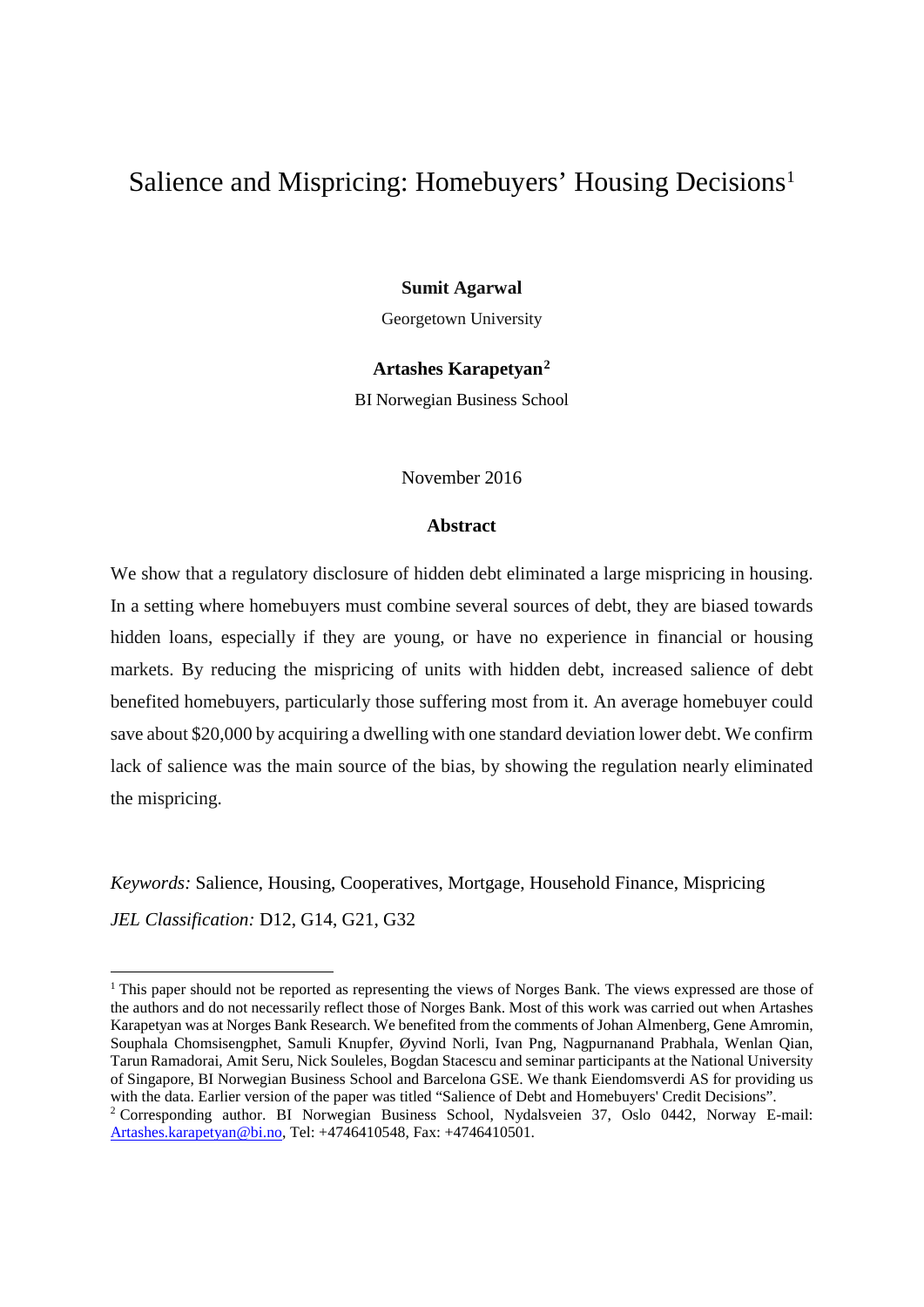#### **1. Introduction**

Like many consumer financial decisions, buying a house can be complex. Consumers need adequate financial information to make an optimal decision. While diligent consumers tend to gather more information about all the costs involved, others may not exert enough effort to do so, or may differ in their ability to understand the subtleties of the contracts. Indeed, recent evidence suggests that many consumers make poor financial decisions in mortgage and other credit markets (Campbell et al., 2011).

While the failure of households to optimize their financial transactions may often entail a minor cost in other markets, costs can be substantial for participants in the mortgage market. Buying a house is one of the largest financial decisions made by a household. Despite the large costs, recent research from the U.S. shows borrowers in mortgage markets do not optimize: for instance, they struggle to evaluate the tradeoff between interest rates and other fees (Woodward and Hall, 2010), or fail to optimally refinance mortgages (Keys et al., 2016; Agarwal, Rosen and Yao, 2015). [3](#page-3-0)

In this paper we examine whether consumers are able to make an optimal choice regarding their home acquisition in a setting where the total price has both salient and hidden parts. We analyze the impact of a regulatory shock to the salience of debt on home prices. Specifically, we make use of a law that required the disclosure of a sizeable hidden debt – a part of the total acquisition price. We ask whether an observed mispricing in the presence of hidden debt vanishes with mandatory disclosure of that debt. If so, we then ask how much a homebuyer could save by acquiring a correctly priced dwelling, and whether various homebuyers benefit differently from the increased salience.

In the Norwegian housing market, apartments are organized either as housing co-ops or selfowned units. Both are prevalent across the country, with approximately 40 percent of all apartments being co-op units. While these two types of housing are similar in most aspects, coop units differ from self-owned units in an important way: co-ops borrow debt to finance the development of the housing. As a result, a household acquiring a leveraged co-op unit will have

<span id="page-3-0"></span><sup>&</sup>lt;sup>3</sup>See also Agarwal, Ben-David, and Yao (2015) for mistakes on mortgage points.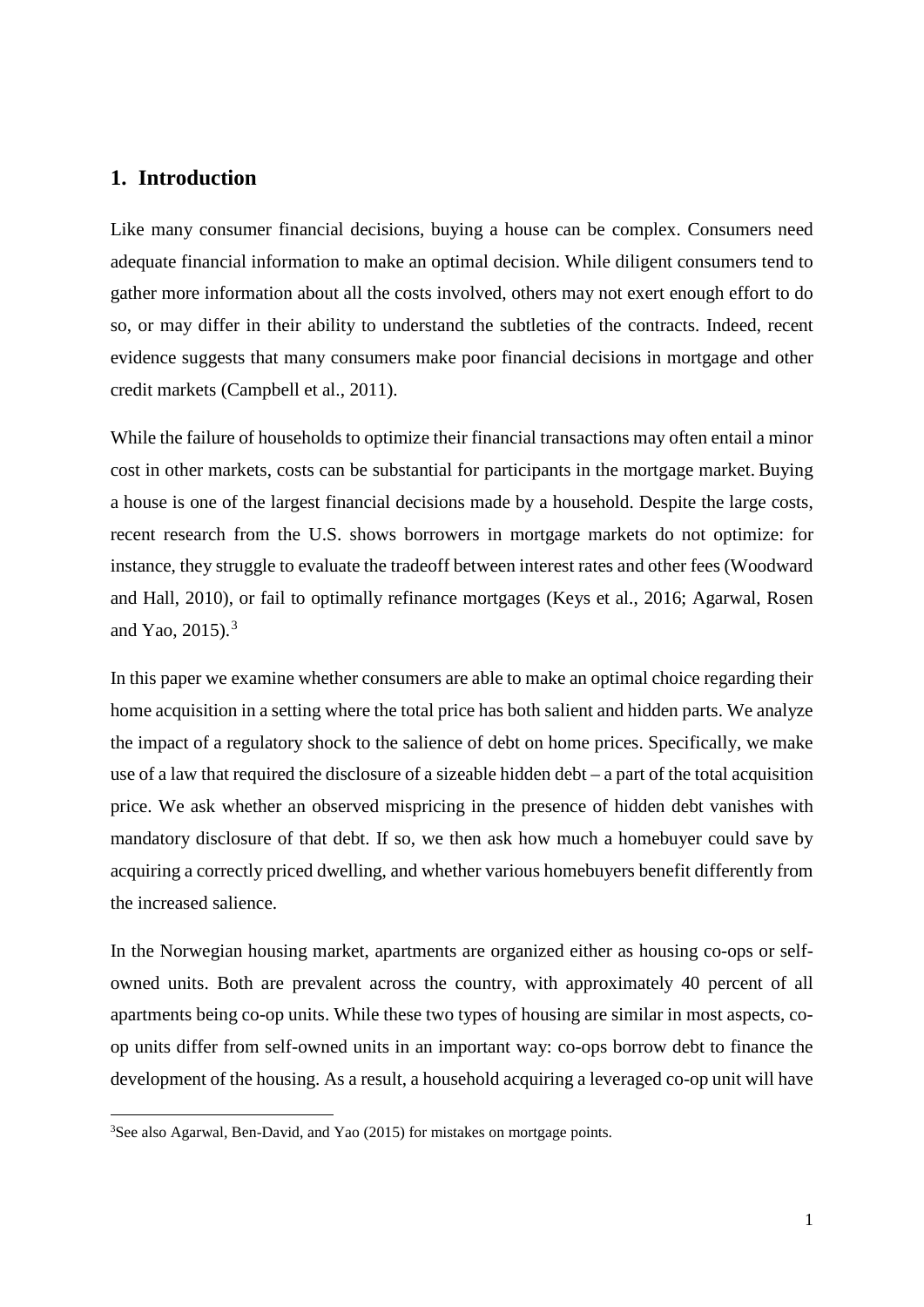both a personal and co-op debt, and should consider the total acquisition price. A further important aspect is that there is a high variation in the amount of debt borrowed across the various co-ops. Self-owned units, in contrast, do not inherit debt for the development of the building, and the acquisition will involve only the personal debt, i.e. a mortgage.<sup>[4](#page-4-0)</sup>

Co-op debt can be more shrouded, and therefore consumers are more likely to be unaware of it. Despite this, it must be serviced by each homeowner. Prior to January 1, 2008, the disclosure of co-op debt was not required by law.<sup>[5](#page-4-1)</sup> At the beginning of 2008, a regulatory change was implemented, requiring that the terms of all sources of debt in dwellings be disclosed. In particular, the regulation required that the amount of joint debt with its servicing terms be disclosed at the time of sale along with the transaction price. This change should hardly affect co-op units with little debt, or self-owned units, since they generally have near-zero debt. On the other hand, it can reduce prices of co-op units with moderate or high debt if homebuyers at least some of them - were indeed unaware of hidden debt. Before the requirement, intermediaries could choose to not disclose (plausibly, intentionally) the existence of debt, as evidenced by a number of consumer complaints.<sup>[6](#page-4-2)</sup> We confirm a large price impact suggesting that mispricing stemmed from unawareness about hidden debt.

We begin our empirical analysis by studying how (high-debt) co-op prices are affected by the implementation of the law. Our hypothesis is that the mandatory disclosure of the previously shrouded debt and its terms has a negative impact on the co-op unit prices with high debt, but not on those with (almost) no debt. To test this, we first compare the extent to which co-op debt iss reflected in market prices before and after the law (the capitalization rate). Assuming as a benchmark that a dollar increase in co-op debt should nearly result in a dollar decrease in the sales price, we find that before the regulation co-op debt is undercapitalized (i.e., debt was less than fully priced in the transactions) in apartment prices by around 25 (19-32) percent. By

 $\ddot{\phantom{a}}$ 

<span id="page-4-0"></span><sup>4</sup> However, some debt may still arise in the future due to the renovation of common areas in buildings. We will return to this later in the paper.

<span id="page-4-1"></span><sup>&</sup>lt;sup>5</sup> Another factor that makes co-op debt less salient is that it is not seen directly in homeowners' monthly fees. The service of debt and its interest payments is not itemized, but is part of a total monthly fee, which also includes capital and maintenance expenses.

<span id="page-4-2"></span><sup>&</sup>lt;sup>6</sup> We make an extensive search in all major newspapers and find a number of articles on hiding about co-op debt by agencies preceding the law. Almenberg and Karapetyan (2014) bring survey evidence on consumer unawareness about co-op debt in Sweden.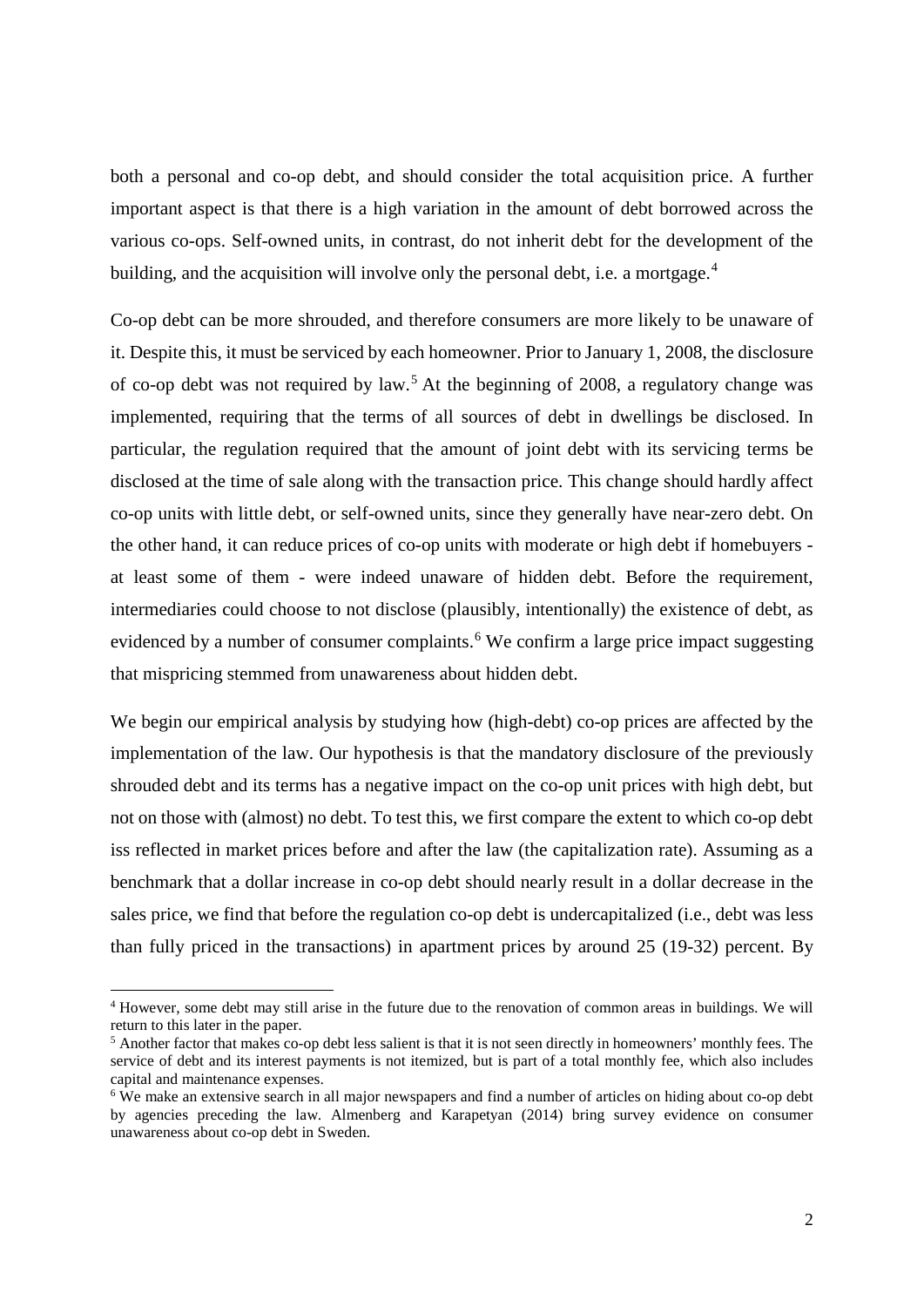choosing a co-op unit with a one standard deviation lower debt, a homebuyer could reduce her total cost of home acquisition by about 80,000 NOK, or about 15,000 USD in our benchmark estimation.<sup>[7](#page-5-0)</sup> After the regulation undercapitalization decreases by around 12 percentage points within short windows (starting one month up to one year), and by 19-30 percent in the longer run. In the long run, undercapitalization vanishes almost entirely.

The correction, therefore, brings about an equivalent price impact. This can be seen in Figure 1: high-debt co-op units started to exhibit a lower relative price in 2007. Because the correction takes place due to disclosing the hidden aspects of the co-op debt, we conclude that it is indeed *lack of salience* that causes the mispricing, and the resulting suboptimal home acquisition decisions. [8](#page-5-1) Furthermore, given that co-ops are nearly always indebted, no co-op is entirely unaffected, and our numbers may underestimate the true mispricing. Therefore, we move on to additionally include self-owned units in subsequent estimations, and confirm a price impact that is larger by about 30-40 percent (over 20,000 USD).

The total acquisition price of a dwelling is the sum of the debt and the sales price, and this calculation does not require much financial knowledge beyond elementary operations. Yet, it does not mean there is no benefit to financial knowledge or experience in the presence of hidden debt. For instance, Stango and Zinman (2014) find that consumers with lower education and financial literacy are more likely to suffer from hidden features of credit. It therefore seems plausible that lack of salience has different costs for homebuyers with various characteristics, including financial experience. To explore this, we match our transaction data with administrative data from Norway, covering demographic and financial information on all Norwegian taxpayers. We find that individuals with no investments in financial markets, young homebuyers, and first-time homebuyers pay the largest price for hidden debt, as well as benefit the most from its disclosure. Using a triple difference approach, we find that young buyers pay about 30,000 USD less for co-ops after the disclosure of co-op debt. Similarly, individuals with

<span id="page-5-0"></span><sup>&</sup>lt;sup>7</sup>1 USD was around 5.5 NOK in this period.

<span id="page-5-1"></span><sup>&</sup>lt;sup>8</sup> Given the competitive mortgage market in Norway and the comparable terms of the two sources of debt, the undercapitalization is unlikely, as we show, to be explained by rational choice.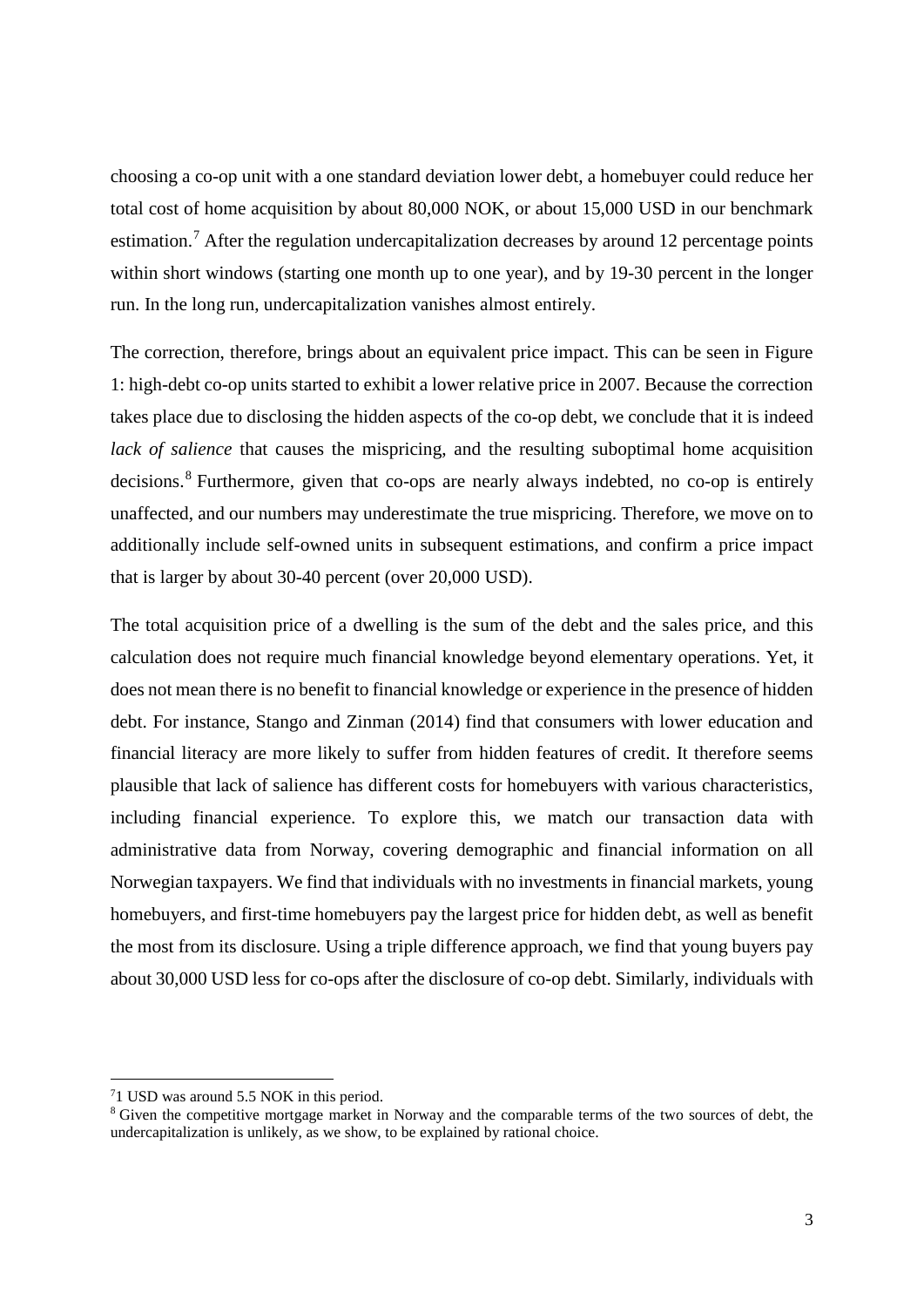no investments in financial markets, and those with no prior home ownership benefit more, than their benchmark groups.

Closest to our work, Almenberg and Karapetyan (2014) use data from Sweden to show that the present value of co-op debt is far from being fully capitalized into the sales price.<sup>[9](#page-6-0)</sup> Unlike our work, the source of the mispricing is not shown and the authors suggest rational choice (e.g., liquidity constraints) or other behavioral biases could be sources of the mispricing as well. Yet, they argue salience is key by bringing survey evidence in which a majority of individuals (about seventy out of a hundred surveyed) are unaware of the amount of debt their co-op has taken, consistent with our empirical findings. Instead, using a shock to the salience, we contribute, first, by showing that lack of salience is the source of this bias; specifically, we show that the bias is indeed eliminated after the shock. Second, we quantify the mistake from the salience shock directly. Third, we identify vulnerable groups for whom hidden debt was the most costly. Finally, Norway provides an ideal setting for the test since self-owned and low-debt units coexist with high-debt co-op units, allowing to analyze the shock with several difference-indifference approaches.

Our findings remain unchanged when we carry out a number of robustness checks. First, we check that our results survive falsifications tests. We then implement several empirical approaches to address endogeneity. To minimize the effects of confounding factors, we focus on observations immediately preceding and succeeding the regulation using short (starting 30 days) as well as long windows. We demonstrate both statistical and economic significance of the impact on the pricing within already short periods.

A further concern is unobserved heterogeneity: larger co-op debt could be positively correlated with the quality of a co-op. For instance, major renovations can be financed raising co-op debt, which, if true, could bias our results. We address this concern by first correcting our debt measure using a proxy for renovation expenses. Then, we narrow our attention to a subsample of new buildings, where major renovations are unlikely to have occurred and where capital depreciation is unlikely to diverge greatly between buildings. Finally, we use building level

<span id="page-6-0"></span><sup>9</sup> Similarly, Hjalmarsson and Hjalmarsson (2009) also studied undercapitalization, but having no access to information on debt, they rely only on the total monthly fee.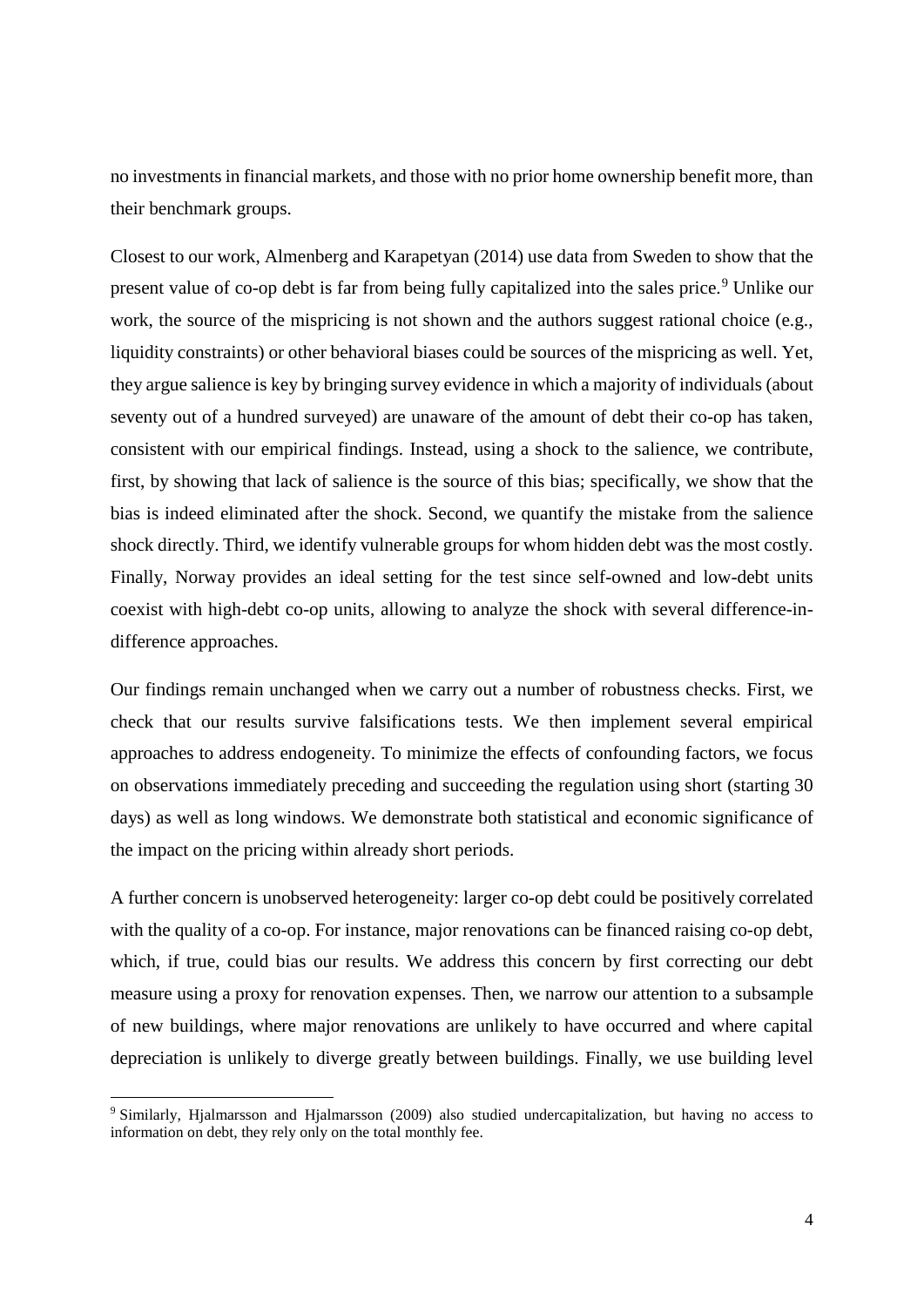fixed effects and confirm that results remain nearly unaffected.

We then explore alternative hypotheses that could explain our findings. For instance, could rational choice, such as liquidity constraints, be accountable for the results? We provide several tests to show that rational bias is unlikely to contribute to the large misplacing.

Besides designing mechanisms to increase home ownership, an equally important public policy is to improve credit standards and reduce defaults. Our findings have important policy implications. Young, low-income, and first-time homebuyers are the most likely cohorts to fall victim to the costs of the bias. These suboptimal decisions may cause imbalances via increased defaults and have a significant impact on the entire economy.<sup>[10](#page-7-0),[11](#page-7-1)</sup> Additionally, the "transfer" that they unknowingly make possibly increases inequality, as it arguably benefits the more welloff groups (such as housing developers), whose marginal utility from the transfer is likely lower.

Apart from increasing salience, our findings on the importance of financial experience suggest that the effectiveness of other policy measures, such as investment in financial education, must be evaluated more broadly. Even in settings, where the need for solid financial literacy (i.e., beyond elementary operations) is not that obvious, or where other biases causing mistakes have not yet been identified by policy-makers and are thus unaddressed, financial education at large can ameliorate ensuing consequences.

Our work contributes to a growing literature in finance and marketing that has explored how individuals respond to the salience of information in various contexts (for instance, to salience in taxation as in Chetty et al., 2009; Chetty and Saez, 2009; Finkelstein, 2009), as well as in different markets, including corporate finance decisions, retail financial products, medical insurance, and credit cards. Heitman et al. (2014) show that the way in which prices and addon features are presented, can affect how well buyers evaluate the tradeoff between products. Perez-Trugila and Troiano (2015) provide a large field experiment and show that increasing the salience of financial (and shaming) penalties reduces tax delinquency. Graham et al. (2015)

<span id="page-7-1"></span><span id="page-7-0"></span>

<sup>&</sup>lt;sup>10</sup> See Campbell (2006) on the importance of mortgage markets and suboptimal decisions (2006).<br><sup>11</sup> For instance, the sharp decline in housing markets and the associated rise in mortgage defaults in the US during the recent financial crisis were partially caused by suboptimal decisions made by homebuyers.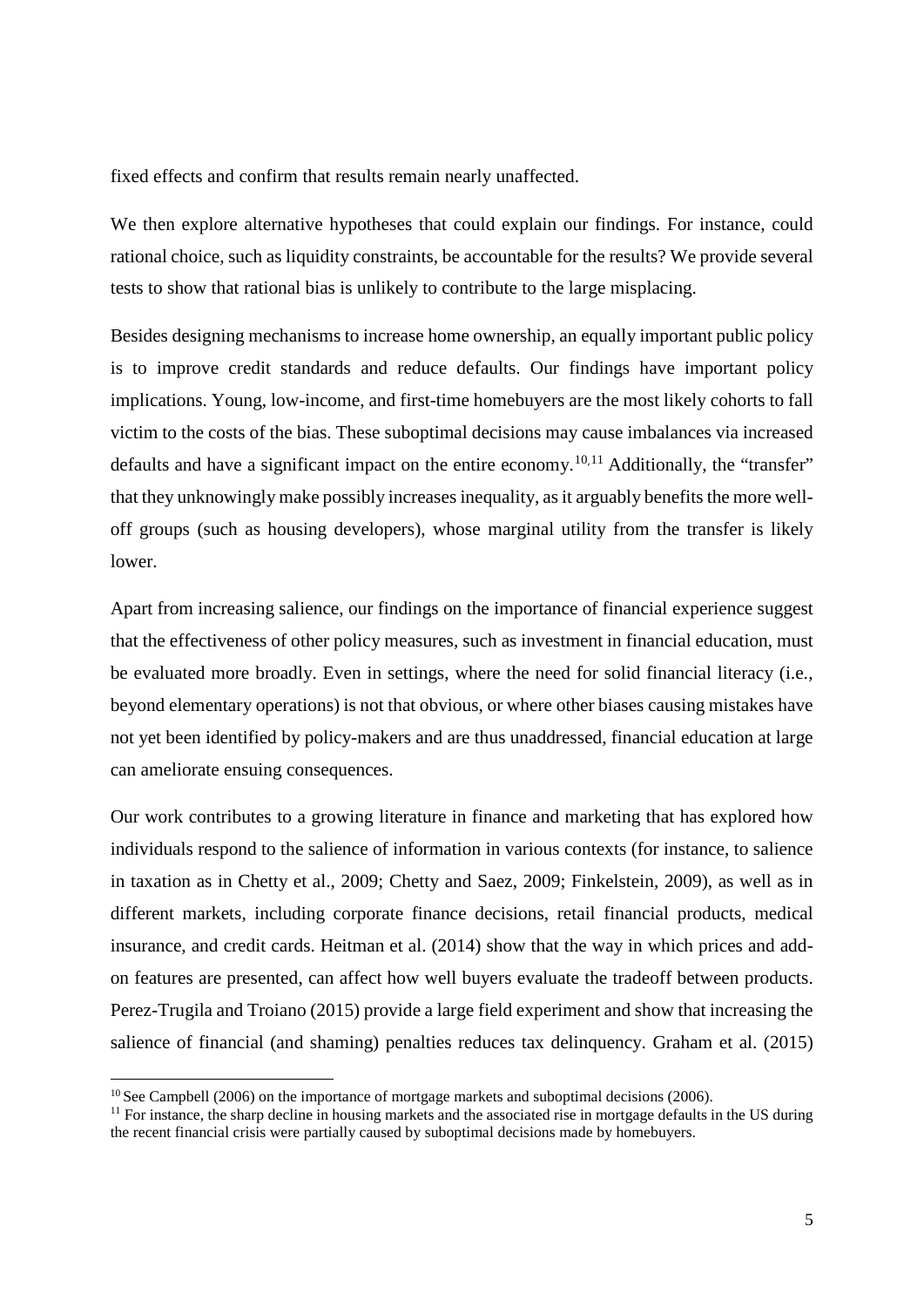show the hidden nature of the marginal tax may lead managers to take incremental decisions based on the average tax rate, resulting in large deadweight losses.

In credit card markets, Agarwal, Driscoll, Gabaix and Liabson (2013) find customers lose in penalty fees, and show that learning to reduce fees may be forgotten over time. Agarwal, Chomsisengphet and Souleles (2015) report that a substantial fraction of consumers choose expost sub-optimal credit contracts. Many credit card holders fail to minimize costs by switching to a cheaper available source of credit, such as a credit card with better rates and fees, or other liquid and low-yielding assets (Stango and Zinman, 2009). Agarwal et al. (2009) find that consumers take out payday loans at very high interest rates even when they have access to cheaper sources of financing. More recently, Ru and Schoar (2015) suggest that certain credit cards can have lower interest rates (salient feature) combined by even higher hidden payments, which are more easily packaged to less sophisticated consumers.

Closer to our work, a handful of studies have shown how irrational behavior may affect choice in the housing market (see, for example, Genesove and Mayer, 2001; Brunnermeier and Julliard, 2008). Keys et al. (2016) focus on the decision to refinance mortgages and find that borrowers fail to refinance due to irrational biases, leaving large amounts of money on the table. Agarwal, Rosen and Yao (2015) report that in addition to such errors of commission, borrowers also make errors of omission - they may fail to refinance their mortgage or make optimal choices at the right time. Woodward and Hall (2010, 2012) study the relationship between the origination fees that borrowers pay directly and those they pay indirectly through the yieldspread premium (YSP), and find that borrowers fail to evaluate the trade-off well. Homebuyers may also fail to get enough quotes when shopping for their mortgage contract, as nearly half forego benefits by getting only one quote (Allen et al., 2014; Lee and Hogarth, 2000). Finally, Gurun et al. (2016) show that by increasing the salience of the initial interest rate, advertising can entice naïve consumers into shrouded high reset rates. In contrast, we study the salience features of the acquisition price itself. The first striking feature of our experiment is that the benefit is straightforward. While in other contexts calculating the financial benefit may be more complex and benefits can accrue over a long period of time (e.g., mortgage refinancing, tradeoff between interest rate and late payment fee), the trade-off here requires knowledge of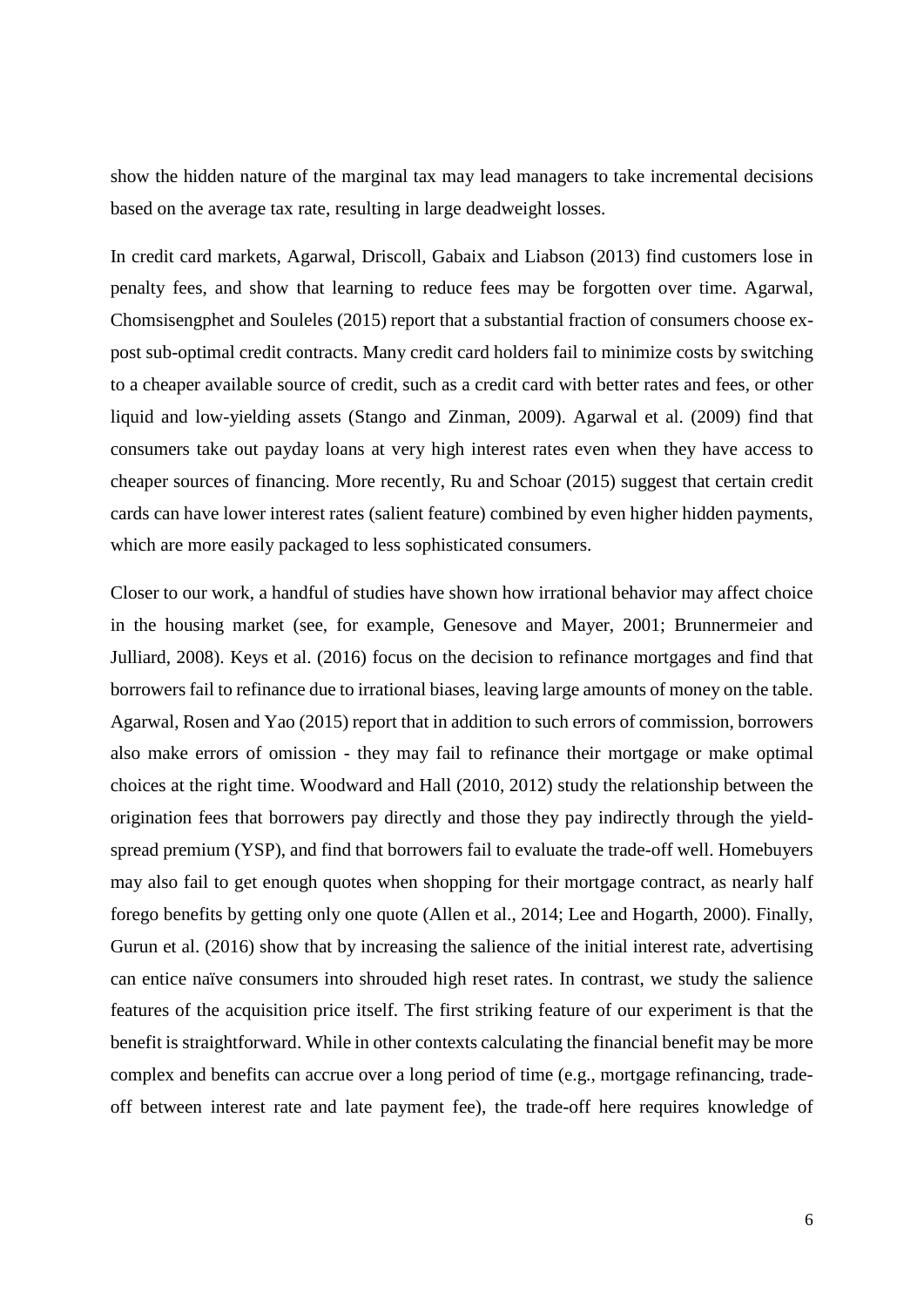elementary operations at best. Furthermore, the remedial price impact is particularly large, previously undocumented to the best of our knowledge.

The remainder of the paper is organized as follows. Section 2 discusses institutional setup. Sections 3 and 4 provide empirical design and evidence, and Section 5 concludes.

#### **2. The Housing Market in Norway**

During the 1980s, direct credit regulations of banks were abolished in Norway. The credit market liberalization brought about a sharp boom in real estate markets. This did not last long and was followed by a collapse in stock and housing markets and an increase in credit defaults. This forced many banks to close down or merge with other banks in the banking crisis at the end of 80's and early 90's. Since then housing prices in Norway have increased every year, except for 2008 when they experienced a slight decline. From 1992 to 2014 the national house price index computed by Statistics Norway increased by 402 percent, whereas the consumer price index increased by only 55 percent. During our sample period, 2003-2012, housing prices more than doubled, with an average annual increase of approximately 6.5 percent.

Norway is traditionally characterized by high homeownership. The majority (76 percent) of Norwegian households own their home, and the sharp price appreciation has boosted household wealth. Homes constitute roughly two-thirds of gross household wealth and more than 100 percent of net household wealth (OECD, 2014). In the US, for instance, households hold approximately 18 trillion USD in real estate assets (Agarwal, Driscoll and Laibson, 2013), whereas the Norwegian population of five million owns real estate worth an astounding 0.9 trillion USD. [12,](#page-9-0)[13](#page-9-1)

However, household credit growth has exceeded income growth for more than a decade in Norway, and the average debt-to-income ratio of households increased from 130 percent in

<span id="page-9-0"></span><sup>12</sup> Statistics Norway, 2012, https://www.ssb.no/en/ifformue

<span id="page-9-1"></span><sup>&</sup>lt;sup>13</sup> In 2006, the middle of our sample, outstanding household residential mortgage debt was more than 200 billion USD; see http://www.ecbc.eu/uploads/attachements/75/60/norwegian\_covered\_bonds\_market.pdf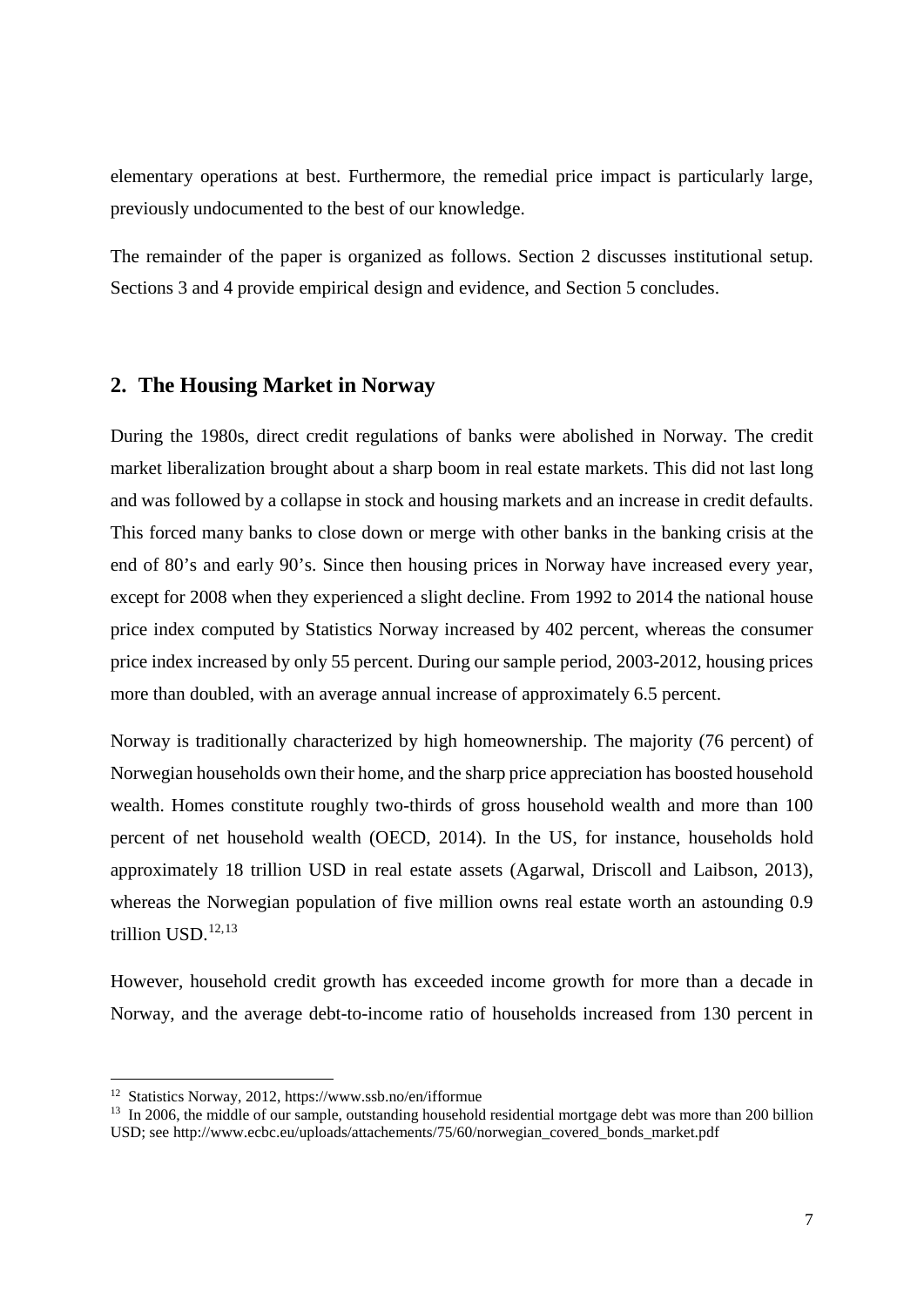1992 to 220 percent in 2014. So far, high household leverage has not affected the credit default rate, which has been low and stable at approximately one percent since the late 1990s (Solheim and Vatne, 2013). One reason for this could be the full-recourse loan policy in Norway.

Following the international financial crisis, the Norwegian government started to implement macro- and micro-prudential policies to enhance financial stability. So far, stricter capital requirements and tightening of loan-to-value limits do not seem to have contained the increase in housing prices and credit growth.

#### **2.1 Co-op and Self-owned Units**

 $\overline{a}$ 

Approximately 99 percent of all multi-dwelling units in Norway are either co-ops or self-owned apartments ("*selveier*").<sup>[14](#page-10-0)</sup> The prices of both types of units are determined in the market, where units are sold in auctions.

Buying a co-op unit is equivalent to acquiring a share of the co-op and a membership in the coop association. The shares can be pledged as collateral against the home mortgage, but they do not entitle to property rights over the unit. However, homeowners in Norwegian housing coops have about the same command over their homes as those who live in self-owned apartments, and are equally free to renovate or modify their units.

Before a co-op is initially formed and the shares are sold, the residential developer can decide how much of the total cost of the shares will be paid upfront by the prospective buyers and how much of it will be financed by a loan taken by the co-op itself (co-op debt). Importantly, co-op owners service their pro-rata share of the co-op debt. Ceteris paribus, higher co-op debt should therefore imply a lower price. Debt and its interests are then serviced by owners monthly as part of a total monthly co-op fee. Co-op fees will be higher if the co-op opts to finance a larger amount.

<span id="page-10-0"></span> $14$  The two types units coexist in different ratios. In Sweden co-ops were the only form of apartments until recently, in New-York alone there are more than 600,000 co-op units, while they are present more moderately in other parts of the world. See more in "Profiles of a Movement: Co-operative housing around the World", available at http://www.housingeurope.eu.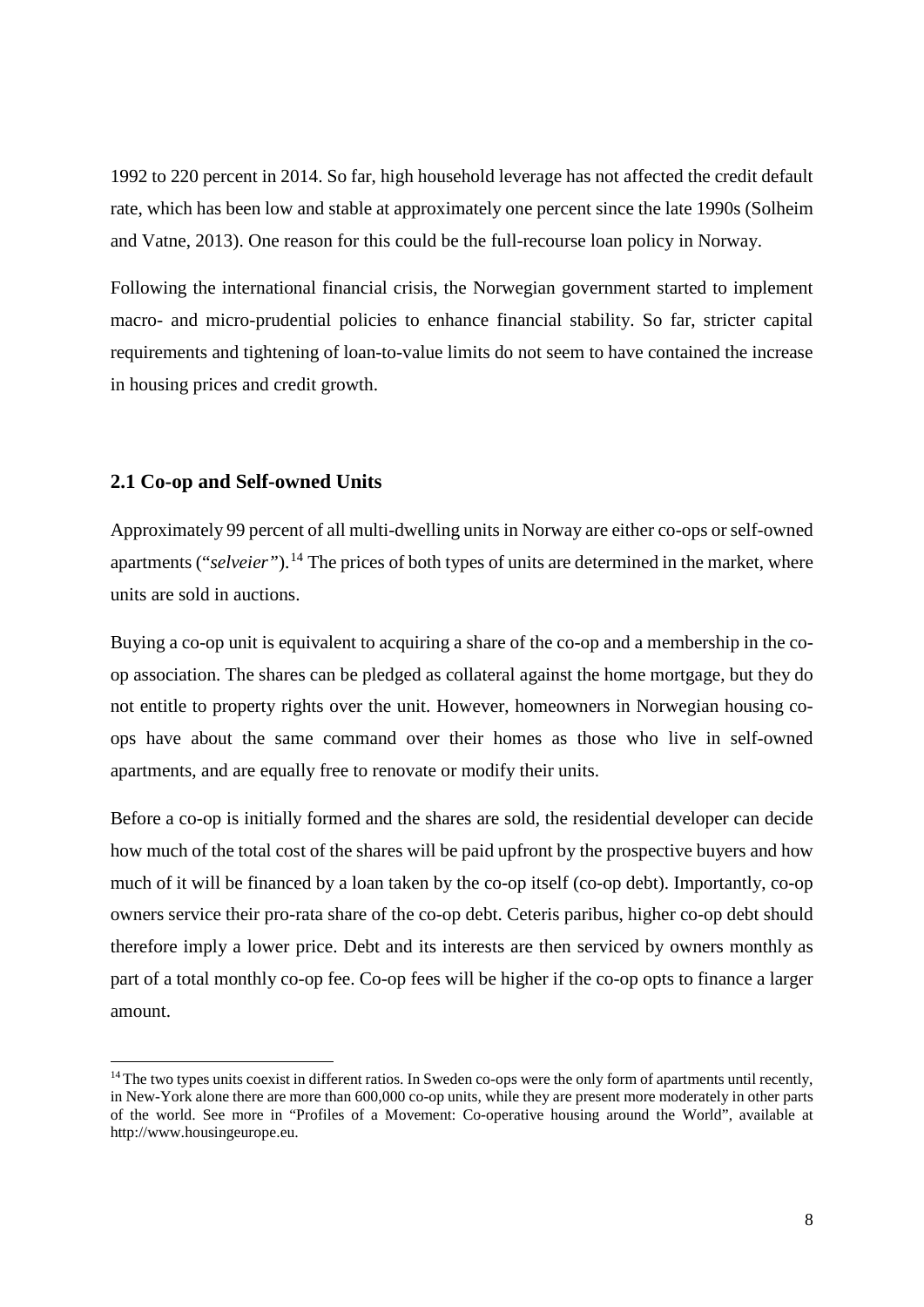On top of the financing expenses, the fee includes maintenance expenses, but the various costs are not itemized. Maintenance includes common are expenses, such as cleaning, and may vary substantially across co-ops depending whether they also include the provision of heating and/or hot water.

The co-op board needs to approve or reject prospective buyers of co-op units. However, the coop has no right to reject buyers with documented capacity to service mortgage. Thus, homebuyers who are approved for a mortgage will normally be approved by a co-op.<sup>[15](#page-11-0)</sup>

On July 29, 2007, a *Law on Real Estate (["Lov om eiendomsmegling"](https://www.google.hu/url?sa=t&rct=j&q=&esrc=s&source=web&cd=1&cad=rja&uact=8&ved=0ahUKEwiK9Ia5iu7NAhVKDiwKHfKeD2cQFggcMAA&url=https%3A%2F%2Flovdata.no%2Fdokument%2FNL%2Flov%2F2007-06-29-73&usg=AFQjCNH11YC1OXLzaErkhWOgJ7hFtjIEaA&sig2=opVYzmp-9Tb40odypmqGIQ))* was announced. It came into force in January 1, 2008 and is still the current law. The purpose of the act was to "facilitate transfer of real estate using an intermediary by providing impartial assistance to both parties" (§1-1). It regulates the activities of real estate brokerage firms, and in particular, the real estate broker's duty to provide detailed and impartial information about the costs associated with the acquisition of the property. [16](#page-11-1) The law requires that the broker always give the potential buyer a written assignment (prospectus), which contains at least the following information: total costs, including share of the joint debt, all fees, and taxes (§ 6-7). Additionally, it requires that the broker provide clear and detailed information about the total sum of the buyer's share of the debt and the transaction price, both in the prospectus and in the sales advertisement.<sup>[17](#page-11-2)</sup> Such requirement was not mandated before the law, and so sellers could hide the information in an attempt to get a higher price. Thus, the regulation is expected to cause a differential effect on units with high versus low debt.

Furthermore, *The Housing Cooperative Act* regulates, among other things, the owners' obligations regarding the joint debt.<sup>[18](#page-11-3)</sup> Importantly, no member is personally liable to creditors

<span id="page-11-0"></span><sup>&</sup>lt;sup>15</sup> In very rare cases, households who are rationed in the mortgage market due to insufficient regular income may nevertheless be able to afford a co-op unit, but not a self-owned one. This can, however, be true for only those coops that have high enough leverage, so as to allow the homebuyer to finance the whole transaction by cash and avoid a mortgage from a lender. While lack of strong veto rights can indeed allow this, we do not find any significant support of this in the data. With reasonable levels of leverage, however, it is implausible that households be able to circumvent borrowing constraints.

<span id="page-11-1"></span><sup>&</sup>lt;sup>16</sup> The relevant information disclosure rules are spelled out in §6-7 of the law. All the details of the act are available at the link: https://lovdata.no/dokument/NL/lov/2007-06-29-73.

<span id="page-11-2"></span> $17$  Thus, debt associated with self-owned apartments had to be revealed as well, but this debt is 0 or rather low. We return to this in our robustness analysis.

<span id="page-11-3"></span><sup>18</sup> https://www.regjeringen.no/en/dokumenter/the-housing-cooperatives-act/id439595/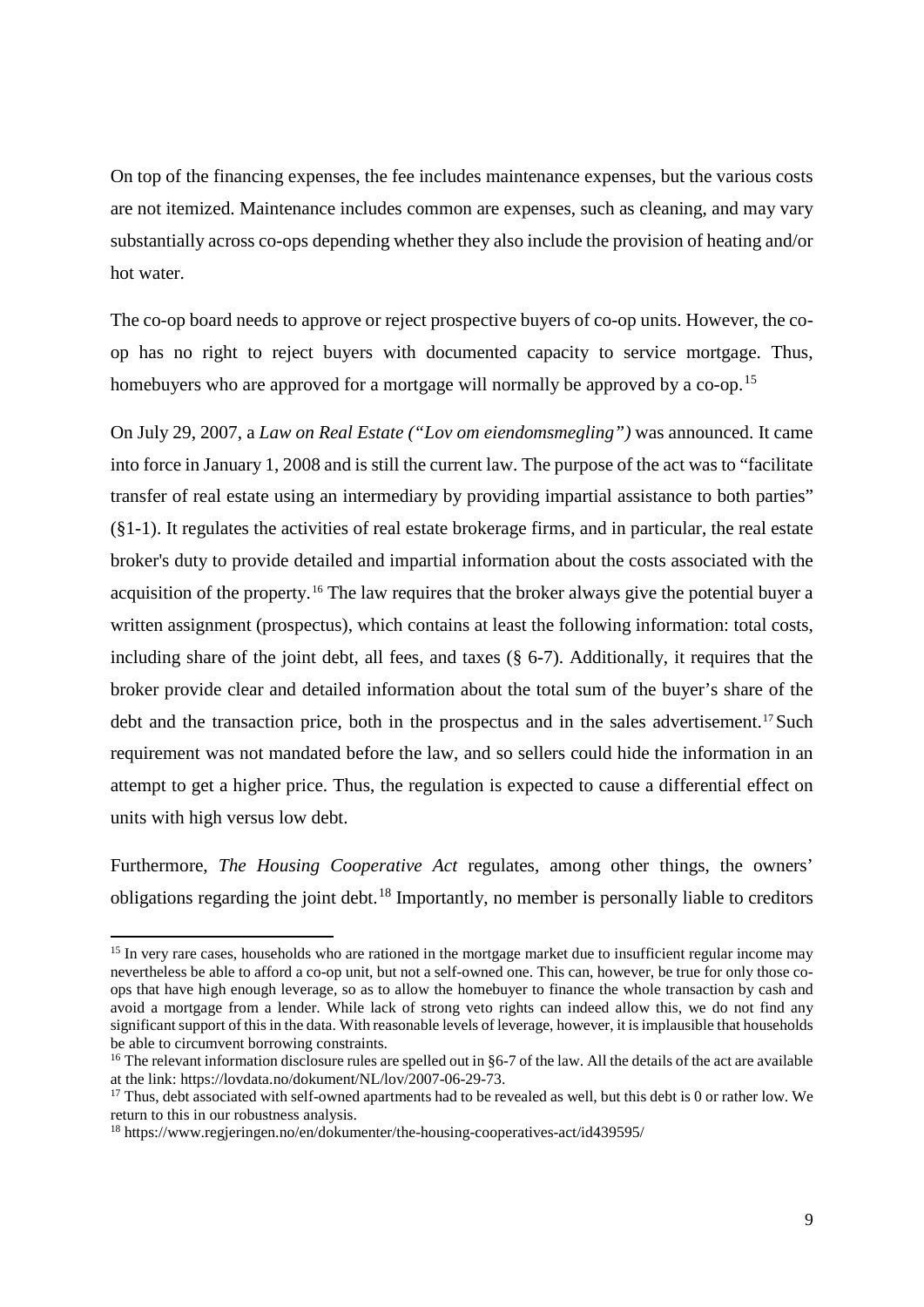for the joint liabilities (section 1-2). If a member does not meet his or her obligations, the coop may order the member to sell the shares with a notice of at least three months in advance. If so happens, the Cooperative Guarantee Fund will reimburse the housing co-op for missed payments, and are not borne by other members.<sup>[19](#page-12-0)</sup> Thus co-op debt will not be more expensive for homebuyers to service and each homebuyer is personally liable for both the mortgage as well as their (and only their) share of co-op debt. In addition, the full-recourse loan policy in Norway and rare defaults make it unlikely that homebuyers in our setting are strategically opting for co-op debt to reduce costs of servicing it. At the same time, the co-op would hold a first lien in the share that supersedes all other obligations. Most importantly for our empirical design, these factors are unaffected during our study, and unlike the disclosure of debt, do not move over time.

Co-ops pay taxes on profits, which typically are very low since they do not have incentives to generate profit. Additionally, they pay a property tax based on the tax value of the property. The latter is calculated as if the property was a rental building and is independent of the market prices of the actual co-op units and also of the capital structure of the co-op. Thus, neither of these taxes should have any impact on the buyer's decision when choosing between a high-debt and a low-debt co-op unit. The Norwegian market is characterized by a high level of competition and rather low interest rate margins on mortgages. The average mortgage margin has been below 1.5 percent, leaving very little room, if any, for a sizable difference between the interest rates for co-op debt and personal mortgage.<sup>[20](#page-12-1)</sup> The costs of financing the debt can thus be considered roughly equal.

<span id="page-12-0"></span><sup>&</sup>lt;sup>19</sup> The Cooperative Guarantee Fund (Stiftelsen Borettslagenes Sikringsfond) was founded in 1994 and offers housing co-operatives insurance to secure payments from residents: http://www.nbbl.no/About-NBBL/Subsidiary-companies/Borettslagenes-sikringsfond.

<span id="page-12-1"></span><sup>&</sup>lt;sup>20</sup> See http://www.norges-bank.no/pages/100709/Economic\_commentaries\_4\_2014.pdf , Norges Bank Economic Commentaries, 4/2014.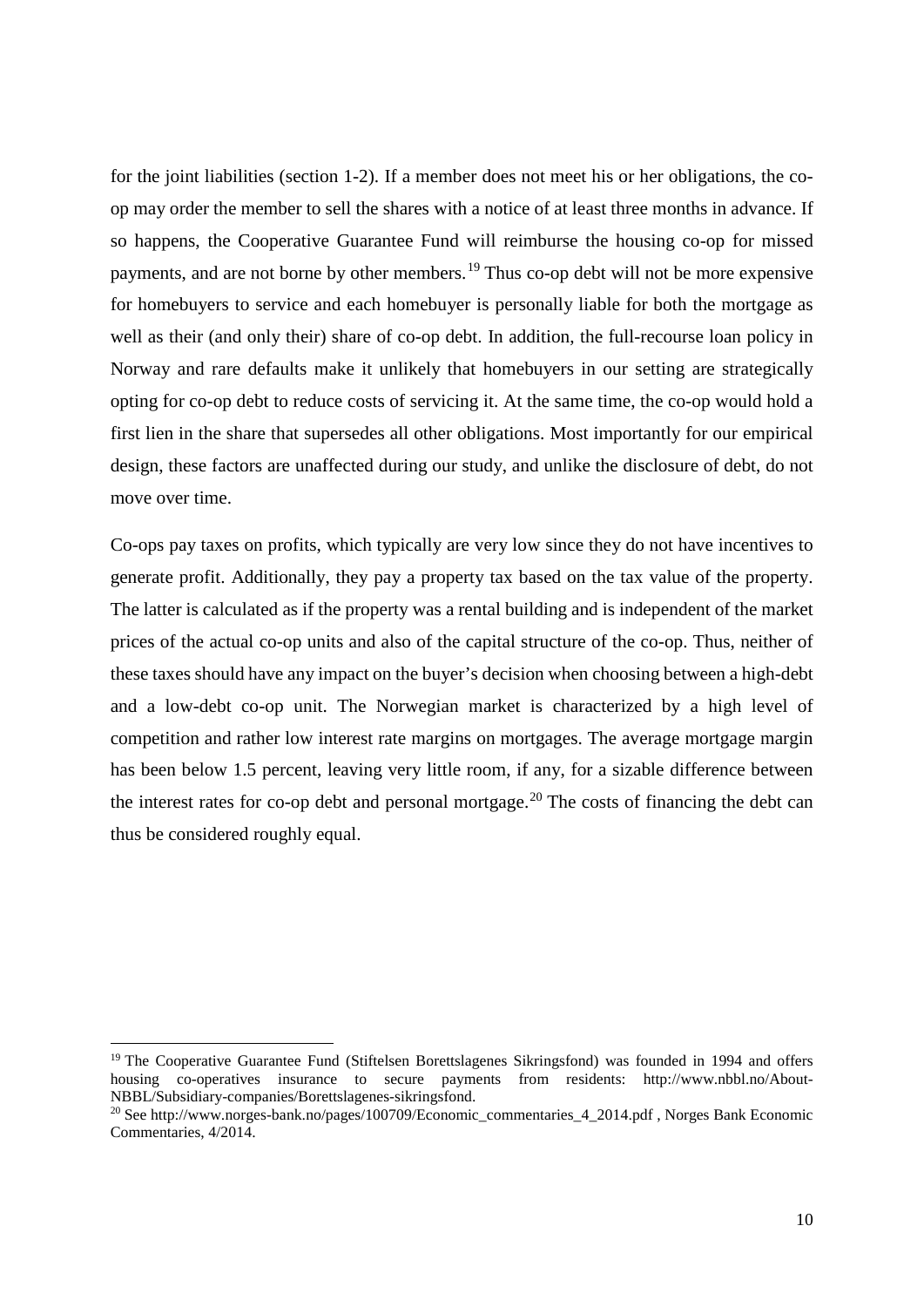#### **3. Empirical Analysis**

#### **3.1Data**

 $\overline{a}$ 

Our sample consists of high-quality data on all apartment transactions in Oslo, Norway, between January 1, 2003, and December 31, 2012.<sup>[21](#page-13-0)</sup> In total, we have just above 130,000 transactions. After removing transactions with missing values on some of the explanatory variables, we are left with just above 120, 000. We then remove transactions of units that are sold before or during the year of completion, that comprise less than one percent of the data: these units are sold by developers directly rather than an intermediary, they are not sold in auctions (but at fixed prices), and are sold typically at a discount compared to the evaluated market price. We then are left with 119,372 transactions. For each transaction, we have information about the ownership of the unit, an indicator for co-op unit versus self-owned unit, the sales price of the unit, and the associated share of common debt. Co-op units comprise 67,212 transactions. Additionally, we have information about the date of the transaction, district where the building is located in the city, age of the building, the floor, and number of rooms in the unit. $^{22}$  $^{22}$  $^{22}$ 

Table 1 summarizes our data. The top panel shows statistics for the whole sample. Mean debt is much higher in an average co-op unit compared to a self-owned unit (by 140, 000). Unlike co-op units, newly built self-owned units have no debt. Debt of self-owned units is raised at a later stage (to finance common renovations and expenses) and increases gradually with the building's age, starting at below 5,000 for a unit under 10 years old and climbing to an average of 62,000 for a unit above 50 years old.

<span id="page-13-1"></span><span id="page-13-0"></span><sup>&</sup>lt;sup>22</sup> We confirm our results (slightly stronger) taking out variables with missing observations: floor, number of rooms, location.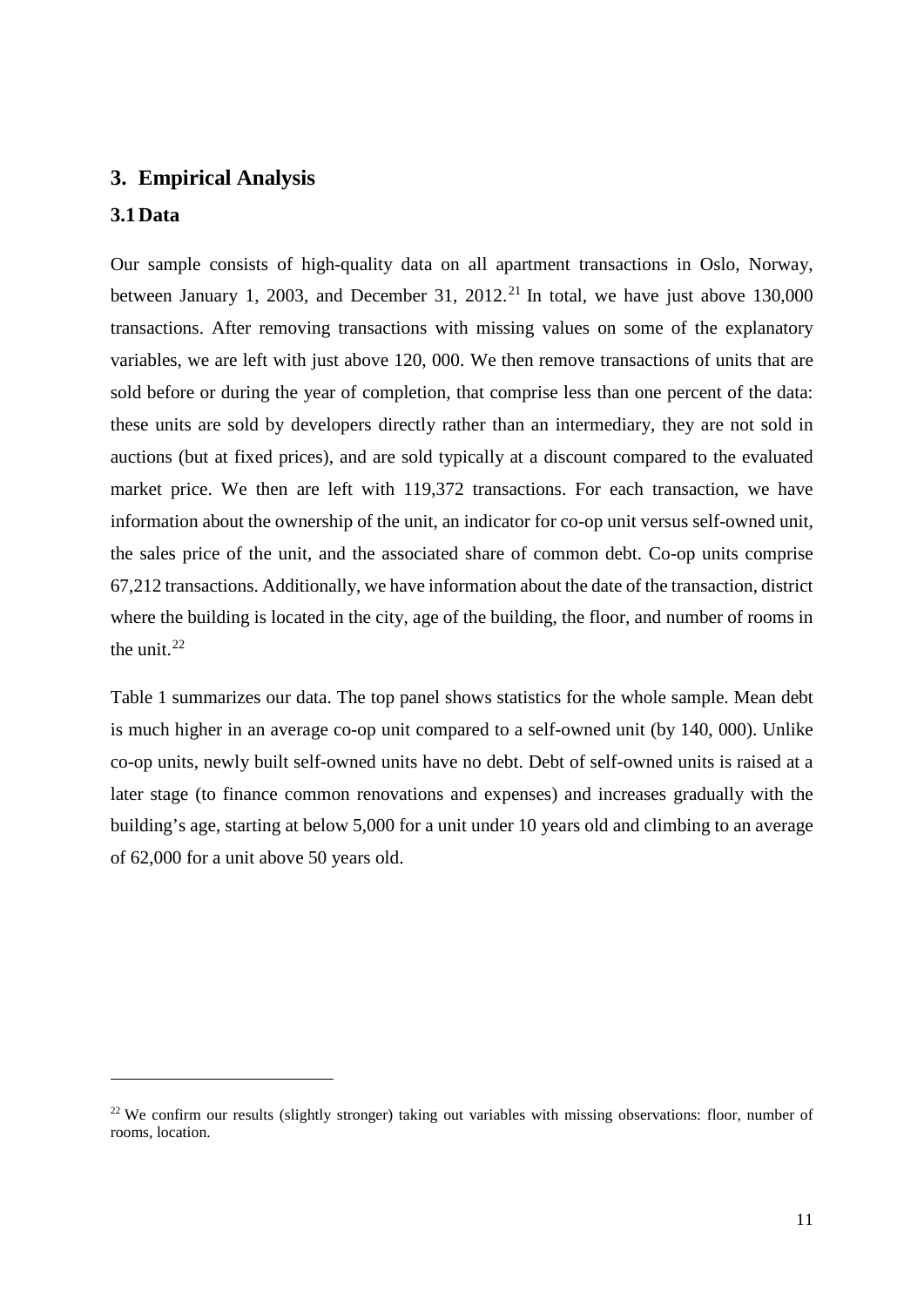**Figure 1.** Mean annual transaction prices, 2003 to 2012: Left panel compares low-debt (bottom quartile) with high-debt (top quartile) units, left panel. Right panel compares low-debt (bottom quartile) units with the rest. Announcement date is July 29 2007, implementation date is January 1, 2008.



The two types of units differ to some extent in size and in age (self-owned units are larger by almost 14 square meters and are somewhat newer), but are more similar in terms of the number of rooms and the floor. Another explanatory variable that is not in the table is the location: the proportion of the sold units (and stock) of the two types varies across the city's districts, as the more demanded western districts (e.g., Frogner, Ullern) have higher proportion of self-owned units. Along with other differences, this accounts partially for the mean price difference in the table (1.2 million NOK).

In the middle panel, we provide all co-op transactions and compare the most leveraged (in the top quartile) co-op units to the least leveraged ones (bottom quartile). On average, the higher leveraged units are only slightly larger (by 2.7 square meters) and newer (by 2.7 years). The debt is larger by around 400,000 NOK, and the prices are lower by 180,000 NOK.

In the bottom panel, we provide summary for one year transactions before and after the event. The general pattern is also present here: highly leveraged units are similar in size  $\ll$  2 sq. meter difference) and have comparable age. The changes in the explanatory variables are minimal over time, yet the prices of high-debt co-ops drop significantly (by around 90,000). Finally, the proportion of the high debt and low-debt units (as well as those of self-owned units) remained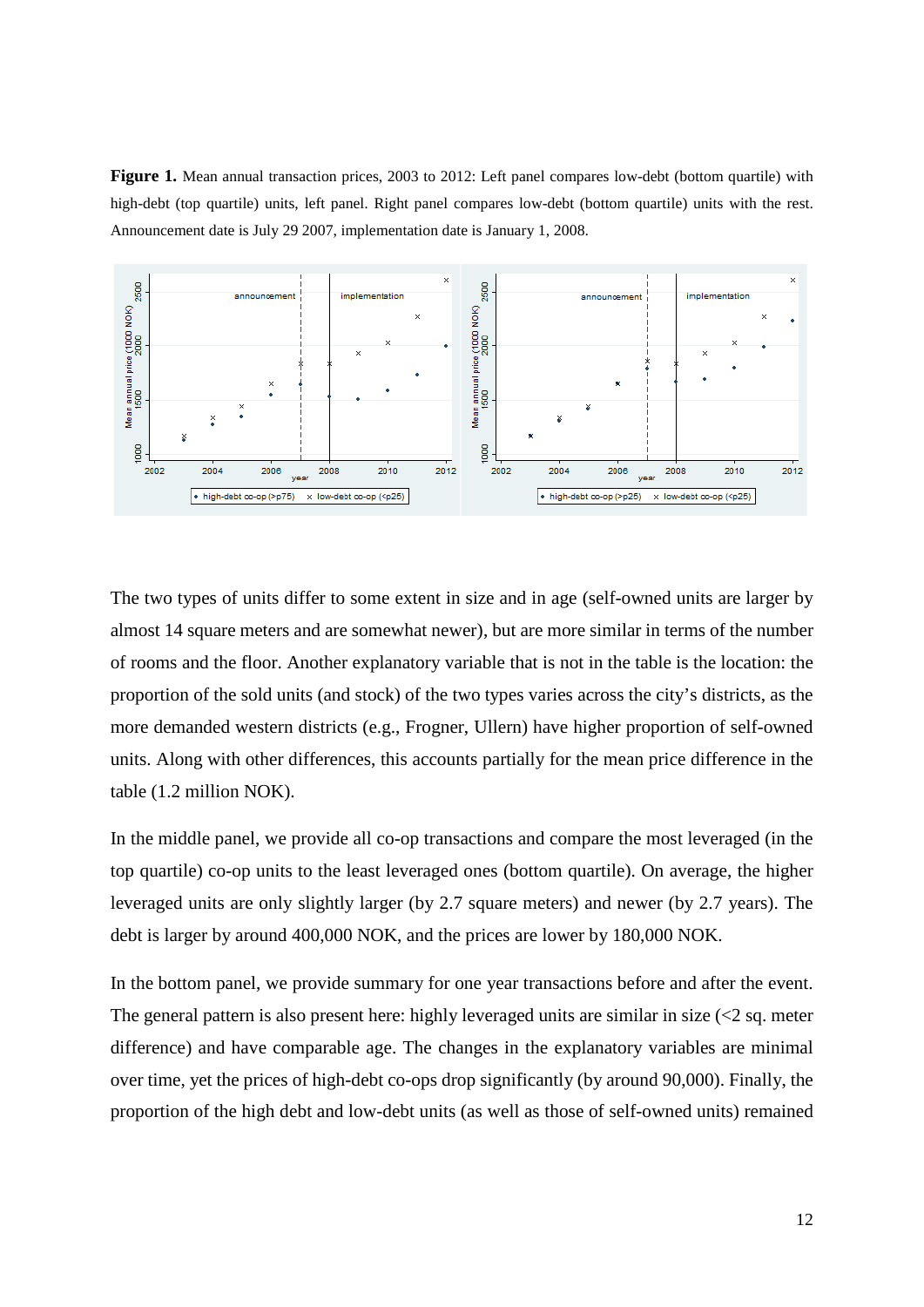constant over districts before and after the reform, as can be seen in Figure 2 (for self-owned units, see Figure A2 in the appendix).  $2^3$ 

**Figure 2**. The left (right) panel shows the proportion of low-debt (i.e., in the lowest quantile) co-op units as of total co-op units sold across the different regions in Oslo in 2007 (2008).



#### **3.2 Hypotheses**

 $\overline{a}$ 

A law announced on July 29, 2007, and implemented on January 1, 2008, requires that real estate agents disclose all costs related to buying a dwelling at the time of sale. This means that, as of January 1, 2008, the amount of co-op debt as well as the costs related to servicing that debt must be disclosed.

We hypothesize that the mispricing will be corrected after the law and thus lack of salience is the source of the bias. Norway provides an ideal setting for the analysis since co-op units have high variation in leverage, and they coexist with self-owned apartments. We exploit this variation for identification with a difference-in-difference (diff-in-diff) approach. We first test that within the sample of co-op units the increased salience of debt will be reflected in an

<span id="page-15-0"></span><sup>&</sup>lt;sup>23</sup> In regressions we always include district fixed effects.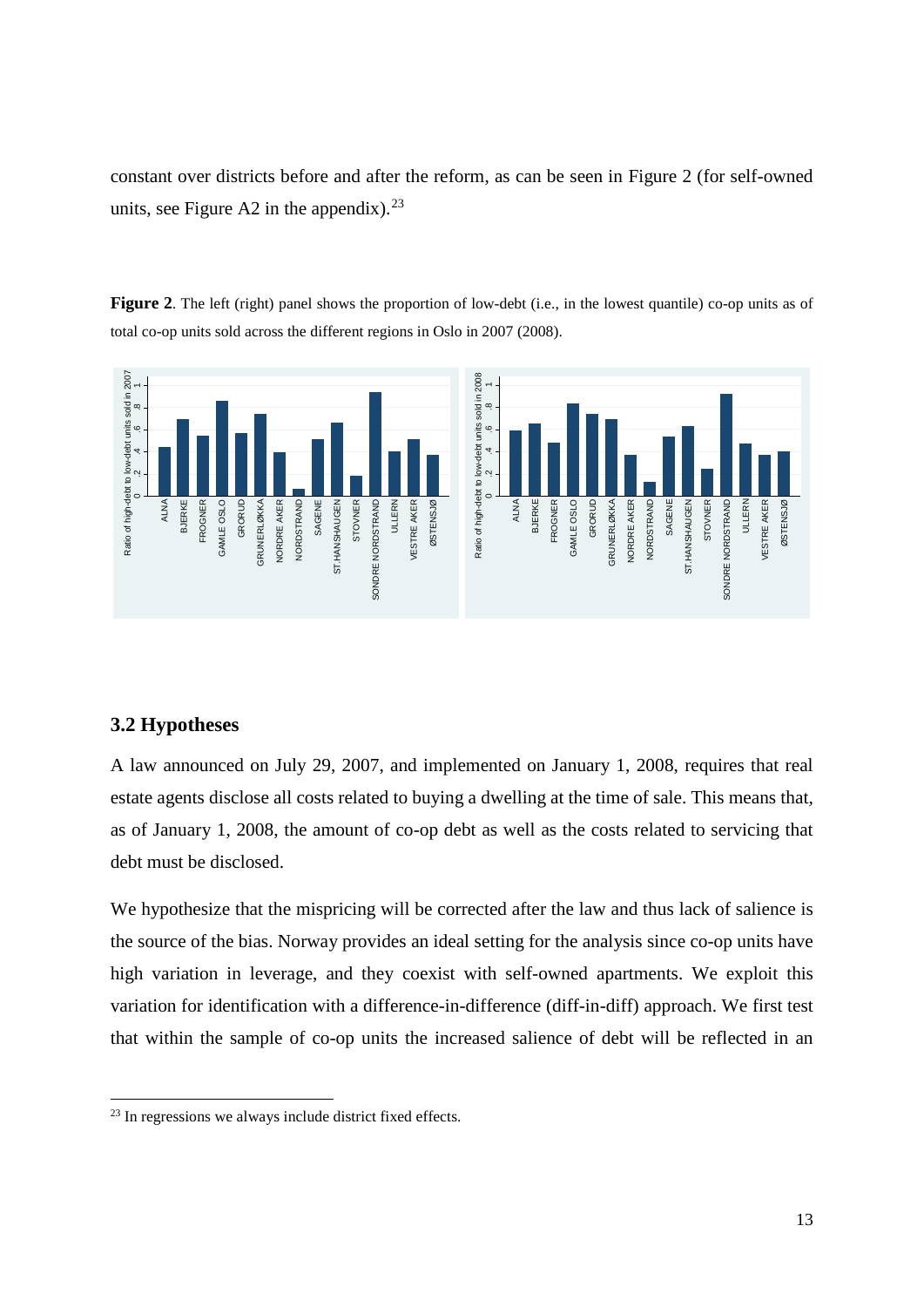increased rate of capitalization of debt into prices.<sup>[24](#page-16-0)</sup> As a result, the prices of high-debt co-op units will decline compared to low-debt co-op units after the implementation of the law (the "event").

The baseline specification that we test is:

 $\overline{a}$ 

$$
P_i = \alpha + \beta_1 Debt_i + \beta_2 * Post + \beta_3 (Debt_i * Post) + X_i \gamma + \varepsilon_i \tag{1}
$$

where  $Debt_i$  is the amount of co-op debt associated with apartment i,  $X_i$  is a vector of controls, including the unit's hedonic characteristics (size of unit and floor, number of rooms, age of building and location).[25](#page-16-1) *Post* stands for a dummy that takes value one for any transaction that was completed on or after the event on January 1, 2008. Location is measured at the district level and we include a dummy variable for each district. There is, of course, the possibility that the district fixed effects do not control for all unobservable characteristics. For instance, to the extent that there is variation in apartment standards within a district which is correlated with debt, our estimated debt coefficient may still suffer from an omitted variable bias. While this issue is common to many cross-sectional studies, including hedonic price regressions, we do not believe that this is problematic in Norway for two reasons. First, strict building codes in conjunction with thin tails in the income distribution contribute to fairly homogeneous housing standards in Norway. Second, many indicators of standard are unlikely to be correlated with debt; specifically, idiosyncratic upgrades done by the co-op owner, such as a kitchen renovation, would be reflected in the price of an apartment but not in the co-op debt. We confirm our conclusions using building level fixed effects in an extended dataset later.

The validity of the diff-in-diff hinges upon the underlying assumption of parallel trends. It states that, absent the treatment, prices would have followed a parallel path, which is difficult to verify. The assumption implies that prices should follow a parallel trend in the pre-treatment

<span id="page-16-0"></span><sup>&</sup>lt;sup>24</sup> Given the competitive interest rate markets and lack of liquidity considerations, this capitalization should be close to -1.We return to this issue in our robustness section.

<span id="page-16-1"></span><sup>&</sup>lt;sup>25</sup> Other hedonic studies use similar set of variables (see for instance Gabriel et al., 2016). Lee et al. (2015) use in addition the existence of external facilities, such as pools and garages. Later we add building fixed effects to the model that would take care of unobservables at the building level.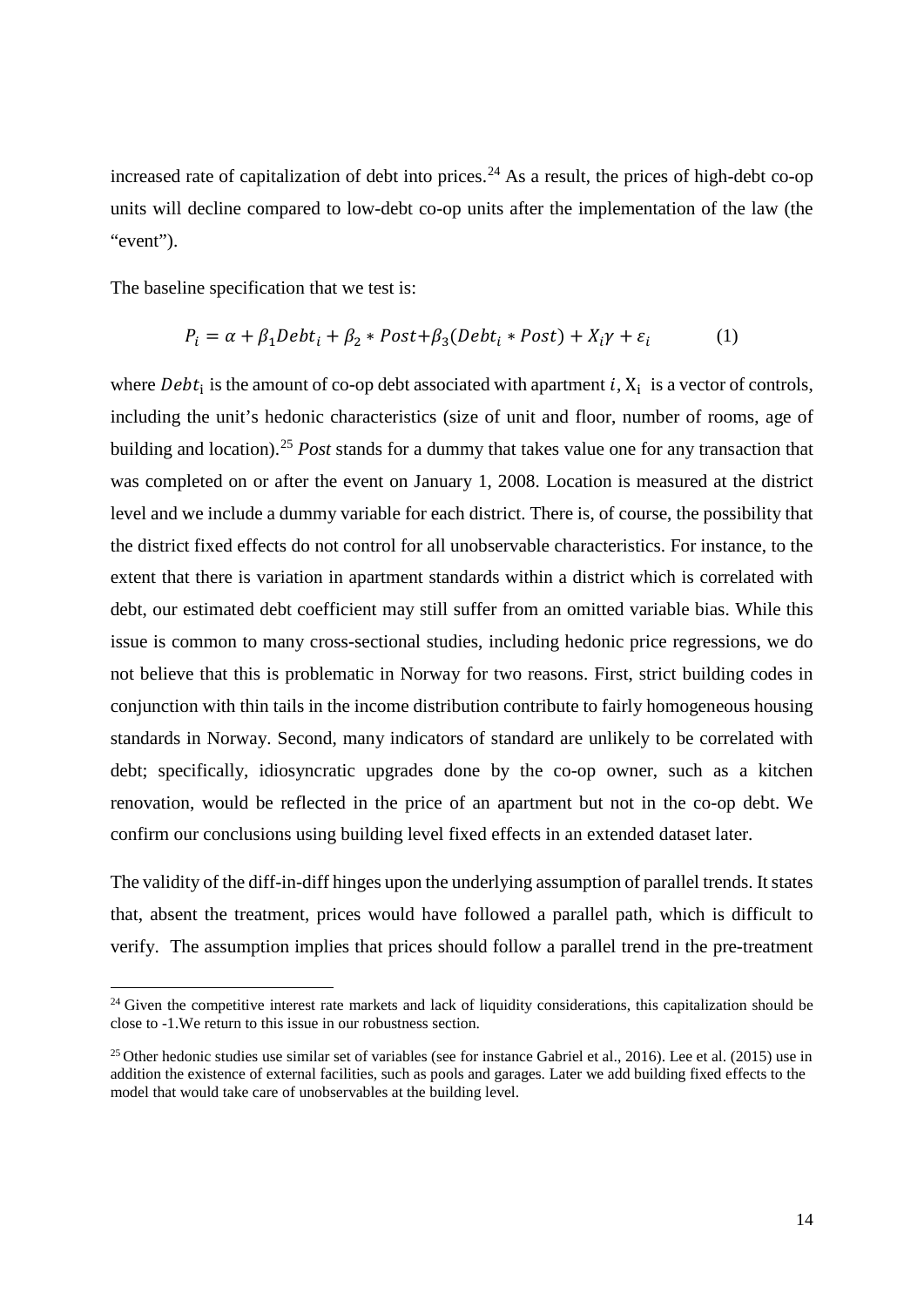period, which seems to hold. The left panel of Figure 1 plots mean annual transaction prices for housing units, for the lowest and top quartiles, while the right panel plots the lowest quartile against all other units. Until 2007, the prices have closely followed a common trend in house prices. In 2007, prices start to diverge, with a negative impact on highly leveraged co-ops.

It is important to note that mortgage rates in Norway went up during the period 2006 to 2008, from an average 3.98% at the beginning of 2004 to a highest 7.41% in the third quarter of 2008. Yet, both co-op and personal debt in Norway are predominantly floating rate. The share of fixed rate loans to debt in the total household sector, including both co-op debt and personal mortgage, was less than 10 percent in 2006.<sup>[26](#page-17-0)</sup> While it is possible that co-op share of fixed rate loans is somewhat higher than that in personal mortgage market, such a difference would only make co-ops more attractive at a time of increasing mortgage rates. This would reduce, rather than increase, the magnitude of our results.

#### **3.3 Results**

 $\overline{a}$ 

In Table 2, we fit data to equation 1: we examine the extent of undercapitalization and the degree to which it changes after the event. If all co-op debt was taken into account by homebuyers before the law, the relation between debt and prices would be close to negative 1, while the event would not have a significant impact on the extent of debt capitalization. Our results show that this is not the case.

In the short run, column 1, 2 and 3 show a statistically significant impact of the event on the rate of capitalization at 13 (1 month before and after window), 11.4 (6 month before and after) and 13 percentage points (p.p.), respectively. Column 4 shows that the effect is larger in magnitude by about 26 p.p. in the long-run. As debt was capitalized into prices at 70 p.p. in the total pre-treatment sample, overall undercapitalization nearly vanishes: after the event, the rate

<span id="page-17-0"></span><sup>&</sup>lt;sup>26</sup> The use of floating rate loans is also pervasive in the corporate sector at 70%. See Norges Bank Economic Bulleting 2007(1).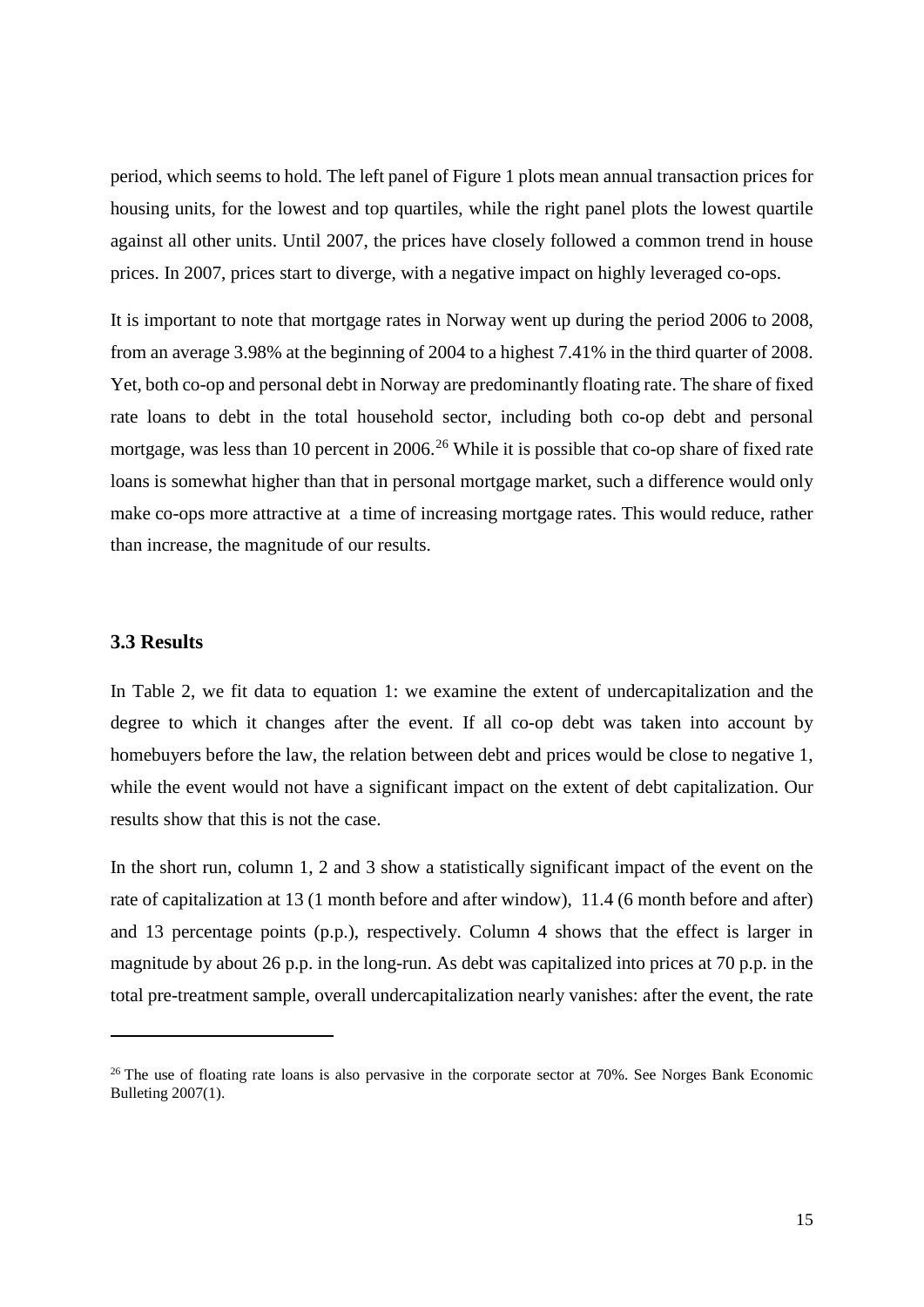of debt capitalization (sum of the coefficients in the first and second rows) is no longer statistically significantly different from negative 1. As a first step in confirming that results are not driven by time-varying unobservables and observables that are correlated with the *Post* dummy, in column 5 and 6 we divide the sample into before and after event periods, as well as saturate the model with quarter fixed effects. The results are only marginally affected: the coefficient on debt has a statistically significant difference of 0.24.

The economic magnitude is large. An undercapitalization of 30 percent means that a homebuyer could reduce costs of home acquisition by more than 90,000 NOK, or about 17, 000 USD, by choosing a co-op unit with debt that is one standard deviation lower. The correction to full capitalization in the long run suggests a similar price impact, while a diff-in-diff coefficient of 13 percent in the short run suggests half of the impact was realized within a year. The price of an average one-bedroom apartment with debt of 170,000 NOK decreased by around 50,000 NOK, a large amount for a young, first-time homebuyer.

To corroborate the validity of our diff-in-diff approach, we perform a formal test of the parallel trend. Panel A in Table 3 shows results for the generalized model that includes the interaction of debt with dummies for all years, except the year preceding the treatment period, i.e. 2007. As the table shows, there are no statistically significant coefficients before the implementation, while effects are significant in and after 2008.

We further conduct falsification tests by repeating our analysis around other dates, and thus check whether the interaction term is significant. In Panel B of Table 3, we test equation 1 within one-year (6 months before and after) windows starting from 2003. The first six columns do so around dates mentioned in the headings for each column, thus covering transactions until July 2007, the announcement of the law. The table confirms that there is no statistically significant effect on the rate of capitalization at either of the dates.<sup>[27](#page-18-0)</sup> The last column shows a regression for a window around December 31, 2008, one year after the event: while the full effect seems to have accrued over time after the event, it does seem that a statistically

<span id="page-18-0"></span> $^{27}$  In unreported regressions we also try one-year before and after windows (covering 2 years' transactions) to make sure insignificance does not result from a low number of observations, as well as other dates not mentioned (6/2003, 6/2004, 9/2004, among others), and still see no significance. All our conclusions also hold for shorter windows.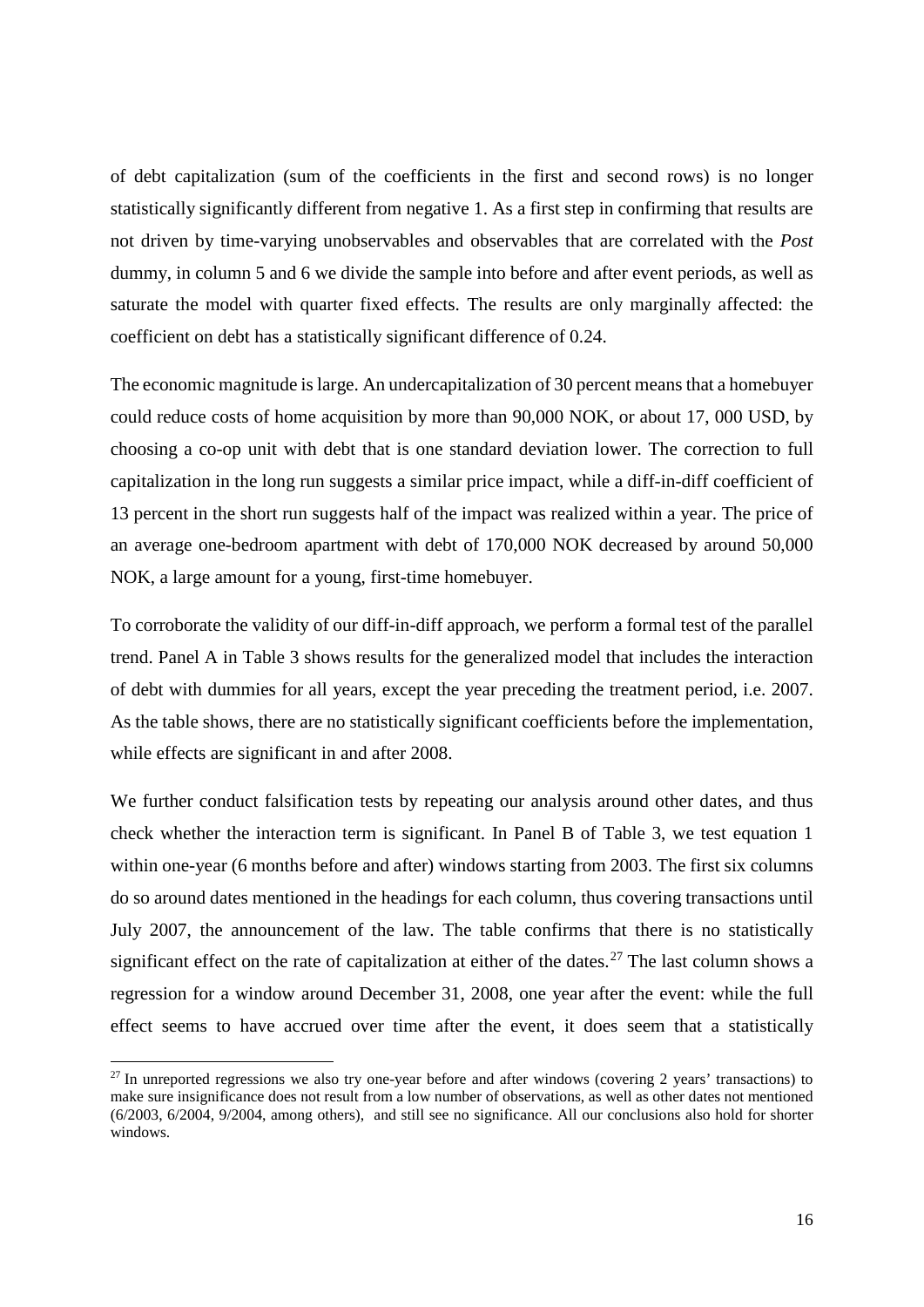significant, stark difference appears only around the event itself, but not later. In fact, in unreported regressions we do not notice statistically significant effects in subsequent years after the event either.

#### *3.3.1 Self-owned units: alternative control*

We now extend our analysis to the whole sample, including self-owned units. In Table 4, column 1 to 3, we first repeat our test of equation one. Since we have the whole sample, we include an additional dummy for the unit's ownership type, which will capture the differences between co-op and self-owned units that would otherwise not be absorbed by other observables.

In column 1 we observe that the diff-in-diff estimate has increased to about 32 percent. Recall that in this sample we also have a large number of units with zero or near-zero debt (self-owned units), that were not treated. In column 2 and 3 we provide additional tests and include the announcement effect. In column 2 we do so using an additional intermediate dummy: *Post2* takes value 1 for transaction after the announcement and before the implementation, and is 0 otherwise. The announcement effect is statistically significant and is equal to 12 percentage point. When compared to the pre-announcement period, post-implementation has, as expected, a slightly higher effect (-0.326). Column 3 uses *Post-announcement*, which takes value 1 for any transaction after the announcement and zero otherwise. It confirms that results also hold when the effects are evaluated in combination, as one post-treatment period.

We then move on to test our hypothesis in an alternative but reminiscent approach: we take self-owned units as a control group. Our hypothesis is that co-op unit prices would decline compared to self-owned units after the event. When debt becomes more salient, households are more likely to be aware of the total cost of the co-op unit, while for self-owned units there is no such "new" debt. After the law, buyers' estimate of the total cost would be more accurate and higher, and this should adjust the co-op prices downwards.

We estimate the impact of the event on co-op unit prices with the following equation:

$$
P_i = \alpha + \beta_1 C_i + \beta_2 * Post + \beta_3 (C_i * Post) + X_i \gamma + \varepsilon_i \tag{2}
$$

where  $C_i$  is a dummy that takes value one if a unit belongs to a co-op, and zero otherwise. An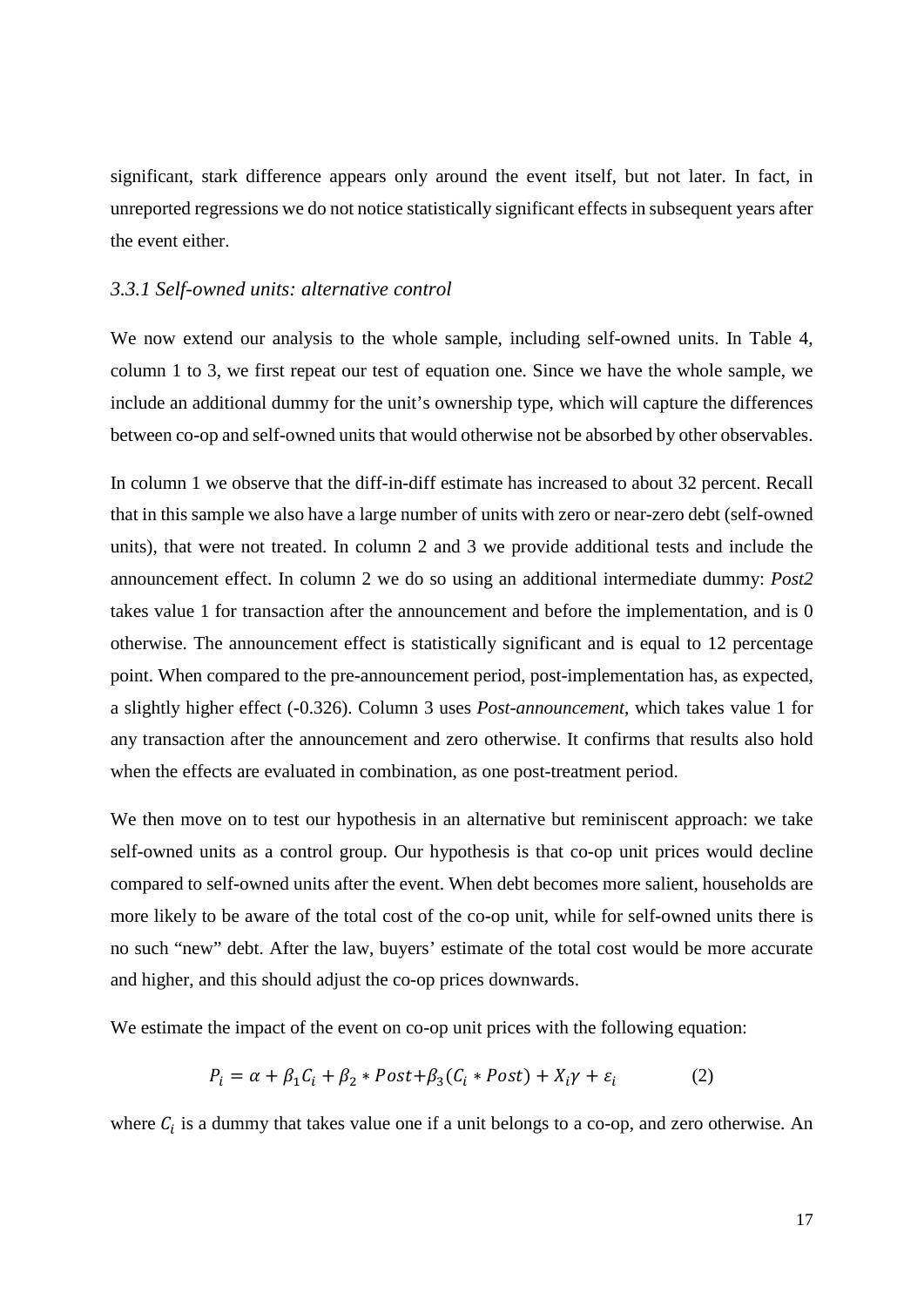important control in addition to the ones used in equation (1) is the debt of the units, and we provide specifications with and without it. We fit data to the equation in columns 4-6 in Table 4. Column 4 and 5 fit the model excluding and including debt as control, respectively. While the impact on co-op unit prices reduces somewhat in the model with debt, it still remains very high, with a magnitude larger than before: co-op unit prices decrease by around 130, 000 NOK (24,000 USD) on average compared to self-owned units. In the last column, the results are confirmed using announcement of the law, rather than its implementation, as the treatment period.

#### *3.3.2 Heterogeneity*

Under our hypothesis, debt was not incorporated into prices due to lack of salience. If so, units with larger debt should undergo a larger price impact. In columns 1 to 3 in Table 5 we confirm this is the case. The first three rows, respectively, show the interaction with *Post* of dummies standing for units with debt in the second, third and the highest quartile. Column 1 provides the results for the subsample of co-op units only, column 2 incorporates all self-owned units, while column 3 saturates the model with quarter fixed effects. An average unit in the highest quartile decreases in price by around 250, 000 NOK (over 40,000 USD) relative to a unit in the lowest debt quartile, that undergoes a price increase of around 600,000 NOK (*Post* in columns 1 and 2). The relative price decrease of units in the second quartiles is more than twice smaller (up to 117,000 NOK).

Some highly leveraged co-ops may have units with transaction prices so small that buyers may be able to cover the total transaction price with their own savings. This can allow homebuyers to circumvent the need for a mortgage. In these rare cases it is harder for co-ops to reject the entrants easily based on concerns for buyers' long-term financial viability. While our diff-indiff approach and the similarity in the leverage structure around the event suggest this is unlikely to be a major driving force, we further corroborate our findings by showing this effect is marginal at best.

Specifically, to test for the importance of liquidity constraints, we break the sample into large debt units (above 90<sup>th</sup> percentile) versus low debt units. If consumers were indeed buying highly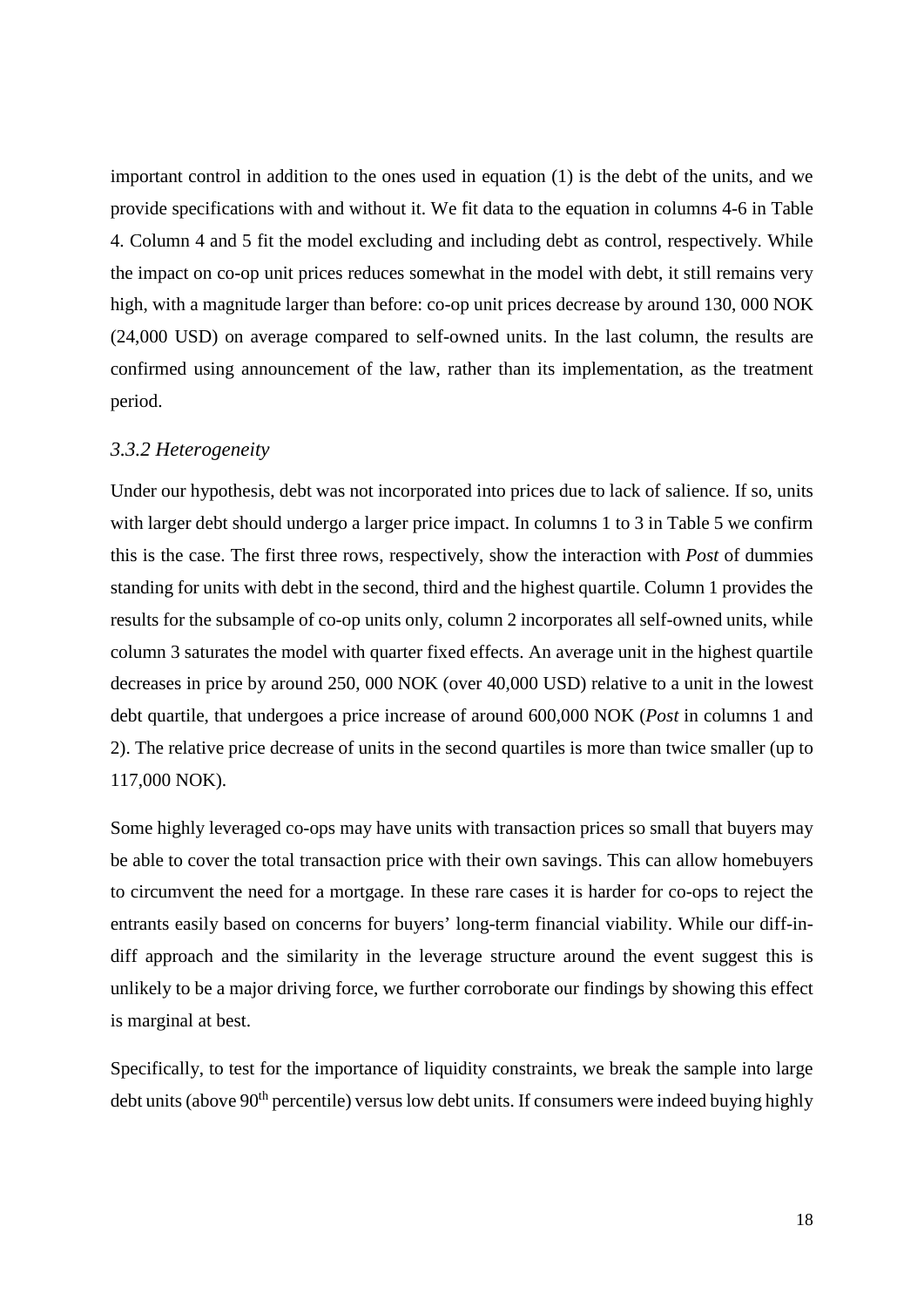leveraged co-ops due to mortgage constraints, then the impact of the law should be at best muted for this subsample, since buyers presumably remain constraint. In the last column, the statistically significant large coefficient for the triple interaction (140,000 NOK) means that large debt co-op units were affected to an even larger extent by the law. In addition, the fact that the highest quartile of debt underwent the largest price impact supports our conclusions, too.

Similarly, if individuals are constrained by the amount of mortgage they can get access to, we would expect to see a more moderate effect for small units. We run the model for the subsamples of medium and small (two bedrooms and smaller), and large (more than two bedrooms, as in in columns 2 and 3) apartments. As can be seen by the capitalization of debt into prices, we do not find evidence for such liquidity constraints. On the contrary, in column 4, where we add a triple interaction with small units (1 bedroom or smaller), our results show that the effect is even larger for those units. $^{28}$  $^{28}$  $^{28}$ 

#### **3.4 Robustness Tests**

 $\overline{a}$ 

If observable and unobservable characteristics change over time in a way that correlates with the treatment group, then our diff-in-diff estimate could be biased. For instance, if transacted high debt units are smaller in size after the event than before the event, then this could bias our diff-in-diff estimate downward (and make it larger in magnitude) in the baseline specification in Table 2. Using the sample of co-op units, in column 1and 2 in Table 7 we interact the *Post* dummy with the observable characteristics (age, size, floor), as well as add quarter fixed effects (column 1) to account for, respectively, time-varying observables that may be correlated with *Post*, and any time-varying unobservables. Column 3 and 4 extend the sample to self-owned units. In column, 3 we first interact co-op with the *Post* along with *Post\*debt* interaction, while in column 4 we add interactions with the rest of the controls. Our results remain unchanged across all specifications above.

<span id="page-21-0"></span> $28$  A more pronounced effect for small units could be driven from other characteristics of their buyers, such as little financial experience. We return to this later.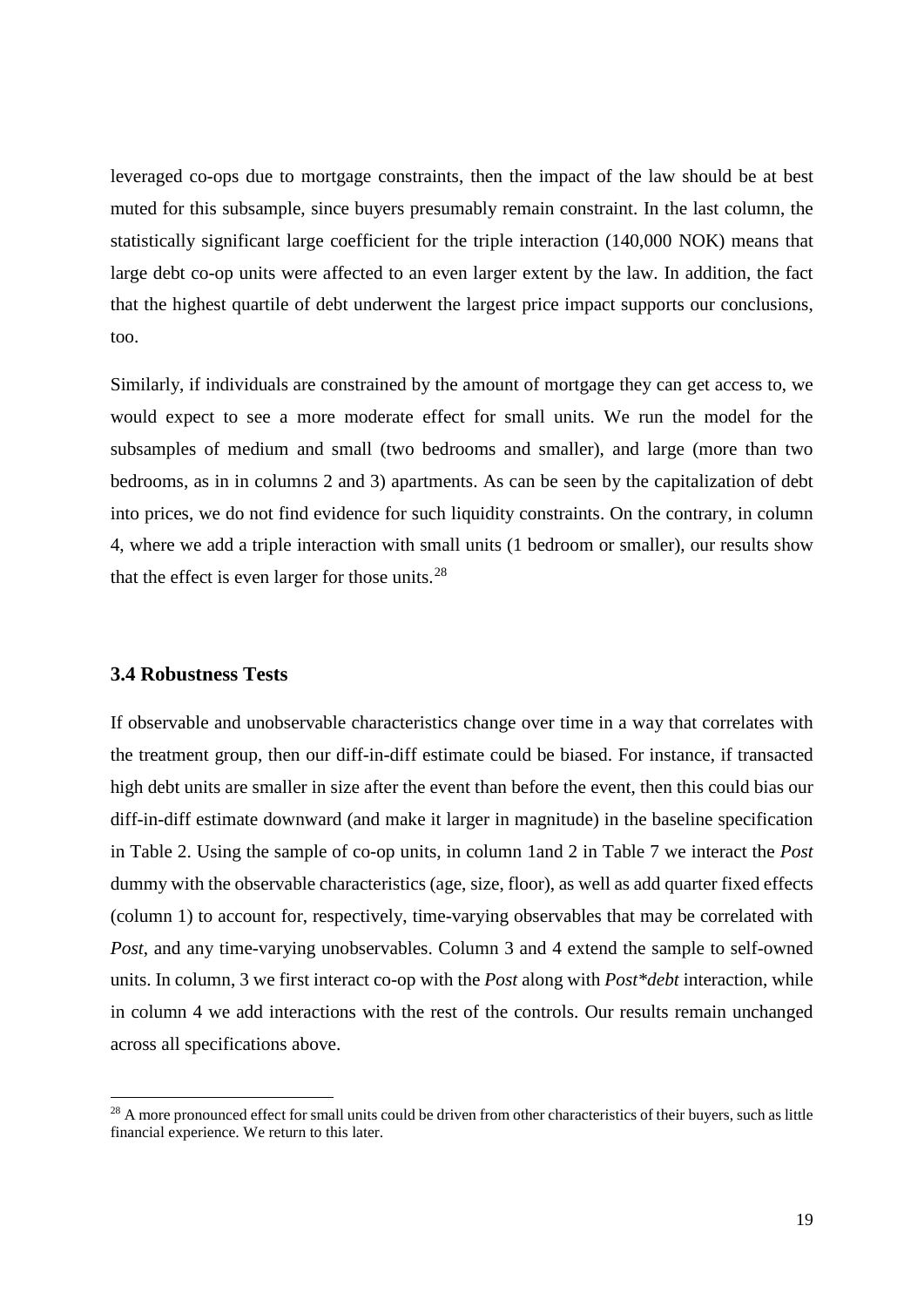Another potential threat to identification could rise from some characteristics of co-op units that change post- treatment. To address this issue, we further restrict our sample to only units built pre-treatment. Column 5 shows that results are similar for this subsample.

Columns 6 and 7 divide the sample into before announcement and after implementation periods. We confirm a significant increase in the rate of capitalization when the interim period between announcement and implementation is omitted (slightly stronger compared to what we observe without omitting it in unreported regressions in this sample, as well as compared to the last two columns in Table 2). In the last two columns we divide the sample into before and after the event, and further saturate the model with quarter fixed effects. Overall, our results are hardly affected statistically or economically.

#### *3.4.1 Debt in self-owned units*

Debt in self-owned units is typically much smaller than debt of co-op units. The former is raised over the years typically for renovation purposes (e.g., renovation of common areas), and should be comparable to the common debt that co-op units raise for renovation.

When debt is used for renovation, its capitalization in the price should arguably be closer to zero. Indeed, the borrowed money is spent to make the unit better, and this is a cost that buyers otherwise would incur if they needed a renovated dwelling. Thus, to the extent that buyers value the renovation, such debt should be less reflected in the price reduction.

To take this into account, and isolate the initial debt (raised for development) of co-op units, we calculate the comparable debt of self-owned apartments by age categories: 1-10 years old, 10-20 years old, and so on. Assuming that co-op housing in each age group would require similar debt for renovation, we deduct the average renovation debt of the given age group from each co-op unit's total debt. We thus expect to get a close estimate of the initial debt.

We use the renovation-corrected measure of initial debt for co-ops in Table 8. Column 1 shows that our main results are as expected; initial debt is capitalized at approximately 70 p.p. but rises to just below one after the event. Another way to address the issue is to look at new apartments: indeed, debt in an average self-owned unit that is 10 years old or younger is below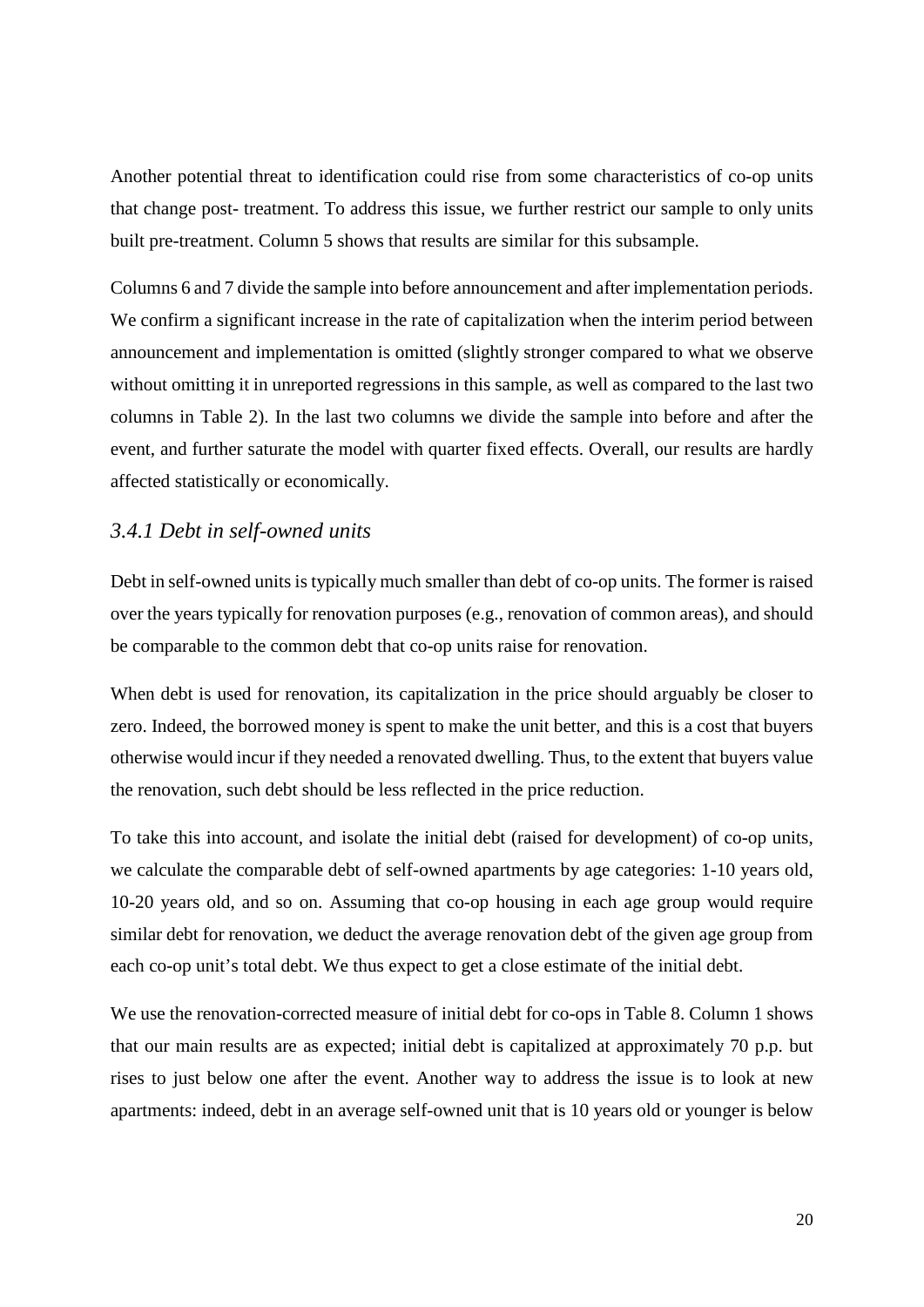5,000 NOK. Column 2 confirms a similar result: capitalization increases by around 21 percentage point after the event. Finally, in unreported regressions we divide the sample into quartiles based on the age of the building, and our results remain unchanged and similar across the groups whether we use debt or initial debt.

Columns 3 and 4 confirm our hypothesis that indeed the co-op specific debt is significantly more capitalized in co-op prices (albeit it is still far from full capitalization before the event). Self-owned debt is capitalized at a low 41-46 percent in the whole sample. Co-op debt capitalization is at around 70 p.p. before, but rises to full capitalization after the event. Thus, in self-owned housing, capitalization is much lower, as it should be, since the borrowed resources are only spent to improve the unit.

#### **4. Financial experience, age, and income**

Undercapitalization of debt can be caused due to unawareness of debt by some, but not necessarily all, homebuyers. Which type of homebuyers are likely to be less informed and/or less diligent? For instance, individuals with no investments in financial markets may be more likely to ignore co-op debt since participation in financial markets is related to financial literacy (Rooij et al., 2011; Calvet et al., 2007). Similarly, previous experience in home ownership may have eventually taught individuals about the details of their expenses, while older individuals are more likely to have been in a co-op board or have ties with a co-op member. If true, certain groups are more likely to overpay for hidden debt. Moreover, Stango and Zinman (2014) and Ru and Schoar (2015) bring evidence showing consumers with lower education and financial literacy are more likely to suffer from hidden features of credit.

In light of the above, it seems a-priori plausible that individuals with less financial experience or no previous home, as well as young buyers paid higher price for dwellings with hidden debt. To test this, we use detailed information from Statistics Norway about homebuyers' personal finances and their demographic characteristics. The database provides information on each Norwegian taxpayer's assets (e.g., cash, investments, and property), debt, and net worth. It further provides information about individuals' occupation type, sex, age, and a household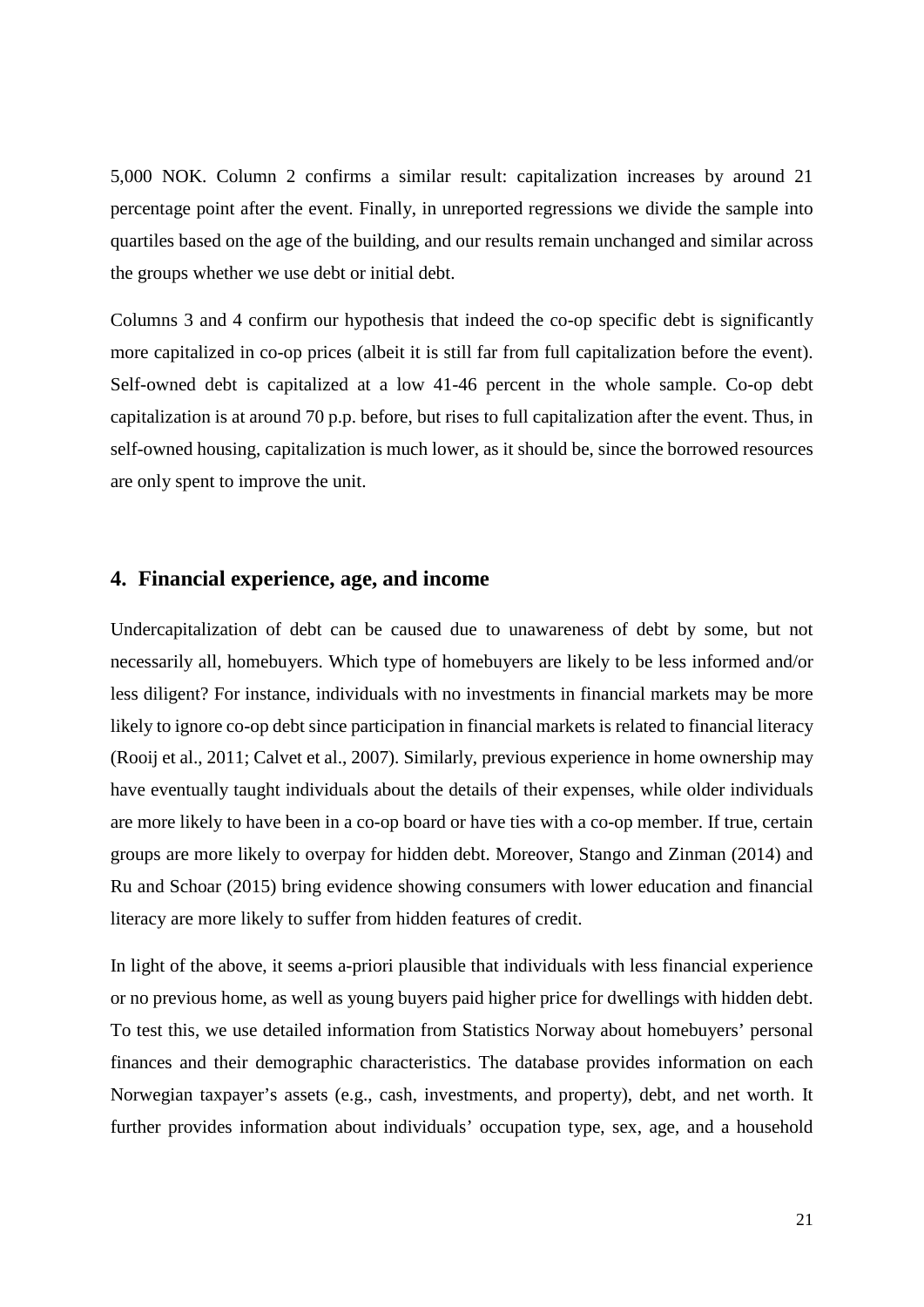identifier, including an indicator about the head of the household.

To match this dataset with real estate transaction information, we use an individual's unique administrative number. In the dataset we have used so far this information is absent. We therefore use a different source of housing transaction data, which provides this unique key. The data is only available for the 2007-2009 period. While this is a short span, it falls around our experiment date. This dataset has all the characteristics of our main dataset except for information on the actual amount of co-op debt; however, it still does indicate whether the purchased unit is a co-op or a self-owned unit.<sup>[29](#page-24-0)</sup>

Finally, our dataset has building identifiers, allowing us to use building-level fixed effects and thus absorb any unobserved heterogeneity that may exist across various buildings and change in a way that is correlated with either *Post* or *co-op* dummy. This seems to be unlikely given the short window periods we use, as well as given the unilaterally high standards of housing across Oslo's districts. We still absorb those potential unobservables by adding building fixed effects, and confirm that results hardly change to a significant extent. We provide the baseline test of equation 2 in the Appendix (Table A1), where one can see that the correlation coefficient indeed increases compared to our tests in Table 3. Yet the correlation coefficient was already quite high at around 80 percent even without using building fixed effects.  $30,31$  $30,31$  $30,31$ 

In columns 1 and 2 of Table 9 we test whether young homebuyers are more likely to overpay for a leveraged co-op unit before the law. Young homebuyers are those who are under 35 years old (the median age in the dataset). In column 1 we notice that on average they pay less for selfowned units, but not for co-op units: thus, young homebuyers exhibit a stronger demand for coop units than for self-owned units, which can be explained by certain characteristics of co-ops

<span id="page-24-0"></span> $29$  A further difference in the dataset is that is has a different recorded date of the transaction. While in one case it is the date when the deal is finalized, in the other it is the date when the transaction is reported to the administrator. The difference can span from several days to a few months, thus not allowing us to merge the information with our initial transaction dataset. Since we do cannot merge, we no longer use the actual co-op debt, but only co-op identifier to distinguish between the control and the treatment group.

<span id="page-24-1"></span><sup>&</sup>lt;sup>30</sup> Note that in TableA1 correlation coefficient is around 60 percent without building fixed effects, lower than in Table 3, since we do not have debt in the explanatory variables, which is a major determinant of price.

<span id="page-24-2"></span><sup>&</sup>lt;sup>31</sup> The number of observations that come from buildings with only one transaction within one year window, or with more than one transaction but no transaction after the event, is only 0.9 percent. Exclusion of those do not alter our results.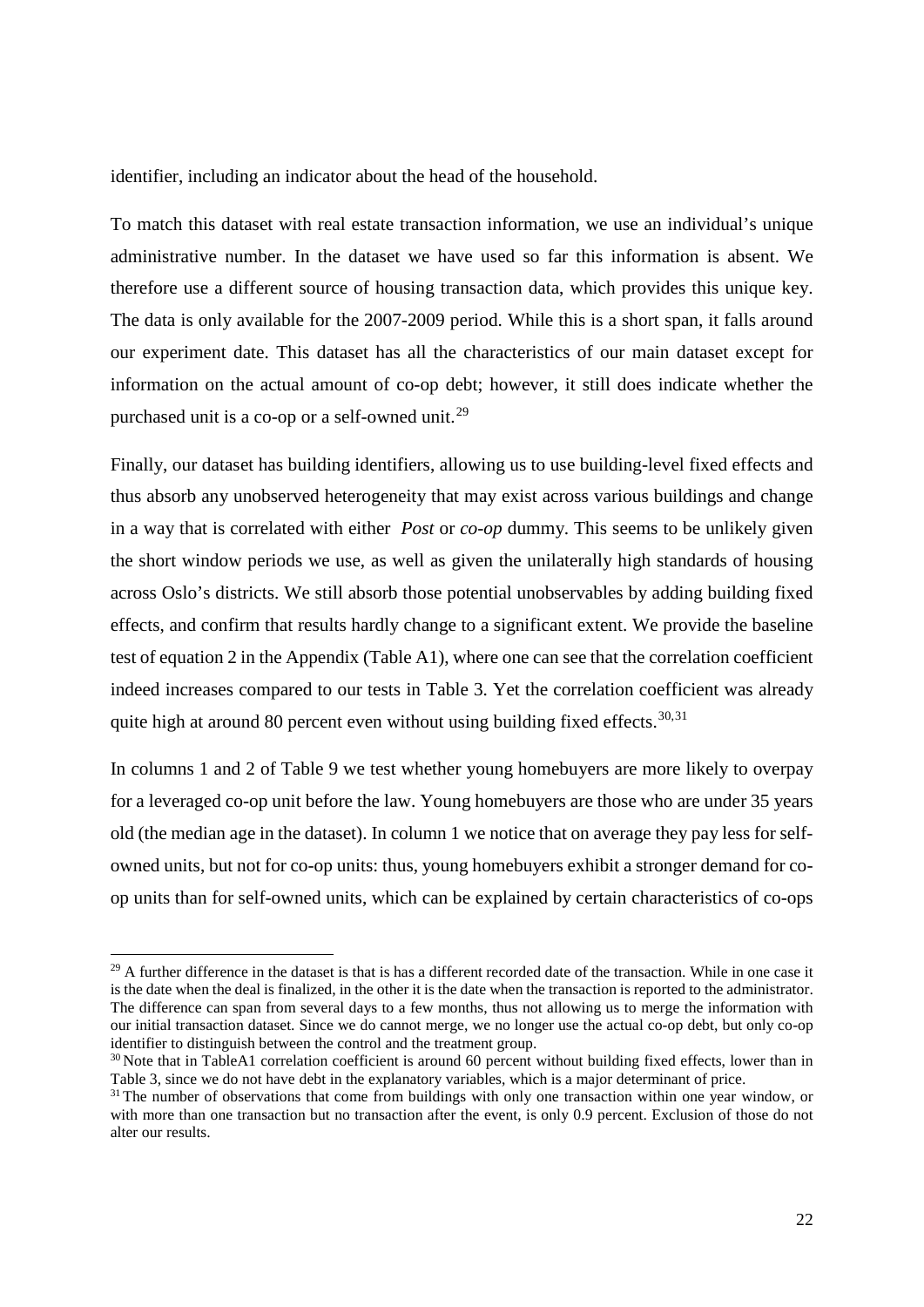that are more sought for among the young. To test whether these characteristics include bias for hidden debt, which they may (unintentionally) pay premium for, in column 2 we add a triple-interaction term with the *Post* dummy: young homebuyers pay approximately 160,000 NOK less after debt becomes salient. This suggests that hidden debt is a significant reason for overpaying. The regulatory reform benefited young buyers to a larger extent.

We also know whether the homebuyer owned any real estate starting 2004. We define firsttime homebuyers as those who did not previously own a home (as of 2004) and are young. In columns 3 and 4 we control for income and show that these first-time homebuyers suffer from the same bias and that the amount they pay is reduced by over 130,000 NOK after the reform.

Finally, we examine homebuyers who previously did not have financial investments. We define a dummy variable that takes value 1 if the homebuyer does not have any investment in stocks, bonds or derivatives. As column 5 shows, they are more likely to overpay. However, this is not the case after the event (column 6). These results suggest that inattention to hidden debt is related to lack of financial experience, and arguably to financial literacy. The bias benefited the wealthier market participants, at the expense of the less well-off, with mistakes stemming from very large transactions.

Our triple-difference results are also robust to using short-time windows (6 months), as well as time and building fixed effects. Columns 1-3 in Table 10 show this for the case of financial investments. Furthermore, the results also survive when we include other measures that can be correlated with financial literacy or attention, such as income. Columns 4-6 repeat the analysis by replacing *No investment* dummy by a *Low income* dummy, defined as 1 for those in the lowest quartile of income distribution (and 0 otherwise).

We further explore how factors affecting demand by homebuyers for the two unit types change around the event date. If demand from these two groups does not move in parallel, the results that we find may in fact reflect something else. To shed more light on the issue, we present descriptive statistics on homebuyers' income, age and financial experience before and after the event. Table 11 shows that there is hardly any differential change in those observables: while average income of co-op buyers was around 20 percent lower than those of self-owned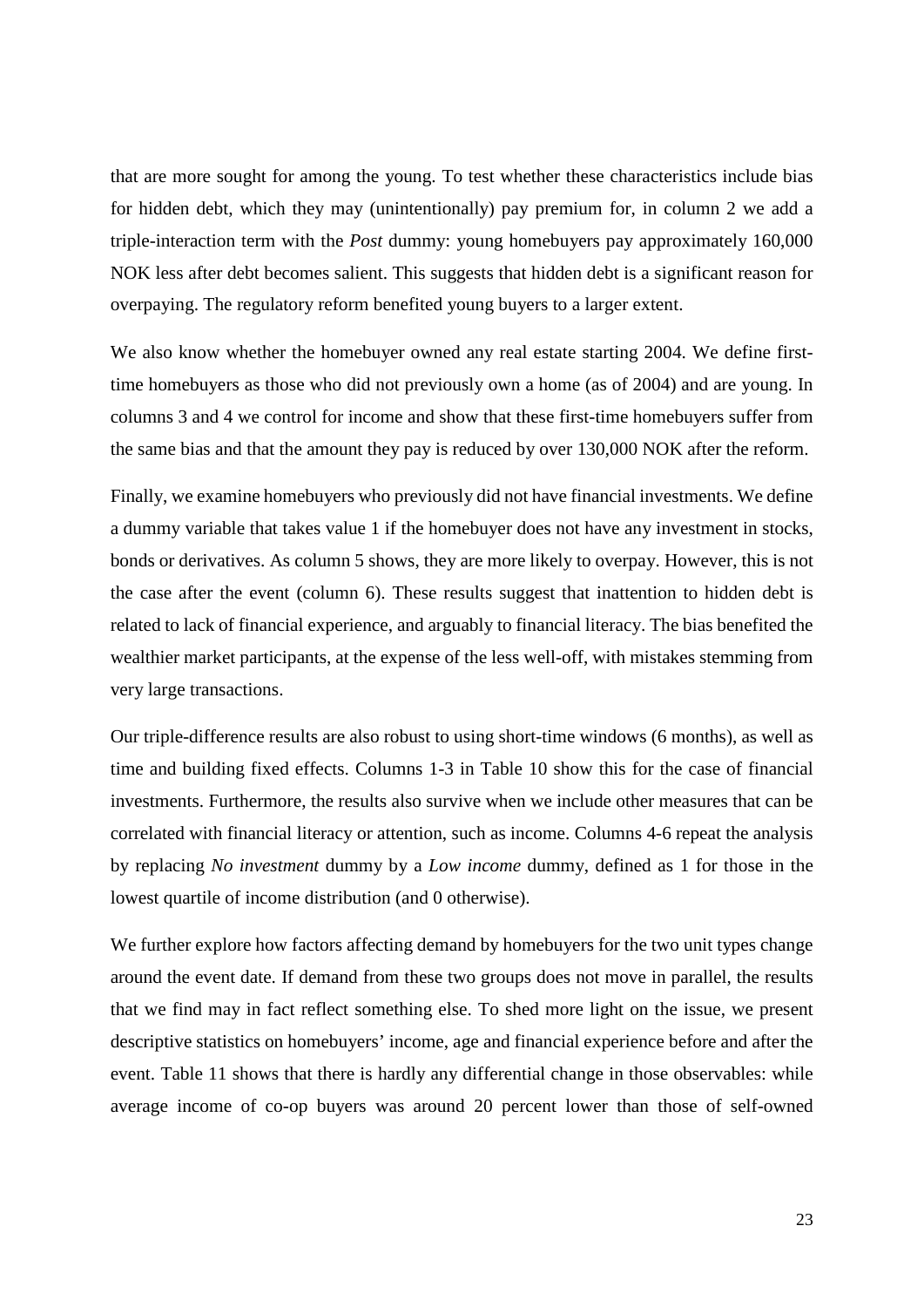homebuyers, this comparison remains nearly unchanged after the law. Similarly, the ratio of individuals with financial investment was twice as high among self-owned homebuyers before (25 vs. 12), and did not change much after (28 vs. 14). Additionally, when we look at the number of homebuyers in the two groups in 2007 and 2008, we see only insignificant switching from co-op units to self-owned units.

#### **5. Discussion and concluding remarks**

In many countries household debt has increased greatly over the last decades. So have household assets, particularly in the form of housing wealth. An improved understanding of how households use debt to finance homeownership is central to household finance.

We provide evidence that increased salience of debt in mortgage transactions has a significant effect on prices: a mandatory disclosure of debt nearly eliminates the bias for hidden debt and the mispricing caused by it. The increased salience reduces the relative prices of co-op units with high-debt and allows households to estimate more accurately the actual cost of the property. Salience could reduce households' total debt, which can be larger due to unintentional borrowing.

Our results provide important policy implications. They show a preference for co-op debt over personal debt in the presence of hidden debt (but not in its absence), for which some market participants unknowingly pay a premium. We show that this preference is driven entirely by salience, rather than other biases or liquidity constraints. Young, first-time, low income homebuyers paid the highest premium, arguably to the benefit of richer homebuyers. Thereby, the regulation on debt disclosure in 2008 benefited more the former groups, which seem even less informed about hidden co-op debt. This means that in such large consumer transactions significant welfare effects from redistribution can be obtained with appropriate policy measures, such as increasing salience, as well as promoting financial education.

Taking policy measures should above all incorporate the provision of detailed information about the size of the various loans, thereby facilitating comparison between potential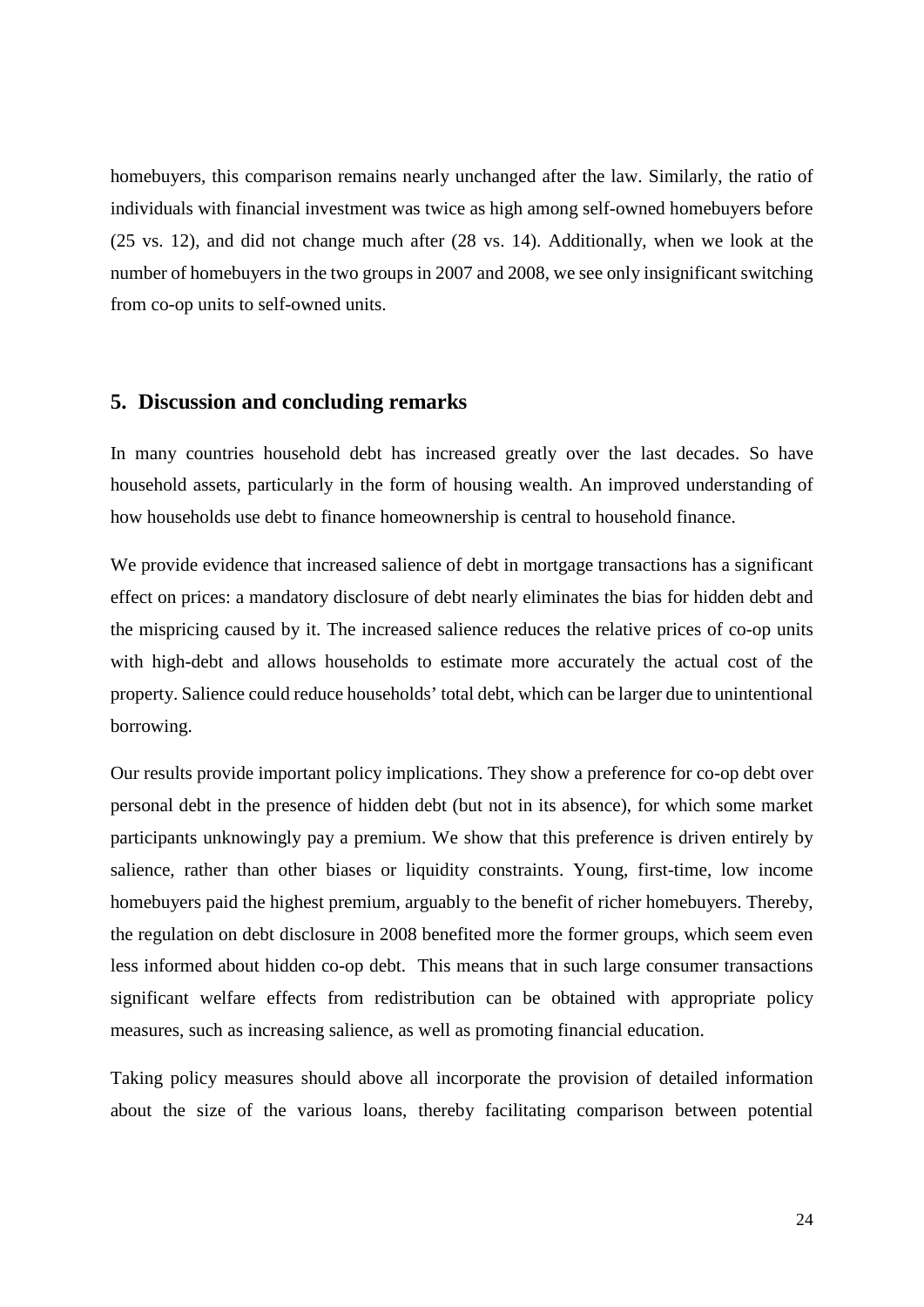acquisitions. While co-op loan can be inferred from other sources (e.g., co-op's annual statement), it seems likely that consumers were ignorant to gather and lacked enough exposure to such information, at a time when necessary calculations were being made. Providing this information in the advertisement itself does serve as a timely reminder to consumers that the total transaction value is the sum of transaction price and debt.

In addition to the size of the loan, its servicing terms too can have a significant impact on a homebuyer's debt-servicing capacity. In many cases a part of the co-op loan's costs may kick only in the future, and so the buyer observes only "part" of the future monthly fee. The monthly fee can allow consumers to evaluate their capacity to acquire the unit. Yet, it indeed has often been misleading in practice: sellers fail to provide important information regarding major increases in fees when, for instance, repayment of the principal loan comes into effect years after the transaction, and ads up to the interest payments.<sup>[32](#page-27-0)</sup> This means that even reasonable attention and inquiry about the monthly fee may not guarantee the homebuyer access to information about future changes in those fees. Systematic occurrence of such instances is likely to increase the probability of default, bringing about challenges at the level of the macroeconomy.

Could it be that homebuyers in fact get additional disutility from information about indebtedness? Indeed, lower debt salience may carry hedonic benefits for which some people are willing to pay. As Almenberg and Karapetyan (2014) note, increasing salience after purchase, by for instance itemizing co-op interest and co-op maintenance costs separately in the monthly fee, could reduce the well-being of individuals with a preference for low salience and increase that of others. Consistent with this recent evidence finds that investors are less likely to check their portfolio balances following market declines (Sicherman et al., 2015). This tendency to avoid bad news is labelled as the *ostrich effect*. While an ostrich effect may potentially be present in housing decisions to some extent, with borrowers paying a premium for hidden debt, the large price response to the increased salience does suggest borrowers were

<span id="page-27-0"></span><sup>&</sup>lt;sup>32</sup> Anecdotal evidence suggests majority of sellers use such practice. A handful of articles in major newspapers in Norway describe this. For instance, see<http://www.dn.no/privat/eiendom/2006/09/05/fellesgjeldbloff-fra-meglere> (in Norwegian), where a realtor claims "This is a completely normal way of doing it. I think that 90 percent of us do so."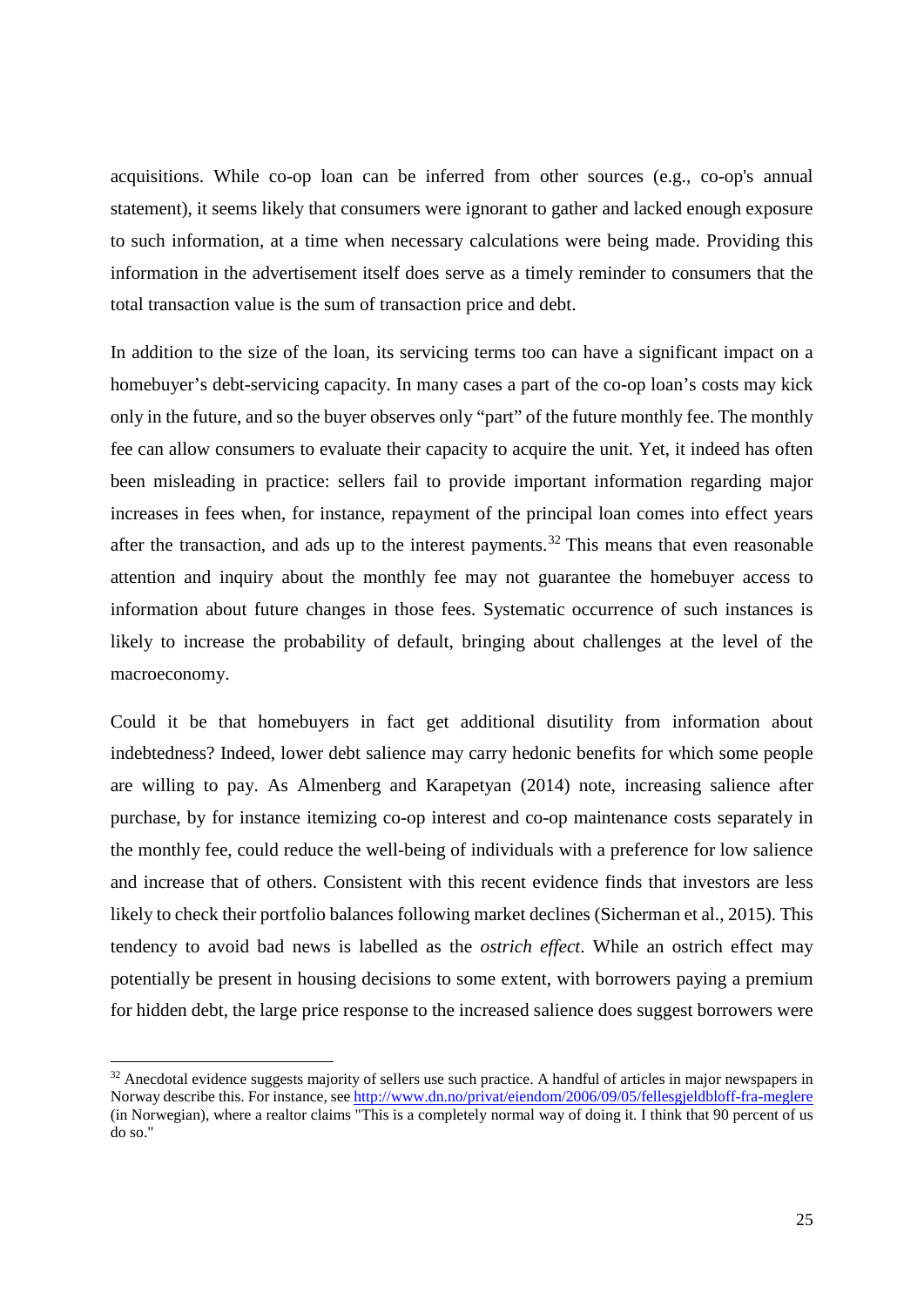likely doing so unknowingly. Moreover, if sale advertisements accurately disclose the co-op debt, few individuals with such a preference would make mistakes ex-ante.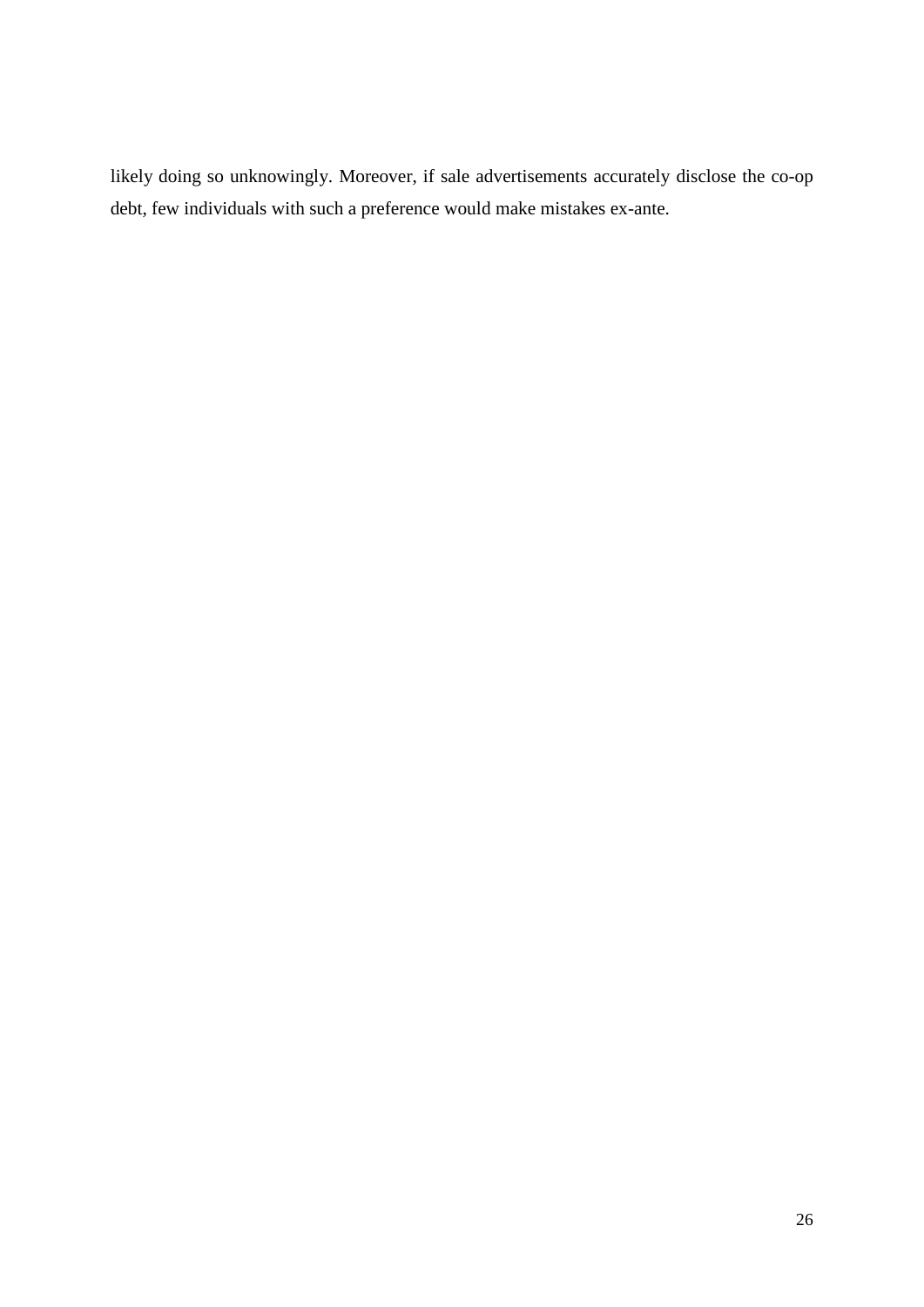#### **References**

- Agarwal, S., G. Amromin, Z. Ben-David, S. Chomsisnegphet and D. Evanoff (2009). Do Financial Counseling Mandates Improve Mortgage Choice and Performance? Evidence from a legislative experiment. [Working Paper 09-07,](http://econpapers.repec.org/paper/fipfedhwp/) [Federal Reserve Bank of Chicago.](http://www.chicagofed.org/)
- Agarwal, S., I. Ben-David and V. Yao (2015)[. Collateral Valuation and Institutional Pressures: Evidence](http://papers.ssrn.com/sol3/papers.cfm?abstract_id=2367433)  [from the Residential Real-Estate Market.](http://papers.ssrn.com/sol3/papers.cfm?abstract_id=2367433) *Management Science,* forthcoming.
- Agarwal, S., S. Chomsisengphet, C. Liu and N. Souleles (2015). Do Consumers Choose the Right Credit Contracts? *The Review of Corporate Finance Studies*, forthcoming.
- Agarwal, S., J. C. Driscoll and D. I. Laibson (2013). Optimal Mortgage Refinancing: A Closed-form Solution. *Journal of Money, Credit and Banking* 45(4), 607-636.
- Agarwal, S., J. C. Driscoll, Gabaix X. and D. I. Laibson (2013). Learning in the Credit Card Market, SSRN Working Paper
- Agarwal, S., R. Rosen, and V. Yao (2015). Why Do Borrowers Make Mortgage Refinancing Mistakes? *Management Science*, forthcoming.
- Allen, J., R. Clark and J. F. Houde (2014). The Effect of Mergers in Search Markets: Evidence from the Canadian Mortgage Industry. *American Economic Review* 10(104), 277-293.
- Almenberg, J. and A. Karapetyan (2014). The Hidden Costs of Hidden Debt. *Review of Finance* 18(6), 2247-2281.
- Brunnermeier, M. K. and C. Julliard (2008). Money Illusion and Housing Frenzies. *The Review of Financial Studies* 21(3), 135-180.
- Calvet, L., J. Campbell and P. Sodini (2007). Down or Out: Assessing the Welfare Costs of Household Investment Mistakes. *Journal of Political Economy* 115(5), 707-747.
- Campbell, J. (2006). Household Finance. *The Journal of Finance* 61(4), 1553-1604.
- Campbell, J., H. Jackson, B. Madrian and P. Tufano (2011). Consumer Financial Protection. *Journal of Economic Perspectives* 25(1), 91-114.
- Chetty, R., A. Looney and K. Kroft (2009). Salience and Taxation: Theory and Evidence*. American Economic Review* 99(4), 1145-1177.
- Chetty, R. and E. Saez (2009). Teaching the Tax Code. *American Economic Journal: Applied Economics* 5, 1-31.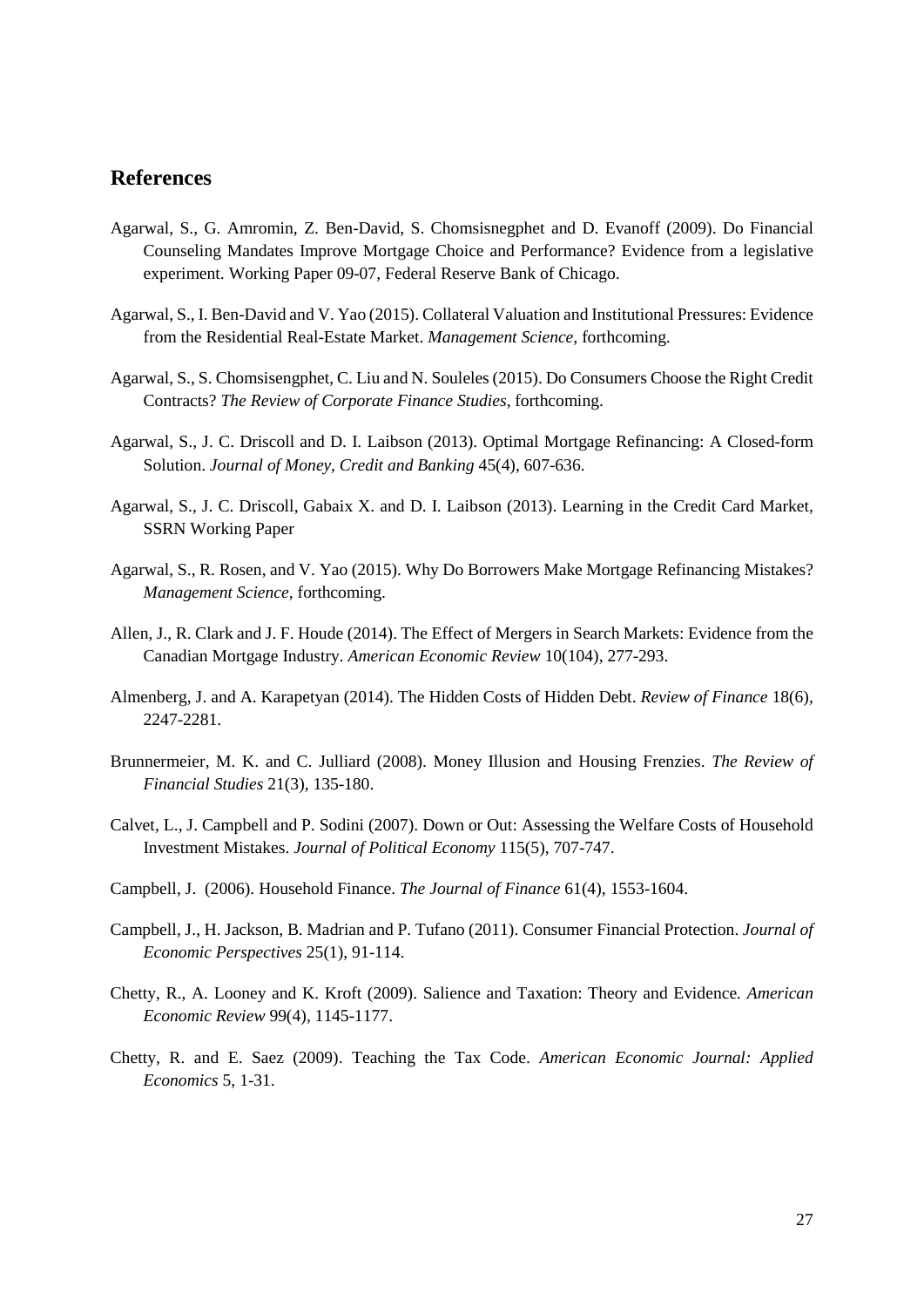- Finkelstein, A. (2009). Ez-tax: Tax Salience and Tax Rates*. Quarterly Journal of Economics* 124, 969- 1010.
- Gabriel, S., O. Hearey, M. E. Kahn and R. K. Vaughn (2016) Public School Quality Valuation Over the Business Cycle, NBER Working Paper No. 22668
- Genesove, D. and C. Mayer (2001). Aversion and seller behavior: Evidence from the housing market. *Quarterly Journal of Economics* 116, 1233-1260.

Gurun G. U., G. Matvos and A. Seru (2016). Advertising Expensive Mortgages. *The Journal of Finance* 71(5), 2371–2416.

- Heitmann, M., E. J. Johnson, A. Herrmann and D. G. Goldstein (2014). Pricing Add-Ons as Totals: How Changing Price Display Can Influence Consumer Choice. Working Paper, Columbia Business School.
- Hjalmarsson, E. and R. Hjalmarsson (2009). Efficiency in Housing Markets: Which Homebuyers Know How to Discount? *Journal of Banking and Finance* 33(11), 2150–2163.
- Keys, B. J., D. Pope and J. C. Pope (2016). Failure to Refinance. *Journal of Financial Economics* 000, 1-18.
- Lee, N. J., T. N. Seslen and W.C. Wheaton (2015). Do House Price Levels Anticipate Subsequent Price Changes Within Metropolitan Areas? *Real estate Economics* 43 (3), 782–806.
- Lee, N. J. and J. M. Hogarth (2000). Consumer Information Search for Home Mortgages: Who, What, How Much, and What Else? *Financial Services Review* 9 (9), 277-293.
- Perez-Trugila, R., and U. Troiano (2015). Shaming Tax Delinquents: Theory and Evidence from a Field Experiment in the United States, SSRN Working Paper.
- Rooij, van M., A. Lusardi and R. Alessie (2011). Financial Literacy and Stock Market Participation. *Journal of Financial Economics* 101, 449–472.
- Schoar, A., and H. Ru (2015). Do Credit Card Companies Screen for Behavioral Biases? Working Paper.
- Sicherman, N., G. Loewenstein, D. J. Seppi, and S. P. Utkus (2015). Financial Attention. *The Review of Financial Studies,* forthcoming.
- Solheim, H. and B. Vatne (2013). Measures of Household Credit Risk, Norges Bank Working Paper 8/2013.
- Soman, D. (2003). The Effects of Payment Transparency on Consumption: Quasi-experiments from the Field. *Marketing Letters* 14, 173-183.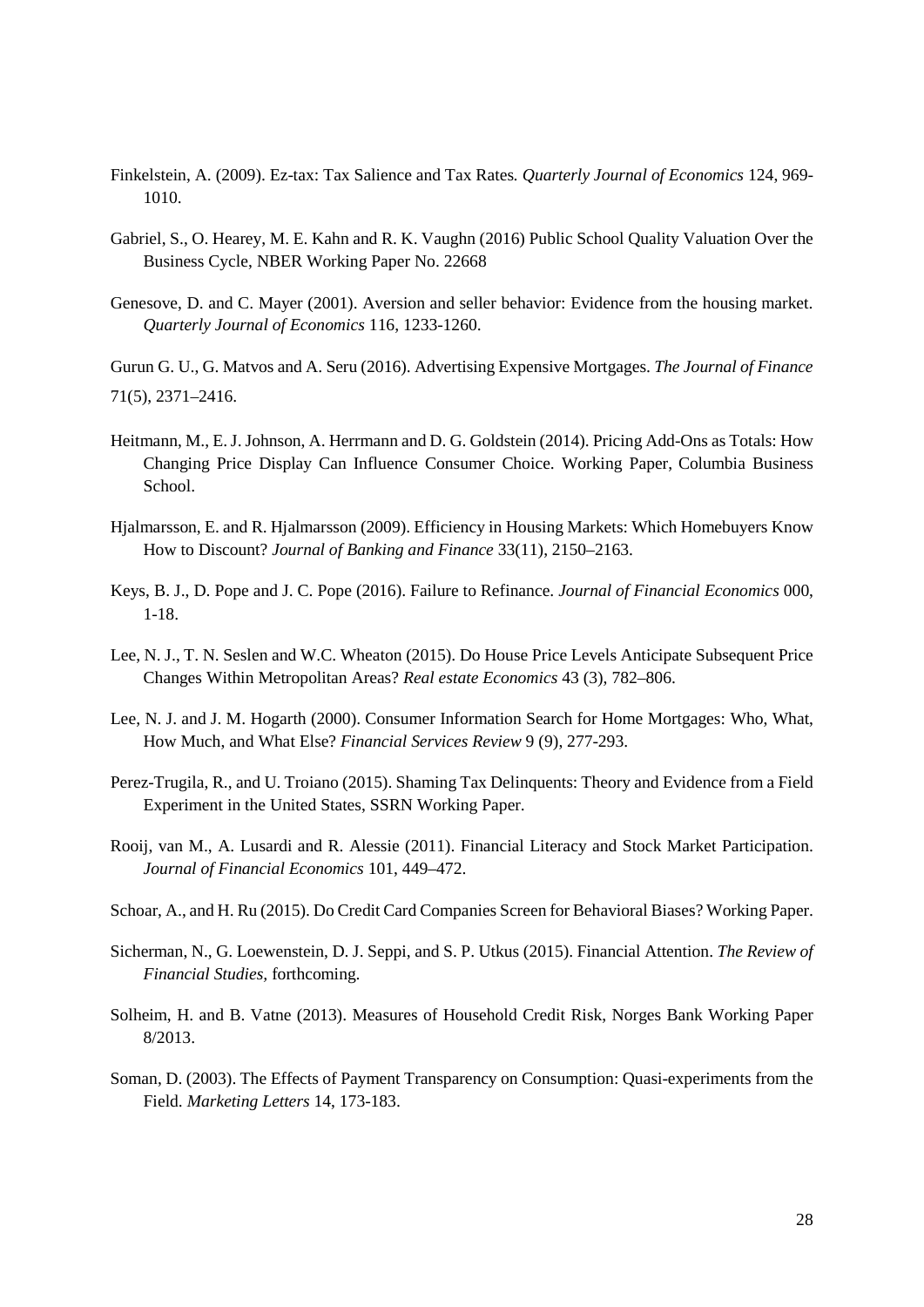- Stango, V. and J. Zinman (2009). What Do Consumers Really Pay on the Checking and Credit Card Accounts? Explicit, Implicit and Avoidable Costs. *American Economic Review: Papers and Proceedings* 99, 424-429.
- Stango, V. and J. Zinman (2014). Limited and Varying Consumer Attention: Evidence from Shocks to the Salience of Bank Overdraft Fees. *The Review of Financial Studies* 27(4), 990-1030.
- Woodward, S. and R. Hall (2010). Consumer Confusion in the Mortgage Market: Evidence of Less Than a Perfectly Transparent and Competitive Market. *American Economic Review: Papers and Proceedings* 100, 511-515.
- Woodward, S. and R. Hall (2012). Diagnosing Consumer Confusion and Sub-optimal Shopping Effort: Theory and Mortgage-market Evidence. *American Economic Review* 102(7), 3249-3276.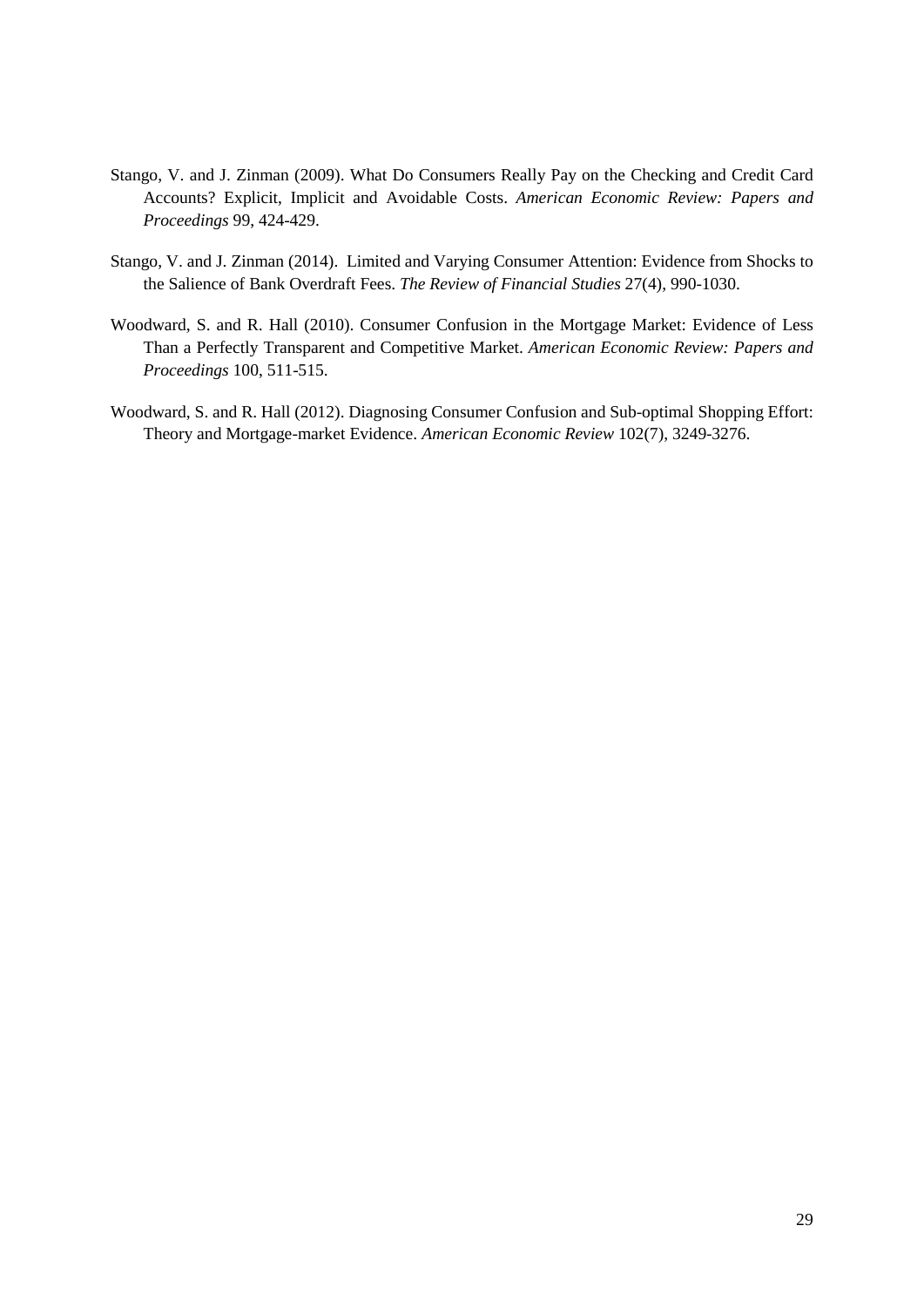#### **Table 1: Summary statistics**

Panel A: All sample.

|                            |       | Self-owned | $Co$ -op |      |            |
|----------------------------|-------|------------|----------|------|------------|
| <b>VARIABLES</b>           | mean  | s.d.       | mean     | s.d. | t-test     |
|                            |       |            |          |      |            |
| Price $(1000 \text{ NOK})$ | 2,908 | 1,802      | 1,694    | 759  | 1.213***   |
| Debt (1000 NOK)            | 27.4  | 62.9       | 168      | 309  | $-141***$  |
| Area (sq. meter)           | 75.6  | 41.0       | 61.7     | 19.5 | 13.89***   |
| Floor                      | 2.92  | 1.66       | 3.07     | 2.12 | $-0.15***$ |
| <b>Rooms</b>               | 1.89  | 0.92       | 1.71     | 0.76 | $0.17***$  |
| Age of building            | 58.5  | 38.3       | 54.1     | 28.6 | 4.39***    |

Panel B: Low-debt is the lowest quartile and high-debt is the highest quartile.

|                  |       | Low-debt<br>$co-op$ |       | High-debt<br>$Co-op$ |             |  |
|------------------|-------|---------------------|-------|----------------------|-------------|--|
| VARIABLES        | mean  | s.d.                | mean  | s.d.                 | t-test      |  |
| Price (1000 NOK) | 1,794 | 832                 | 1,611 | 741                  | $183***$    |  |
| Debt (1000 NOK)  | 25.9  | 14.7                | 431.3 | 447                  | $-405.4***$ |  |
| Area (sq. meter) | 59.6  | 20.1                | 63.2  | 19.9                 | $-2.69***$  |  |
| Floor            | 3.35  | 10.1                | 3.08  | 4.04                 | $0.27***$   |  |
| Rooms            | 1.64  | 0.77                | 1.78  | 1.03                 | $-0.14***$  |  |
| Age of building  | 54.4  | 25.4                | 51.7  | 37.5                 | $2.69***$   |  |

Panel C: Before event (2007) and after event (2008) comparison.

|                  | 2007 |                | 2008 |      | 2007 |                 | 2008  |      |
|------------------|------|----------------|------|------|------|-----------------|-------|------|
|                  |      | Low-debt co-op |      |      |      | High-debt co-op |       |      |
| VARIABLES        | mean | s.d.           | mean | s.d. | mean | s.d.            | .mean | s.d. |
|                  |      |                |      |      |      |                 |       |      |
| Price (mln NOK)  | 1.89 | 0.75           | 1.92 | 0.88 | 1.67 | 0.72            | 1.58  | 0.66 |
| Debt (1000 NOK)  | 20.5 | 14.3           | 21.0 | 14.4 | 491  | 440             | 428   | 406  |
| Area (sq. meter) | 60.1 | 20.8           | 61.0 | 20.8 | 62.1 | 20.7            | 63.1  | 19.2 |
| <b>Floor</b>     | 3.97 | 21.2           | 3.09 | 2.31 | 3.04 | 1.85            | 3.11  | 2.12 |
| <b>Rooms</b>     | 1.65 | 0.77           | 1.70 | 1.02 | 1.76 | 1.30            | 1.76  | 0.76 |
| Age of building  | 56.7 | 93.7           | 58.5 | 87.6 | 57.4 | 119             | 56.5  | 117  |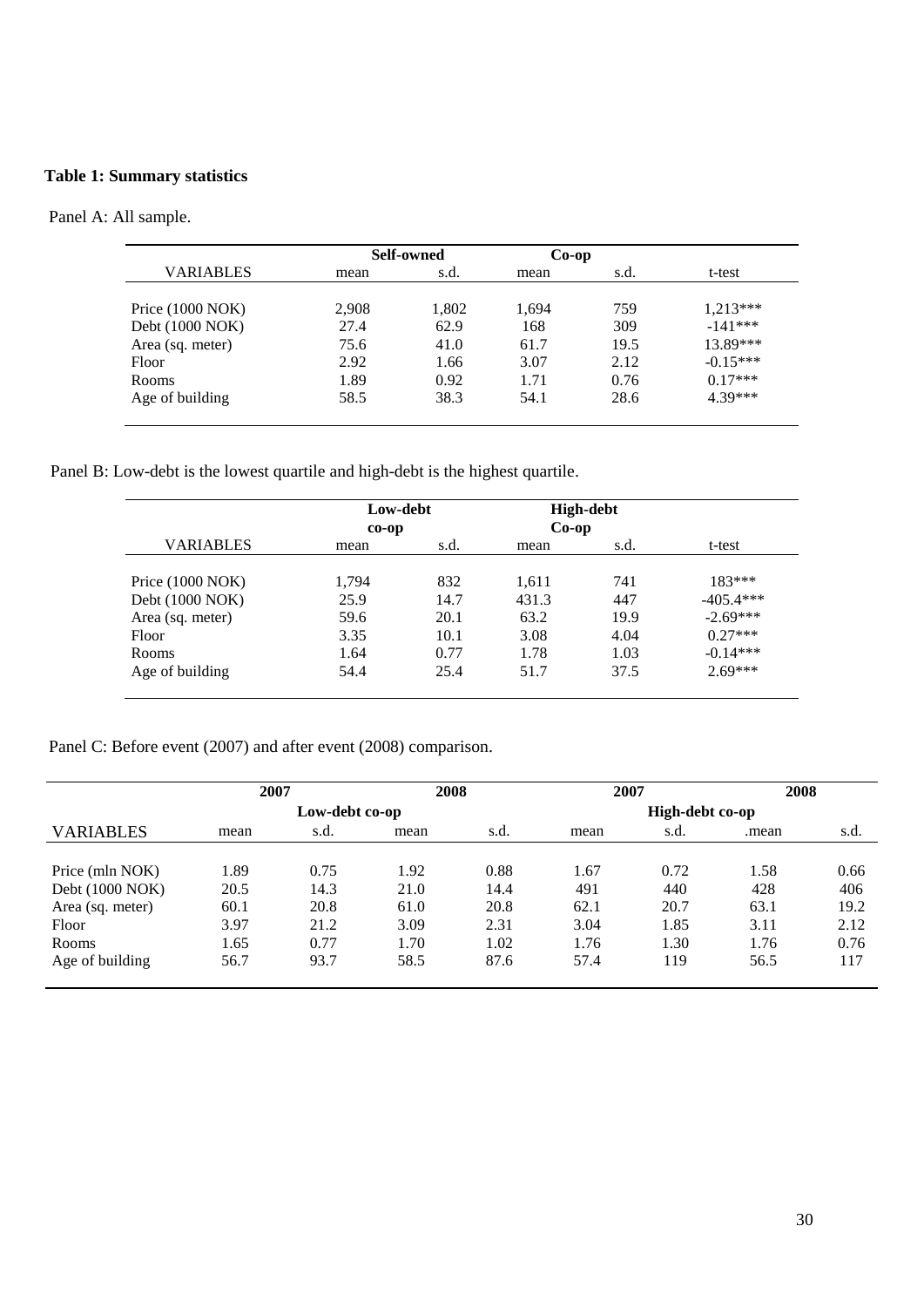#### **Table 2: Impact of the law on co-op price correction: capitalization of debt**

Dependent variable is the transaction price of dwellings. Column 1, 2 and 3 include transactions taken place 1, 6, and 12 months before and after the implementation date (January 1, 2008). Column 4 includes the whole sample of co-op units. Column 5 and 6 divide the sample into before and after the event. Post is a dummy that is one if the transaction took place after the law implementation. Dummies for the floor of the unit, as well as district and time fixed effects are not reported. Robust standard errors are in parenthesis.

|                     | (1)           | (2)                           | (3)           | (4)              | (5)           | (6)           |
|---------------------|---------------|-------------------------------|---------------|------------------|---------------|---------------|
| <b>VARIABLES</b>    |               | 1 month window 6 month window | 1 year window | All co-op sample | Before        | After         |
|                     |               |                               |               |                  |               |               |
| Post*debt           | $-0.130*$     | $-0.114***$                   | $-0.129***$   | $-0.262***$      |               |               |
|                     | (0.0720)      | (0.0401)                      | (0.0298)      | (0.0200)         |               |               |
| Post                | 22,220        | 38,805*                       | $-105,086***$ | 568,906***       |               |               |
|                     | (24, 629)     | (21,758)                      | (7, 383)      | (4,500)          |               |               |
| Debt                | $-0.803***$   | $-0.808***$                   | $-0.830***$   | $-0.693***$      | $-0.794***$   | $-1.032***$   |
|                     | (0.0576)      | (0.0238)                      | (0.0196)      | (0.0194)         | (0.0244)      | (0.0122)      |
| Meter               | 21,717***     | 15,708***                     | 16,022***     | 15,292***        | 16,181***     | 15,077***     |
|                     | (4, 117)      | (2,831)                       | (1,903)       | (1,089)          | (1, 135)      | (1,172)       |
| Meter sq.           | $-3.385$      | 75.61***                      | 67.97***      | 58.37***         | 21.99**       | $100.5***$    |
|                     | (34.14)       | (23.45)                       | (15.81)       | (9.383)          | (9.775)       | (10.05)       |
| 2 rooms             | 36,956        | 96,773**                      | 117,642***    | 102,198**        | 96,167**      | 127,452**     |
|                     | (49,998)      | (45, 128)                     | (37, 248)     | (40, 979)        | (40, 833)     | (53, 123)     |
| 3 rooms             | 66,988        | 115,227**                     | 149,560***    | 149,537***       | 120,392***    | 185,533***    |
|                     | (62, 437)     | (46, 462)                     | (38, 135)     | (41,218)         | (41,043)      | (53, 457)     |
| 4 rooms             | 102,875       | 62,578                        | 104,530***    | 113,635***       | 57,199        | 162,130***    |
|                     | (79,071)      | (49,015)                      | (39,952)      | (42,003)         | (41,998)      | (54, 406)     |
| 5 rooms             | $-508,589***$ | $-105,372$                    | $-35,567$     | $-8,817$         | $-33,173$     | 92,613        |
|                     | (187, 441)    | (106,930)                     | (80, 787)     | (54, 811)        | (52, 724)     | (74, 536)     |
| $>5$ rooms          |               | 113,414**                     | 125,657***    | 73,063*          | 78,378*       | 77,303        |
|                     |               | (44, 478)                     | (37,030)      | (40, 872)        | (40, 853)     | (52, 910)     |
| 10-20 years old     | 73,291        | $-105,376**$                  | $-124,189***$ | $-283,113***$    | $-213,160***$ | $-99,036***$  |
|                     | (148, 156)    | (41, 575)                     | (30,019)      | (17, 193)        | (17,680)      | (22, 349)     |
| 20-30 years old     | $-26,655$     | $-167,954***$                 | $-172,581***$ | $-342,149***$    | $-257,234***$ | $-224,947***$ |
|                     | (102,072)     | (34, 421)                     | (25,795)      | (14,881)         | (17, 453)     | (18, 536)     |
| 30-40 years old     | $-342,981***$ | $-420,673***$                 | $-419,911***$ | $-364,807***$    | $-314,129***$ | $-465,577***$ |
|                     | (85, 157)     | (30, 180)                     | (22, 937)     | (13,827)         | (16,788)      | (16,941)      |
| 40-50 years old     | $-177,217**$  | $-252,731***$                 | $-250,563***$ | $-327,691***$    | $-269,624***$ | $-318,591***$ |
|                     | (78, 115)     | (26,318)                      | (20, 336)     | (12,589)         | (16, 159)     | (14, 929)     |
| $>50$ years old     | $-204,512***$ | $-210,116***$                 | $-208,519***$ | $-222,927***$    | $-215,541***$ | $-282,483***$ |
|                     | (71, 392)     | (23,571)                      | (18,676)      | (11,676)         | (15,357)      | (12,989)      |
| Quarter FE          | N             | $\mathbf N$                   | N             | N                | Y             | Y             |
| District FE         | $\mathbf Y$   | Y                             | Y             | Y                | $\mathbf Y$   | $\mathbf Y$   |
| <b>Observations</b> | 714           | 6,280                         | 11,722        | 67,212           | 36,154        | 31,058        |
| R-squared           | 0.783         | 0.770                         | 0.778         | 0.672            | 0.775         | 0.803         |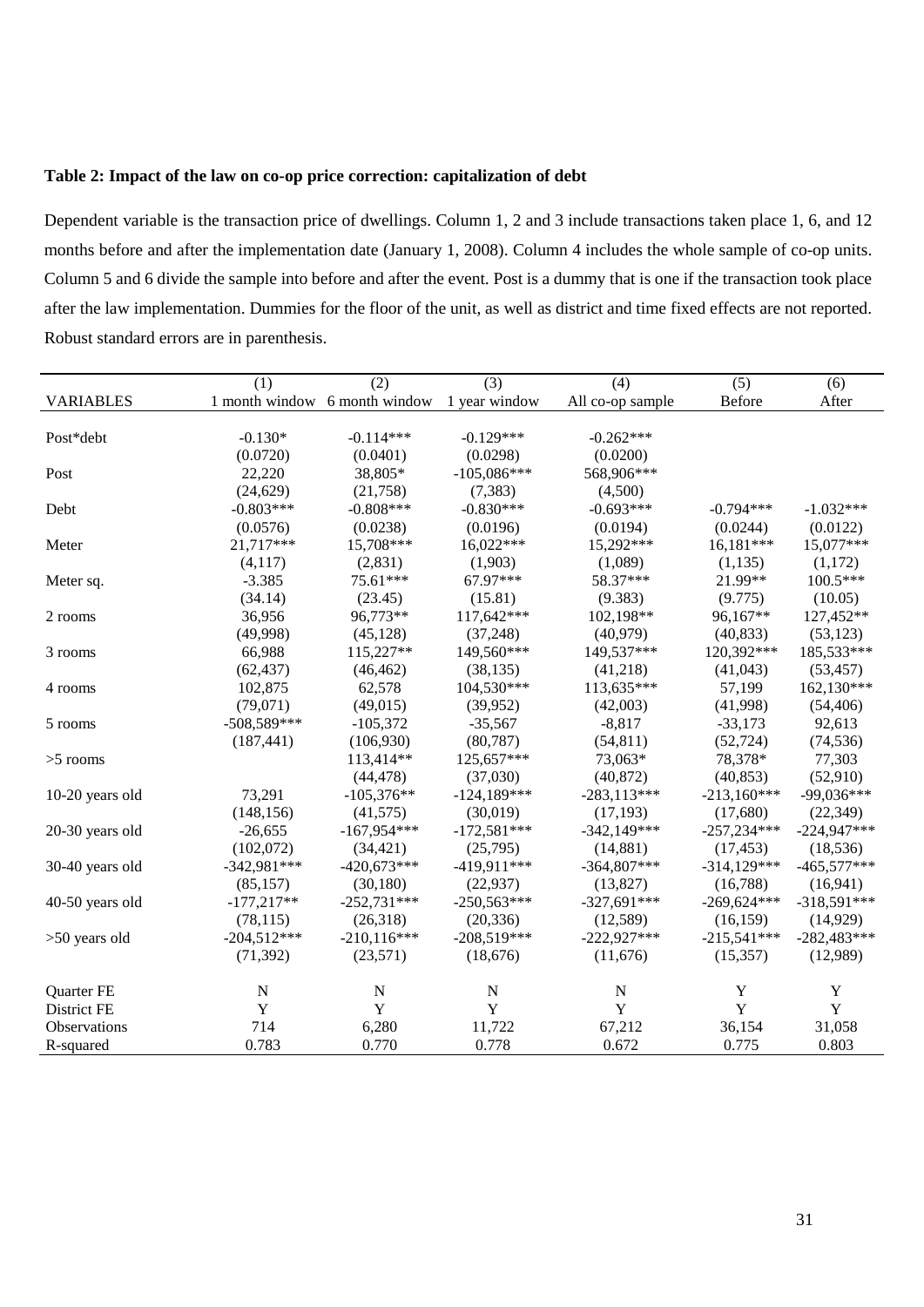#### **Table 3: Parallel trend and falsification test.**

Panel A: Parallel trend.

The table shows regression results in the generalized model that includes interaction of treatment (debt) with all years except the pre-treatment year (2007). Controls, time and district fixed effects are not reported. Robust standard errors are in parentheses.

| VARIABLES           |               |
|---------------------|---------------|
| Debt                | $-0.819***$   |
|                     | (0.0183)      |
| Debt*year2002       | 0.247         |
|                     | (0.186)       |
| Debt*year2003       | $-0.229$      |
|                     | (0.211)       |
| Debt*year2004       | $-0.0508$     |
|                     | (0.0400)      |
| Debt*year2005       | 0.0187        |
|                     | (0.0310)      |
| Debt*year2006       | $-0.0156$     |
|                     | (0.0269)      |
| Debt*year2008       | $-0.0966$ *** |
|                     | (0.0307)      |
| Debt*year2009       | $-0.148***$   |
|                     | (0.0263)      |
| Debt*year2010       | $-0.174***$   |
|                     | (0.0218)      |
| Debt*year2011       | $-0.189***$   |
|                     | (0.0250)      |
| Debt*year2012       | $-0.213***$   |
|                     | (0.0298)      |
| <b>Ouarter FE</b>   | Y             |
| District FE         | Y             |
| Contorls            | Y             |
| <b>Observations</b> | 67,212        |
| R-squared           | 0.787         |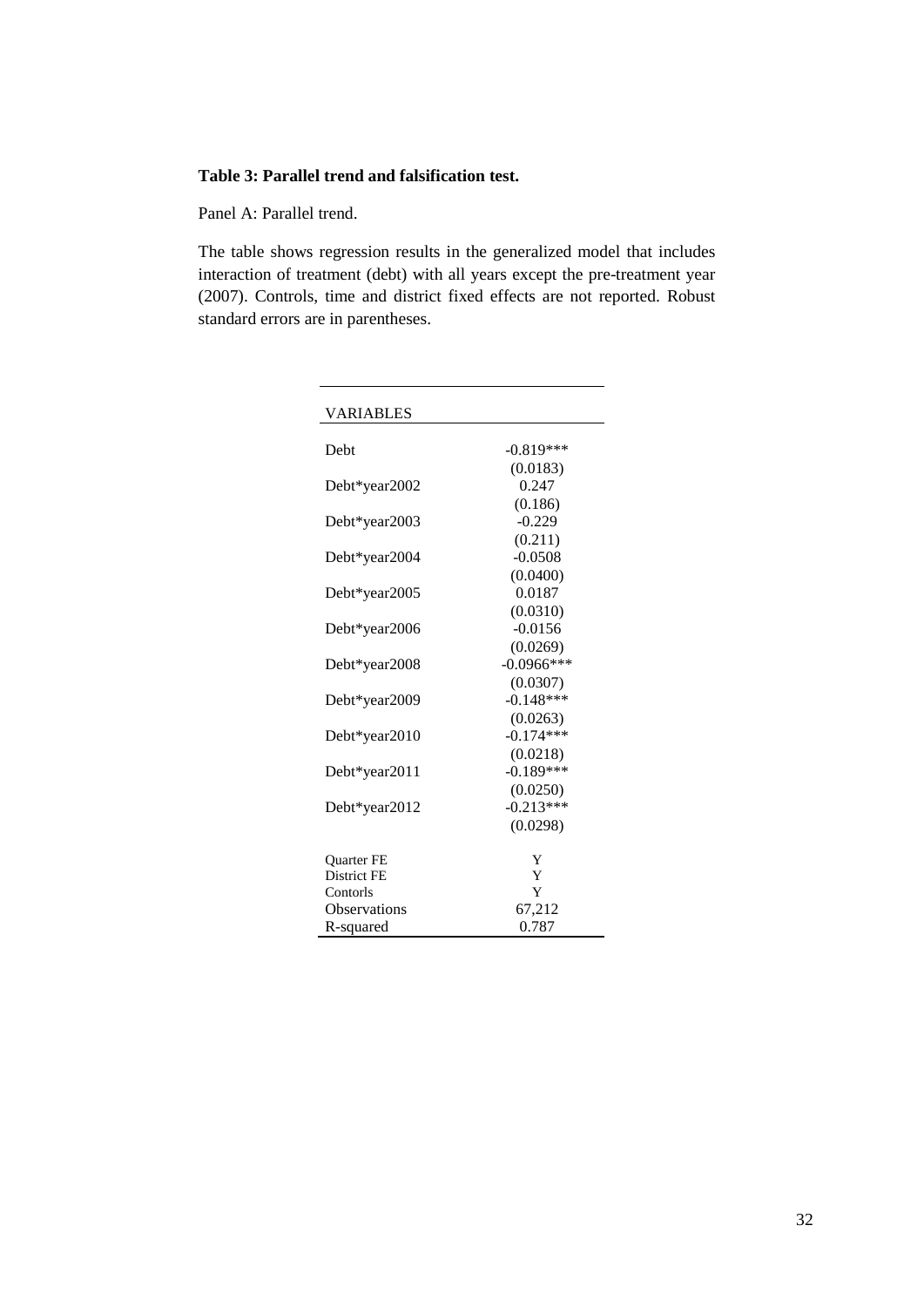#### Panel B: Falsification test.

The first 6 columns show regression results before the event for transactions around last day of the month specified in the heading, over a one-year period (+/- 6 months). The last column shows the results around 12/31/2008, 1 year after the event. Controls and district fixed effects are not reported. Robust standard errors are in parentheses.

| <b>VARIABLES</b>                                                                                                                                                                                                                                                                                                                                                                                                                                                                                                                                                                                                              | (1)<br>12/2003          | (2)<br>12/2004          | (3)<br>6/2005           | (4)<br>12/2005          | (5)<br>6/2006           | (6)<br>12/2006          | (7)<br>12/2008          |
|-------------------------------------------------------------------------------------------------------------------------------------------------------------------------------------------------------------------------------------------------------------------------------------------------------------------------------------------------------------------------------------------------------------------------------------------------------------------------------------------------------------------------------------------------------------------------------------------------------------------------------|-------------------------|-------------------------|-------------------------|-------------------------|-------------------------|-------------------------|-------------------------|
|                                                                                                                                                                                                                                                                                                                                                                                                                                                                                                                                                                                                                               |                         |                         |                         |                         |                         |                         |                         |
| Debt                                                                                                                                                                                                                                                                                                                                                                                                                                                                                                                                                                                                                          | $-0.764***$<br>(0.0859) | $-0.694***$<br>(0.0688) | $-0.750***$<br>(0.0603) | $-0.791***$<br>(0.0536) | $-0.818***$<br>(0.0528) | $-0.823***$<br>(0.0612) | $-0.942***$<br>(0.0341) |
| Post*debt                                                                                                                                                                                                                                                                                                                                                                                                                                                                                                                                                                                                                     | $-0.0256$               |                         |                         |                         |                         |                         |                         |
| Post                                                                                                                                                                                                                                                                                                                                                                                                                                                                                                                                                                                                                          | (0.0316)<br>54,104***   |                         |                         |                         |                         |                         |                         |
|                                                                                                                                                                                                                                                                                                                                                                                                                                                                                                                                                                                                                               | (12,025)                |                         |                         |                         |                         |                         |                         |
| Post*debt                                                                                                                                                                                                                                                                                                                                                                                                                                                                                                                                                                                                                     |                         | $-0.0317$<br>(0.0579)   |                         |                         |                         |                         |                         |
| Post                                                                                                                                                                                                                                                                                                                                                                                                                                                                                                                                                                                                                          |                         | 63,785***               |                         |                         |                         |                         |                         |
| Post*debt                                                                                                                                                                                                                                                                                                                                                                                                                                                                                                                                                                                                                     |                         | (10,027)                | $-0.0488$               |                         |                         |                         |                         |
|                                                                                                                                                                                                                                                                                                                                                                                                                                                                                                                                                                                                                               |                         |                         | (0.0505)                |                         |                         |                         |                         |
| $\operatorname*{Post}% \left( X\right) \equiv\operatorname*{Post}% \left( X\right) \equiv\operatorname*{Post}% \left( X\right) \equiv\operatorname*{Post}% \left( X\right) \equiv\operatorname*{Post}% \left( X\right) \equiv\operatorname*{Post}% \left( X\right) \equiv\operatorname*{Post}% \left( X\right) \equiv\operatorname*{Post}% \left( X\right) \equiv\operatorname*{Post}% \left( X\right) \equiv\operatorname*{Post}% \left( X\right) \equiv\operatorname*{Post}% \left( X\right) \equiv\operatorname*{Post}% \left( X\right) \equiv\operatorname*{Post}% \left( X\right) \equiv\operatorname*{Post}% \left( X\$ |                         |                         | 61,683***<br>(9,643)    |                         |                         |                         |                         |
| Post*debt                                                                                                                                                                                                                                                                                                                                                                                                                                                                                                                                                                                                                     |                         |                         |                         | 0.00287                 |                         |                         |                         |
| Post                                                                                                                                                                                                                                                                                                                                                                                                                                                                                                                                                                                                                          |                         |                         |                         | (0.0509)<br>140,902***  |                         |                         |                         |
|                                                                                                                                                                                                                                                                                                                                                                                                                                                                                                                                                                                                                               |                         |                         |                         | (10,610)                |                         |                         |                         |
| Post*debt                                                                                                                                                                                                                                                                                                                                                                                                                                                                                                                                                                                                                     |                         |                         |                         |                         | $-0.0688$<br>(0.0694)   |                         |                         |
| Post                                                                                                                                                                                                                                                                                                                                                                                                                                                                                                                                                                                                                          |                         |                         |                         |                         | 183,369***              |                         |                         |
| Post*debt                                                                                                                                                                                                                                                                                                                                                                                                                                                                                                                                                                                                                     |                         |                         |                         |                         | (10,213)                | 0.0189                  |                         |
|                                                                                                                                                                                                                                                                                                                                                                                                                                                                                                                                                                                                                               |                         |                         |                         |                         |                         | (0.0566)                |                         |
| Post                                                                                                                                                                                                                                                                                                                                                                                                                                                                                                                                                                                                                          |                         |                         |                         |                         |                         | 106,539***              |                         |
| Post*debt                                                                                                                                                                                                                                                                                                                                                                                                                                                                                                                                                                                                                     |                         |                         |                         |                         |                         | (9, 869)                | $-0.0582$               |
| Post                                                                                                                                                                                                                                                                                                                                                                                                                                                                                                                                                                                                                          |                         |                         |                         |                         |                         |                         | (0.0429)<br>54,752***   |
|                                                                                                                                                                                                                                                                                                                                                                                                                                                                                                                                                                                                                               |                         |                         |                         |                         |                         |                         | (12,031)                |
| District FE                                                                                                                                                                                                                                                                                                                                                                                                                                                                                                                                                                                                                   | $\mathbf Y$             | $\mathbf Y$             | $\mathbf Y$             | $\mathbf Y$             | $\mathbf Y$             | $\mathbf Y$             | Y                       |
| Contorls                                                                                                                                                                                                                                                                                                                                                                                                                                                                                                                                                                                                                      | $\mathbf Y$             | $\mathbf Y$             | $\mathbf Y$             | $\mathbf Y$             | $\mathbf Y$             | $\mathbf Y$             | $\mathbf Y$             |
| Observations<br>R-squared                                                                                                                                                                                                                                                                                                                                                                                                                                                                                                                                                                                                     | 5,026<br>0.723          | 6,575<br>0.721          | 7,002<br>0.737          | 7,400<br>0.742          | 7,988<br>0.752          | 7,304<br>0.772          | 4,509<br>0.776          |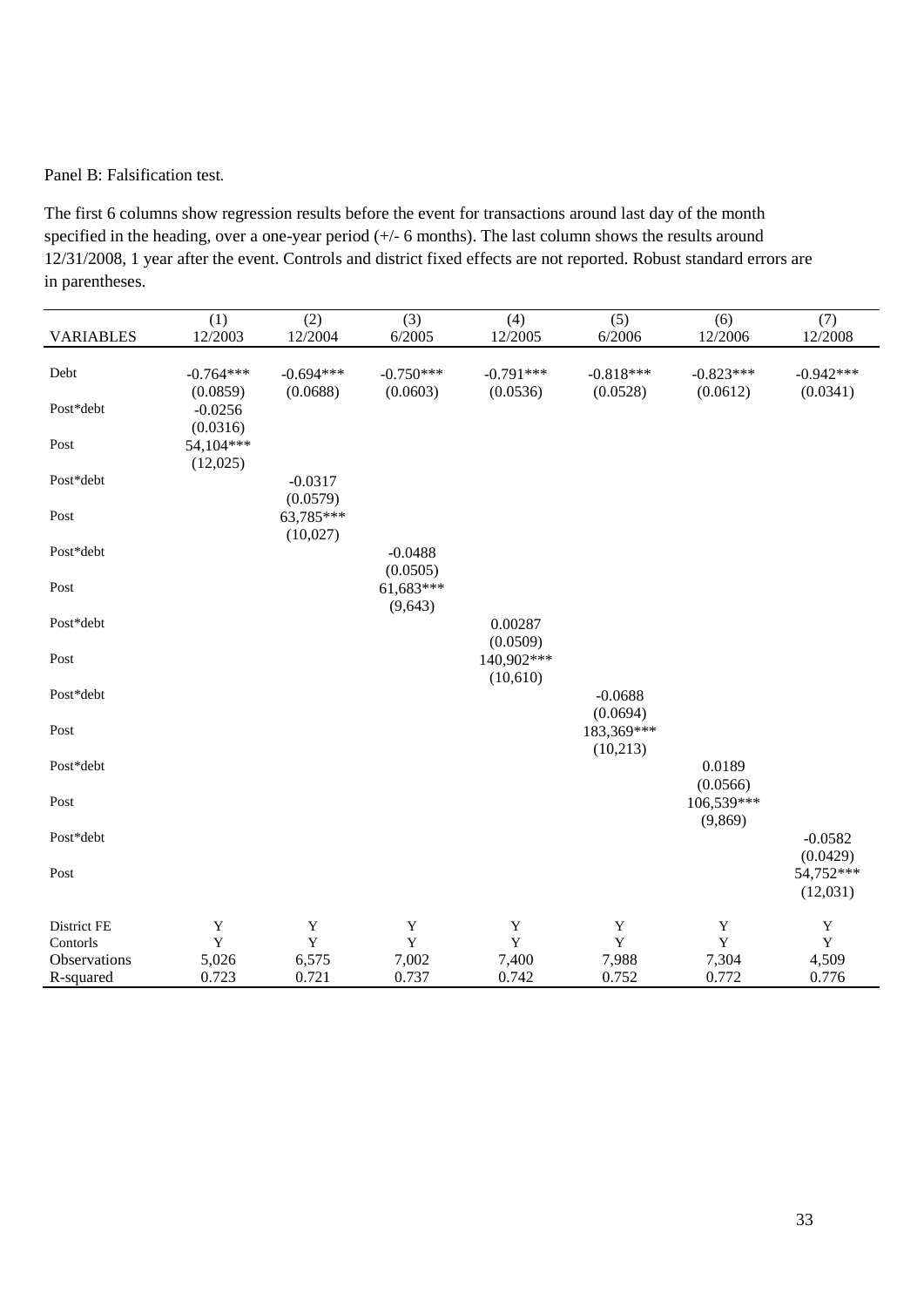#### **Table 4: All sample: alternative control and announcement effect**

Dependent variable is the transaction price of dwellings. Column 1(2) test the benchmark model the whole sample, including self-owned units. Column 3 and adds the announcement effect: *Post2* (=1 if a transaction takes place between announcement and implementation date, and is 0 otherwise). Column 4-6 use self-owned units as treatment group (equation 2). Controls for the unit include the area, squared area, number of rooms, floor, category (decade) for the age of the building. Regional dummies and time fixed effects are not reported. Robust standard errors are in parentheses.

|                        | (1)           | (2)           | (3)           | (4)           | (5)         | (6)          |
|------------------------|---------------|---------------|---------------|---------------|-------------|--------------|
| <b>VARIABLES</b>       | All sample    | All sample    | All sample    | All sample    | All sample  | All sample   |
|                        |               |               |               |               |             |              |
| Post *debt             | $-0.316***$   | $-0.326***$   |               |               |             |              |
|                        | (0.0498)      | (0.0579)      |               |               |             |              |
| $Post2*debt$           |               | $-0.124**$    |               |               |             |              |
|                        |               | (0.0470)      |               |               |             |              |
| Post announcement*debt |               |               | $-0.317***$   |               |             |              |
|                        |               |               | (0.0482)      |               |             |              |
| Post*coop              |               |               |               | $-181.969***$ | $-122,799*$ |              |
|                        |               |               |               | (48, 881)     | (60, 445)   |              |
|                        |               |               |               |               |             |              |
| Post announcement*coop |               |               |               |               |             | $-134,311**$ |
|                        |               |               |               |               |             | (60, 389)    |
| Debt                   | $-0.724***$   | $-0.717***$   | $-0.717***$   |               | $-0.948***$ | $-0.945***$  |
|                        | (0.0316)      | (0.0364)      | (0.0373)      |               | (0.0198)    | (0.0203)     |
| Coop                   | $-122,368***$ | $-115,114***$ | $-114,688***$ | $-207,748***$ | $-50,621$   | $-33,901$    |
|                        | (24, 118)     | (25,269)      | (25,302)      | (46, 118)     | (44,225)    | (46, 120)    |
|                        |               |               |               |               |             |              |
| Post-event dummy       | Y             | Y             | Y             | Y             | Y           | Y            |
| District FE            | Y             | Y             | Y             | Y             | Y           | Y            |
| Controls               | Y             | Y             | Y             | Y             | Y           | Y            |
| <b>Observations</b>    | 119,372       | 119,372       | 119,372       | 119,372       | 119,372     | 119,372      |
| R-squared              | 0.777         | 0.780         | 0.781         | 0.753         | 0.776       | 0.780        |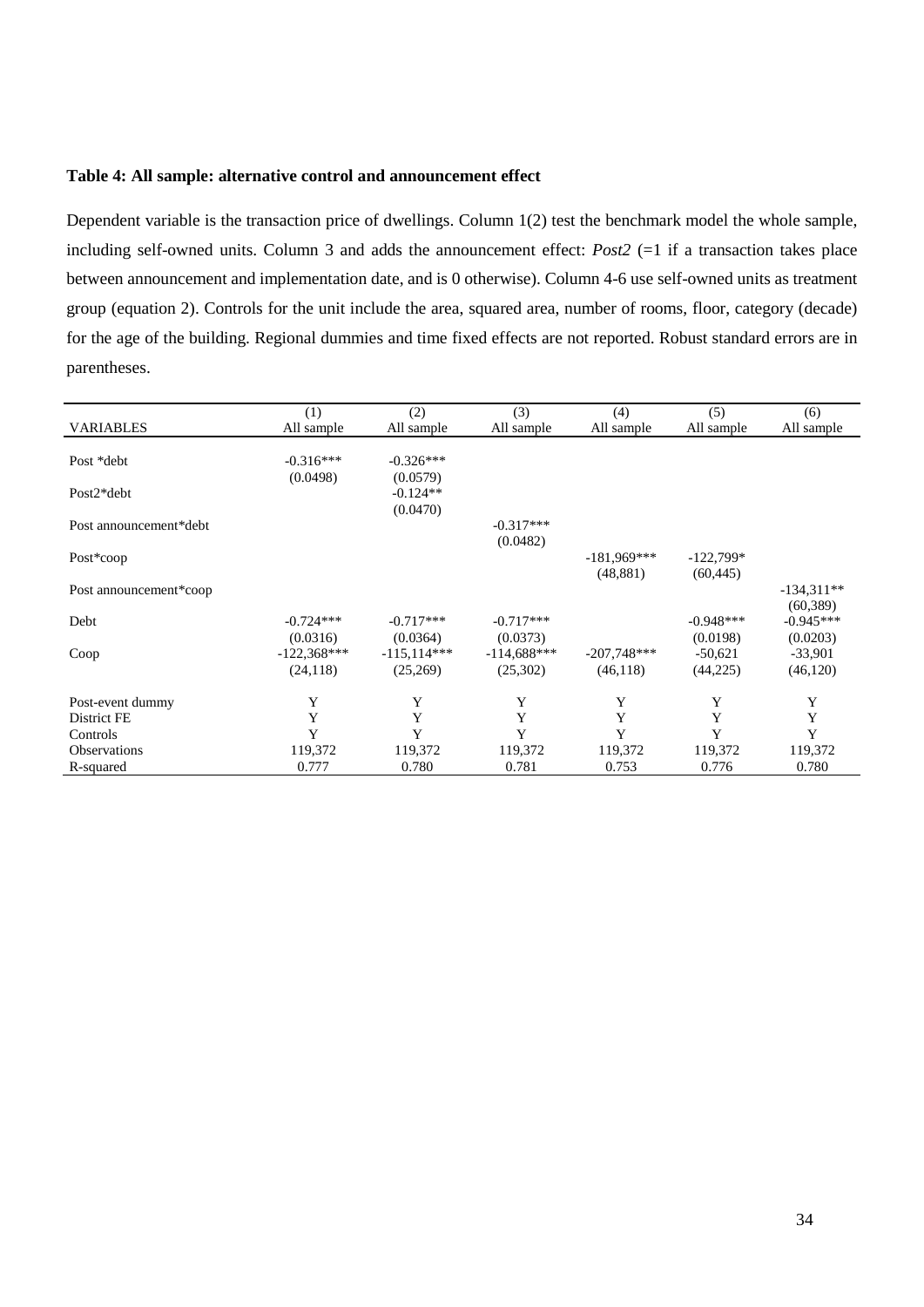#### **Table 5: Robustness: high vs. low debt units**

Dependent variable is price of transaction. Specifications in column 1 to 3 include dummies for transactions in the  $2<sup>nd</sup>$  (debt2),  $3<sup>rd</sup>$  (debt3), and  $4<sup>th</sup>$  (debt4) quartiles. Column 4 includes a further interaction with units that have debt in the highest decile.

|                      | (1)           | (2)           | (3)           | (4)           |
|----------------------|---------------|---------------|---------------|---------------|
| <b>VARIABLES</b>     | All coop      | All sample    | All sample    | All sample    |
|                      |               |               |               |               |
| Post*debt2           | $-55,785$     | $-81,134**$   | $-117,168***$ |               |
|                      | (45, 134)     | (30, 256)     | (30, 375)     |               |
| Post*debt3           | $-93,623*$    | $-123,716***$ | $-145,185***$ |               |
|                      | (50,710)      | (28, 384)     | (29, 013)     |               |
| Post*debt4           | $-236,565**$  | $-239,982***$ | $-271,102***$ |               |
|                      | (81, 832)     | (60, 913)     | (58, 809)     |               |
| Debt2                | 5,687         | 28,440        | 3,218         |               |
|                      | (34, 327)     | (24, 597)     | (23, 377)     |               |
| Debt3                | $-50,670$     | $-44,171$     | $-61,470**$   |               |
|                      | (33,310)      | (27, 668)     | (21, 397)     |               |
| Debt4                | $-183,976***$ | $-244,585***$ | $-308,881***$ |               |
|                      | (38,995)      | (35,176)      | (36,747)      |               |
| Post                 | 599,895***    | 655,579***    |               | 662,303***    |
|                      | (54, 121)     | (54, 781)     |               | (6,223)       |
| Coop                 |               | $-190,650***$ | $-111,105***$ | $-122,262***$ |
|                      |               | (24, 646)     | (27,075)      | (5,553)       |
| Large debt           |               |               |               | $-102,673$    |
|                      |               |               |               | (69,176)      |
| Post*large debt      |               |               |               | $-105,622$    |
|                      |               |               |               | (73, 692)     |
| Large debt*coop      |               |               |               | $-287,880***$ |
|                      |               |               |               | (69, 674)     |
| Post*coop            |               |               |               | $-110,485***$ |
|                      |               |               |               | (7,205)       |
| Post*large debt*coop |               |               |               | $-140,297**$  |
|                      |               |               |               | (58, 566)     |
| Quarter FE           | $\mathbf N$   | $\mathbf N$   | $\mathbf Y$   | $\mathbf N$   |
| District FE          | Y             | Y             | Y             | $\mathbf Y$   |
| Controls             | Y             | Y             | $\mathbf Y$   | $\mathbf Y$   |
| Observations         | 67,212        | 119,372       | 119,372       | 119,372       |
| R-squared            | 0.615         | 0.762         | 0.814         | 0.766         |
|                      |               |               |               |               |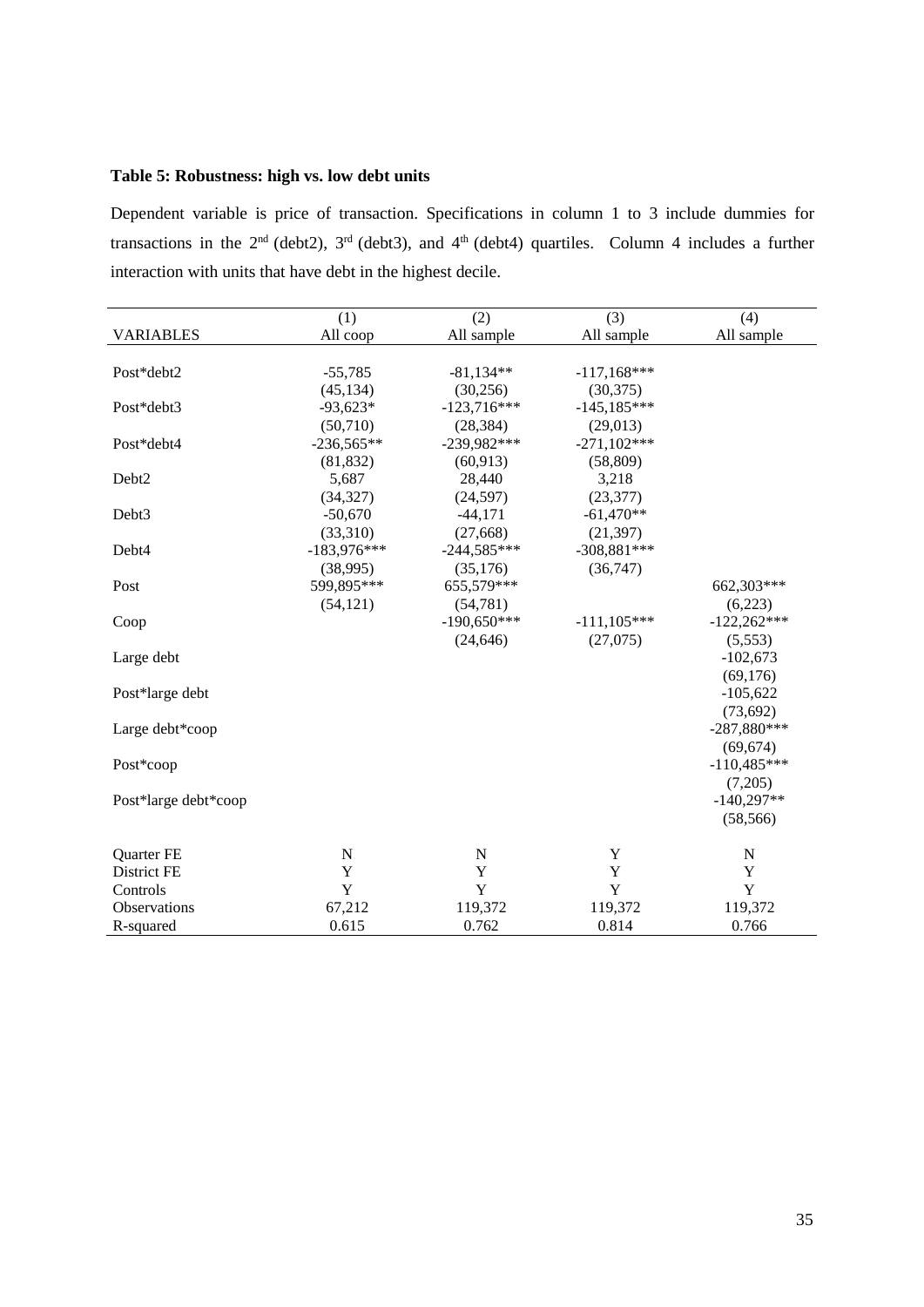#### **Table 6: Heterogeneity in size**

The dependent variable is the price of the unit. The model is run for the subsamples of small and medium (2 bedrooms and smaller), large apartments in columns 1, 2, 3 below. Small unit is a dummy standing for unis that are 1 bedroom or smaller. Regional dummies and controls are not reported. Robust standard errors are in parentheses.

|                      | (1)           | (2)         | (3)            | (4)              |
|----------------------|---------------|-------------|----------------|------------------|
| <b>VARIABLES</b>     | $<$ 3 rooms   | 3 rooms     | $>$ 3 rooms    | small $(\leq 2)$ |
|                      |               |             |                |                  |
| Post*debt            | $-0.325***$   | $-0.342**$  | $-0.102$       | $-0.231***$      |
|                      | (0.0459)      | (0.133)     | (0.128)        | (0.0619)         |
| Debt                 | $-0.690***$   | $-0.759***$ | $-0.887***$    | $-0.842***$      |
|                      | (0.0360)      | (0.0912)    | (0.103)        | (0.0448)         |
| Post                 | 582,410***    | 965,593***  | $1.193e+06***$ | 711,708***       |
|                      | (43,273)      | (123,990)   | (176, 598)     | (63, 332)        |
| Coop                 | $-130,932***$ | $-117,872*$ | 42,364         | $-127,203***$    |
|                      | (20, 361)     | (67,008)    | (142, 963)     | (24,276)         |
| Small unit*debt      |               |             |                | $0.312**$        |
|                      |               |             |                | (0.110)          |
| Post*small unit      |               |             |                | $-212,688***$    |
|                      |               |             |                | (33,517)         |
| Post*small unit*debt |               |             |                | $-0.219***$      |
|                      |               |             |                | (0.0708)         |
| District FE          | Y             | Y           | Y              | Y                |
| Controls             | Y             | Y           | Y              | Y                |
| <b>Observations</b>  | 95,154        | 14,860      | 1,689          | 119,372          |
| R-squared            | 0.752         | 0.775       | 0.810          | 0.780            |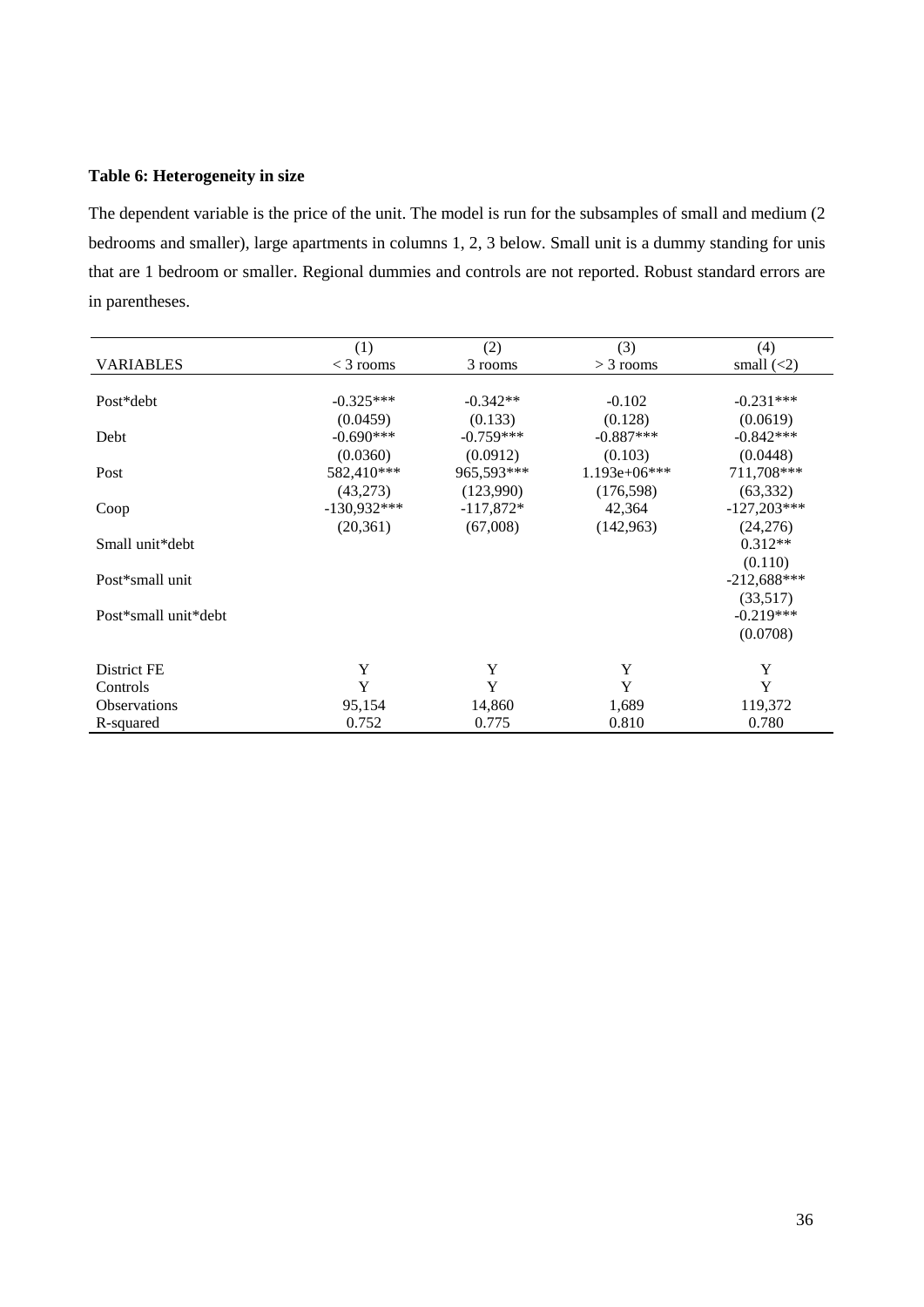#### **Table 7: Robustness**

Column 1 and 2 control for the interaction of units' size, age and floor with *Post* dummy. Column 3 and 4 enlarge the sample and include self-owned units. In column 3 we control for the interaction of debt with the post-event dummy, in addition to the post-event and coop dummy. Column 6(8) takes the subsample of transaction before the announcement (implementation), while 7 and 9 take those after the implementation. The usual controls and their interactions are not reported.

| <b>VARIABLES</b>    | (1)<br>$Co$ -op | (2)<br>$Co$ -op | (3)<br>All sample | (4)<br>All sample | (5)<br>Units built<br>before 2008 | (6)<br><b>Before</b> | (7)<br>After | (8)<br><b>Before</b> | (9)<br>After |
|---------------------|-----------------|-----------------|-------------------|-------------------|-----------------------------------|----------------------|--------------|----------------------|--------------|
| Post*debt           | $-0.205***$     | $-0.314***$     | $-0.247***$       | $-0.282***$       | $-0.297***$                       |                      |              |                      |              |
|                     | (0.0378)        | (0.0371)        | (0.0394)          | (0.0354)          | (0.0200)                          |                      |              |                      |              |
| Debt                | $-0.801***$     | $-0.646***$     | $-0.767***$       | $-0.725***$       | $-0.749***$                       | $-0.685***$          | $-1.016***$  | $-0.710***$          | $-1.016***$  |
|                     | (0.0428)        | (0.0395)        | (0.0421)          | (0.0345)          | (0.0162)                          | (0.0270)             | (0.0104)     | (0.0273)             | (0.0366)     |
| Post                |                 | 10,717          | 673,437***        | 210,648***        | 698,214***                        |                      |              |                      |              |
|                     |                 | (60, 254)       | (73,913)          | (50,014)          | (5,622)                           |                      |              |                      |              |
| Post*coop           |                 |                 | $-89,721$         | 38,600            | $-91,451***$                      |                      |              |                      |              |
|                     |                 |                 | (65,376)          | (36,892)          | (7,769)                           |                      |              |                      |              |
| Coop                |                 |                 | $-73,046$         | $-144.980***$     | $-83,604***$                      | $-206,566***$        | $-60,579***$ | $-197,106***$        | $-60,579**$  |
|                     |                 |                 | (45, 828)         | (32, 391)         | (6,291)                           | (21, 884)            | (6,265)      | (20, 150)            | (24, 243)    |
| <b>Ouarter FE</b>   | Y               | N               | N                 | N                 | N                                 | N                    | N            | Y                    | Y            |
| District FE         | Y               | Y               | Y                 | Y                 | Y                                 | Y                    | Y            | Y                    | Y            |
| Controls            | Y               | Y               | Y                 | Y                 | Y                                 | Y                    | Y            | Y                    | Y            |
| Controls*post       | Y               | Y               | N                 | Y                 | N                                 | Y                    | Y            | Y                    | Y            |
| <b>Observations</b> | 67,212          | 67,212          | 119,372           | 119,372           | 117,078                           | 49,732               | 62,802       | 56,570               | 62,802       |
| R-squared           | 0.808           | 0.689           | 0.778             | 0.793             | 0.776                             | 0.729                | 0.755        | 0.823                | 0.845        |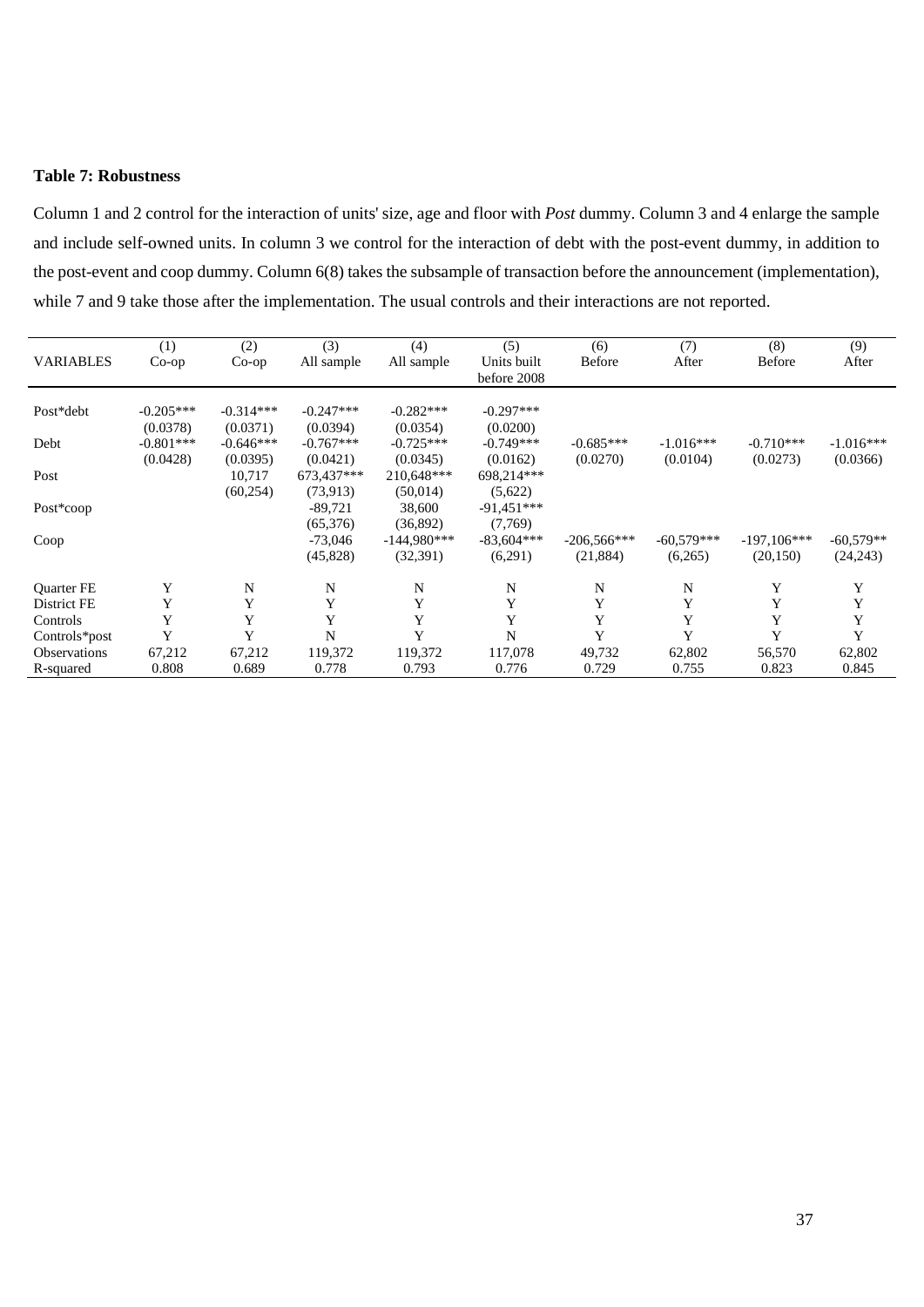#### **Table 8: Robustness, initial debt vs. debt for renovation**

Initial debt is current co-op debt less proxy debt that raised for renovation. Column 1 and 2 include the whole sample, column 3(4) restricts transactions to those before (after) the event. Regional dummies and controls are not reported.

|                   | (1)         | (2)         | (3)           | (4)         |
|-------------------|-------------|-------------|---------------|-------------|
| <b>VARIABLES</b>  | All coop    | New units   | <b>Before</b> | After       |
|                   |             |             |               |             |
| Post*initial debt | $-0.262***$ |             |               |             |
|                   | (0.0321)    |             |               |             |
| Initial debt      | $-0.693***$ |             |               |             |
|                   | (0.0362)    |             |               |             |
| Post              | 568,906***  | 576,064***  |               |             |
|                   | (32, 712)   | (27, 624)   |               |             |
| Post*debt         |             | $-0.213***$ |               |             |
|                   |             | (0.0499)    |               |             |
| Debt              |             | $-0.746***$ | $-0.465***$   | $-0.407***$ |
|                   |             | (0.0513)    | (0.0937)      | (0.114)     |
| Coop*debt         |             |             | $-0.251**$    | $-0.591***$ |
|                   |             |             | (0.0919)      | (0.117)     |
| Coop              |             |             | $-168,089***$ | $-40,365$   |
|                   |             |             | (19,001)      | (25,541)    |
|                   |             |             |               |             |
| District FE       | Y           | Y           | Y             | Y           |
| Controls          | Y           | Y           | Y             | Y           |
| Observations      | 67,212      | 3,129       | 44,728        | 9,547       |
| R-squared         | 0.670       | 0.798       | 0.758         | 0.824       |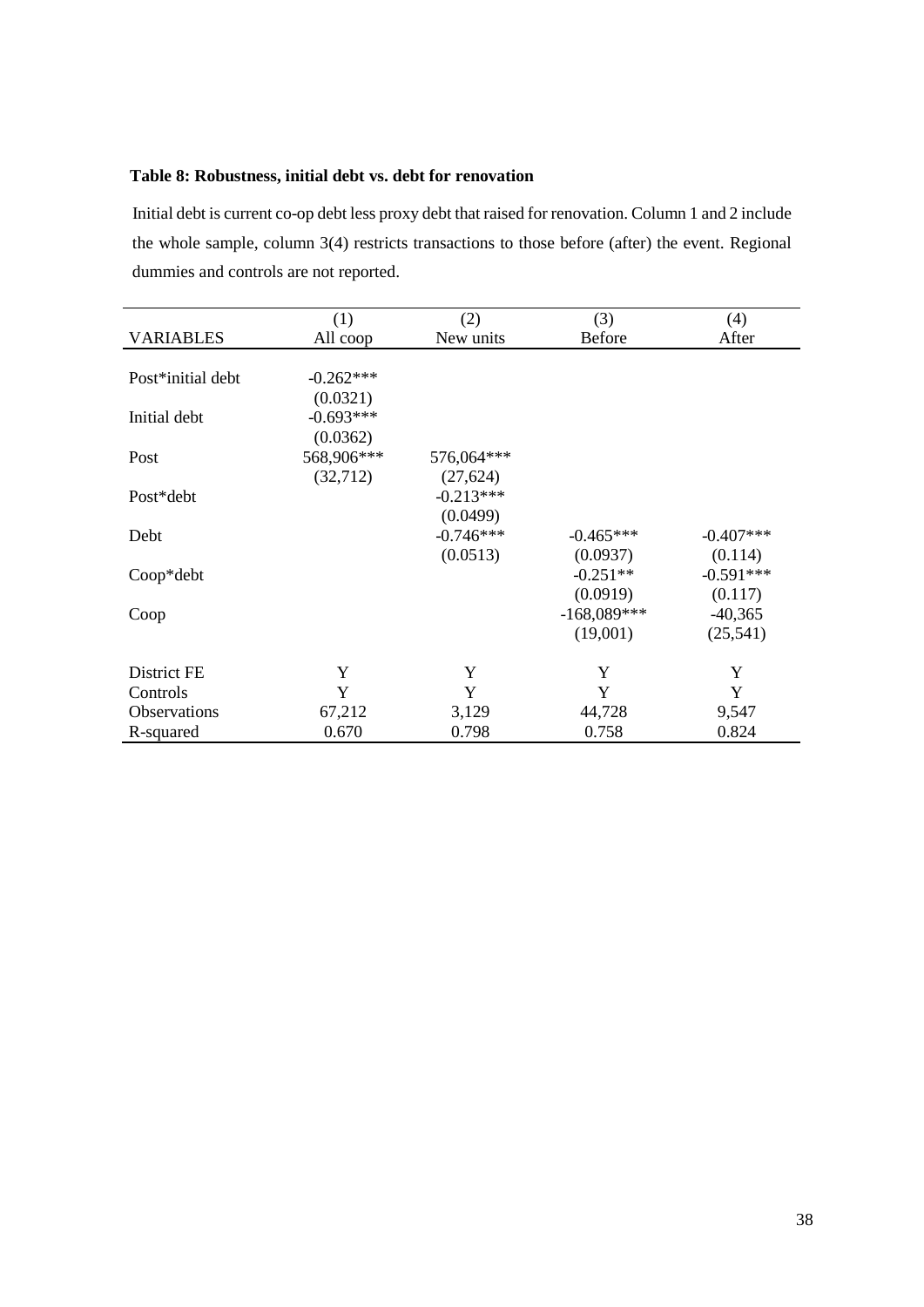#### **Table 9: Effects of financial experience, age, and first-time homebuyers**

Young are those homebuyers who are less than 35 years old. *No investment* is 1 if the homebuyer has no investments in financial markets, and 0 otherwise. *First-time* homebuyers (first time) are those who have not owned a dwelling since 2004. Controls, as well as time fixed effects are not reported.

|                      | (1)                       | (2)                        | (3)                        | (4)                        | (5)                        | (6)                        |
|----------------------|---------------------------|----------------------------|----------------------------|----------------------------|----------------------------|----------------------------|
| <b>VARIABLES</b>     | All sample                | 1 year window              | All sample                 | 1 year window              | All sample                 | 1 year window              |
| Young                | $-419,114***$<br>(23,203) | $-541,796***$<br>(45, 717) |                            |                            |                            |                            |
| Young*coop           | 418,401***<br>(24, 676)   | 512,176***<br>(49, 828)    |                            |                            |                            |                            |
| Young*post           |                           | 167,575***<br>(54, 948)    |                            |                            |                            |                            |
| Young*post*coop      |                           | $-160,130***$<br>(60, 927) |                            |                            |                            |                            |
| First time           |                           |                            | $-418,634***$<br>(22, 876) | $-532,336***$<br>(45, 117) |                            |                            |
| First time*coop      |                           |                            | 421,207***<br>(24, 390)    | 511,378***<br>(49,520)     |                            |                            |
| First time*post      |                           |                            |                            | 133,594**<br>(54,041)      |                            |                            |
| First time*post*coop |                           |                            |                            | $-131,580**$<br>(60, 299)  |                            |                            |
| No investment        |                           |                            |                            |                            | $-257,054***$<br>(30, 166) | $-384,435***$<br>(36,065)  |
| No investment*coop   |                           |                            |                            |                            | 132,357***<br>(26, 473)    | 319,435***<br>(55,990)     |
| No investment*post   |                           |                            |                            |                            |                            | 318,238***<br>(43,070)     |
| No invest*post*coop  |                           |                            |                            |                            |                            | $-214,182***$<br>(64,229)  |
| Post                 |                           | $-184,152***$<br>(47,570)  |                            | $-166,383***$<br>(46, 384) |                            | $-387,910***$<br>(34, 884) |
| Post*coop            |                           | 85,202<br>(52, 994)        |                            | 71,225<br>(52,036)         |                            | 84,299<br>(55,015)         |
| Quarter FE           | Y                         | $\mathbf N$                | Y                          | N                          | Y                          | $\mathbf N$                |
| <b>District FE</b>   | Y                         | $\mathbf Y$                | Y                          | Y                          | Y                          | Y                          |
| Controls             | Y                         | Y                          | $\mathbf Y$                | Y                          | Y                          | $\mathbf Y$                |
| Observations         | 42,736                    | 28,925                     | 42,736                     | 28,925                     | 42,736                     | 28,925                     |
| R-squared            | 0.574                     | 0.600                      | 0.574                      | 0.600                      | 0.571                      | 0.570                      |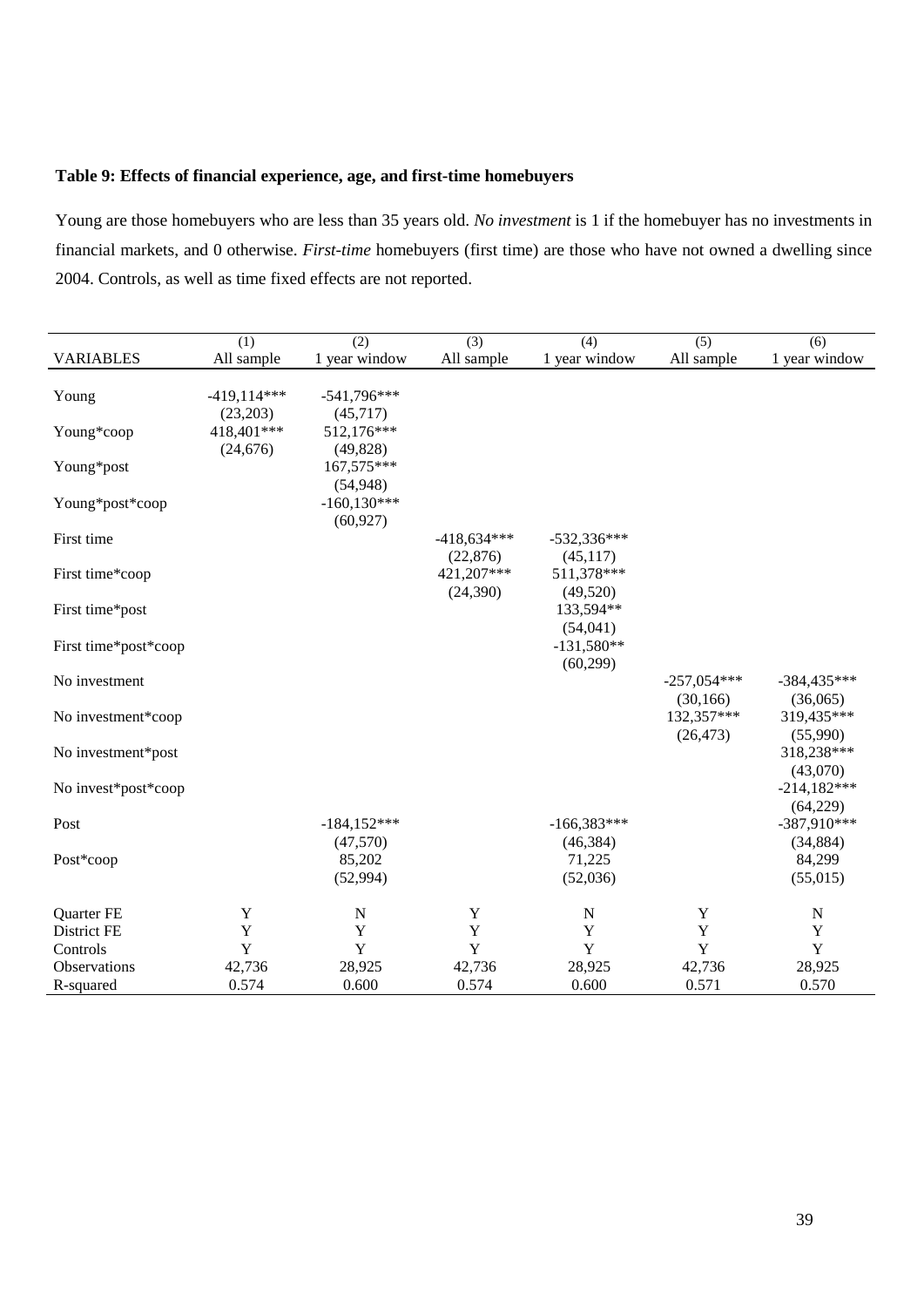#### **Table 10: Robustness**

Dependent variable is transaction price of units. Column 1 and 4 use 6 month before and after windows around implementation of regulation, while other columns use the whole sample. *Low income* is dummy equal to one for a buyer whose income belongs to the lowest quartile. The fixed effects are mentioned in the table.

|                      | (1)            | (2)           | (3)          | (4)            | (5)           | (6)           |
|----------------------|----------------|---------------|--------------|----------------|---------------|---------------|
| <b>VARIABLES</b>     | 6 month window | All sample    | All sample   | 6 month window | All sample    | All sample    |
|                      |                |               |              |                |               |               |
| No investment        | $-308,271***$  | $-71.845***$  | $-67.962***$ |                |               |               |
|                      | (40,694)       | (18, 847)     | (18, 195)    |                |               |               |
| No investment*coop   | 324,815***     | 57,039**      | 51,347*      |                |               |               |
|                      | (63, 301)      | (28, 644)     | (27,687)     |                |               |               |
| No investment*post   | 168,138***     | 80,145***     | 43,014*      |                |               |               |
|                      | (55,609)       | (22, 974)     | (23,763)     |                |               |               |
| No invest*post*coop  | $-149,180*$    | $-58,933*$    | $-56,806*$   |                |               |               |
|                      | (88,992)       | (33,353)      | (32,366)     |                |               |               |
| Low income           |                |               |              | $-76,107***$   | $-59.215***$  | $-59,021***$  |
|                      |                |               |              | (13,776)       | (15,801)      | (15,736)      |
| Low income*post      |                |               |              | 54,334***      | 31,517        | 31,032        |
|                      |                |               |              | (20,029)       | (19, 452)     | (19,377)      |
| Low income*post*coop |                |               |              | $-70.571**$    | $-64.278**$   | $-61,776**$   |
|                      |                |               |              | (28, 233)      | (25,820)      | (25,713)      |
| Low income*coop      |                |               |              | 76,683***      | 67,929***     | 65,594***     |
|                      |                |               |              | (20, 451)      | (20,937)      | (20, 850)     |
| Post*coop            | 26,362         | 25,244        | 25.169       | 23,172         | $-930.7$      | $-120.240***$ |
|                      | (81,763)       | (29,619)      | (28,690)     | (17,244)       | (16.481)      | (20,086)      |
| Post                 | $-175,952***$  | $-122,980***$ |              | $-149,885***$  | $-119,976***$ |               |
|                      | (49,166)       | (19,906)      |              | (22, 226)      | (20, 167)     |               |
|                      |                |               |              |                |               |               |
| <b>Ouarter FE</b>    | N              | N             | Y            | N              | N             | Y             |
| <b>Building FE</b>   | N              | Y             | Y            | Y              | Y             | Y             |
| District FE          | Y              | N             | $\mathbf N$  | Y              | N             | N             |
| <b>Observations</b>  | 15,228         | 42,727        | 42,727       | 15,228         | 42,736        | 42,736        |
| R-squared            | 0.906          | 0.917         | 0.923        | 0.653          | 0.920         | 0.920         |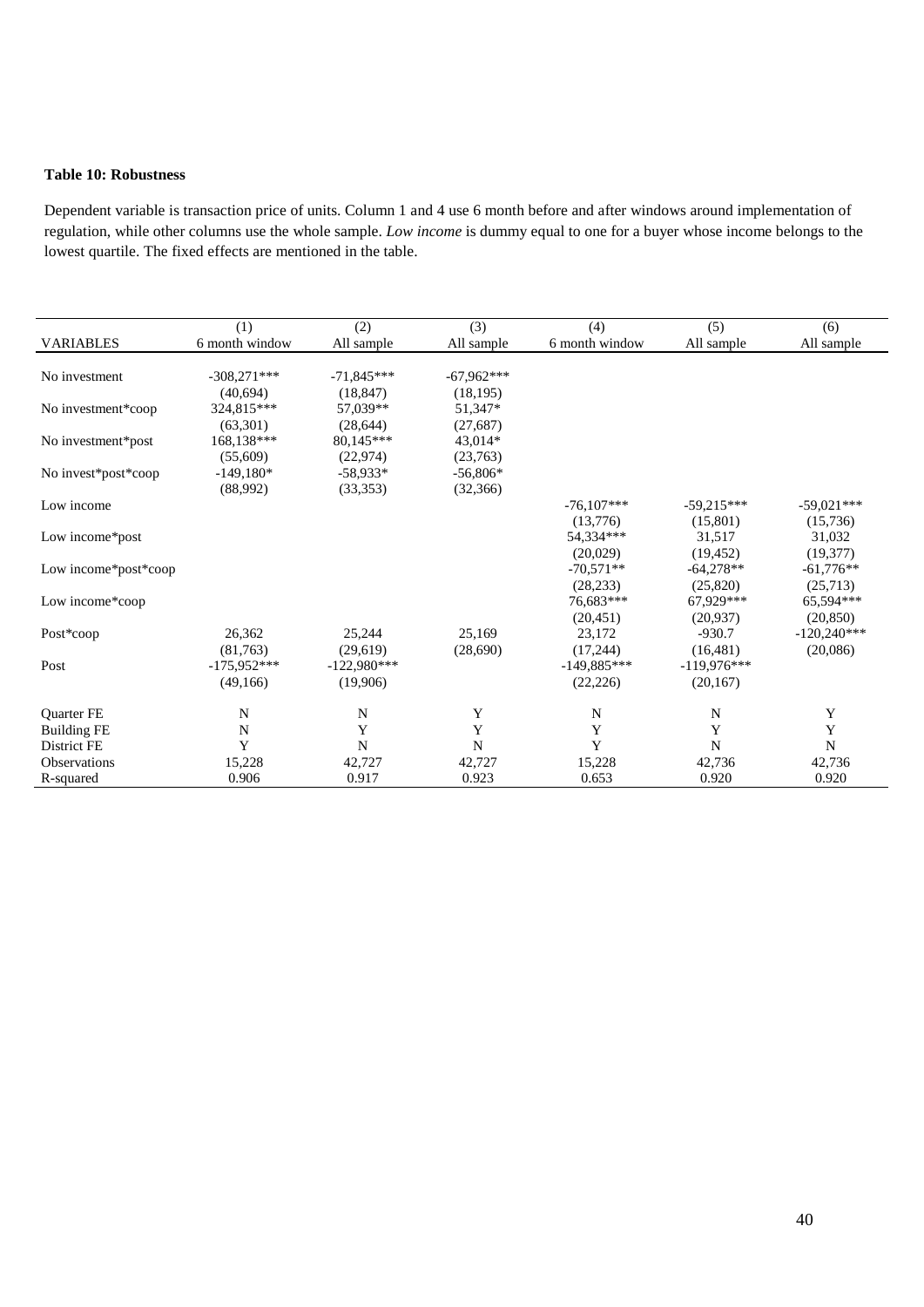| Table 11: Borrower characteristics by type of acquired dwelling |  |  |
|-----------------------------------------------------------------|--|--|
|-----------------------------------------------------------------|--|--|

|                             | 2007       |         |          |         | 2008       |         |         |         |
|-----------------------------|------------|---------|----------|---------|------------|---------|---------|---------|
|                             | Self-owned |         | $Co$ -op |         | Self-owned |         | $Co-op$ |         |
| <b>VARIABLES</b>            | mean       | s.d.    | mean     | s.d.    | mean       | s.d.    | mean    | s.d.    |
| Wages or pension (1000 NOK) | 443,232    | 489.517 | 344,177  | 222,758 | 482.548    | 488.921 | 383,803 | 242,950 |
| No investment               | 0.75       | 0.43    | 0.88     | 0.32    | 0.72       | 0.45    | 0.86    | 0.35    |
| Young $(<$ 35) homebuyers   | 0.49       | 0.50    | 0.63     | 0.48    | 0.45       | 0.50    | 0.57    | 0.49    |
| <b>Observations</b>         | 6,645      |         | 8.259    |         | 6,498      |         | 7,562   |         |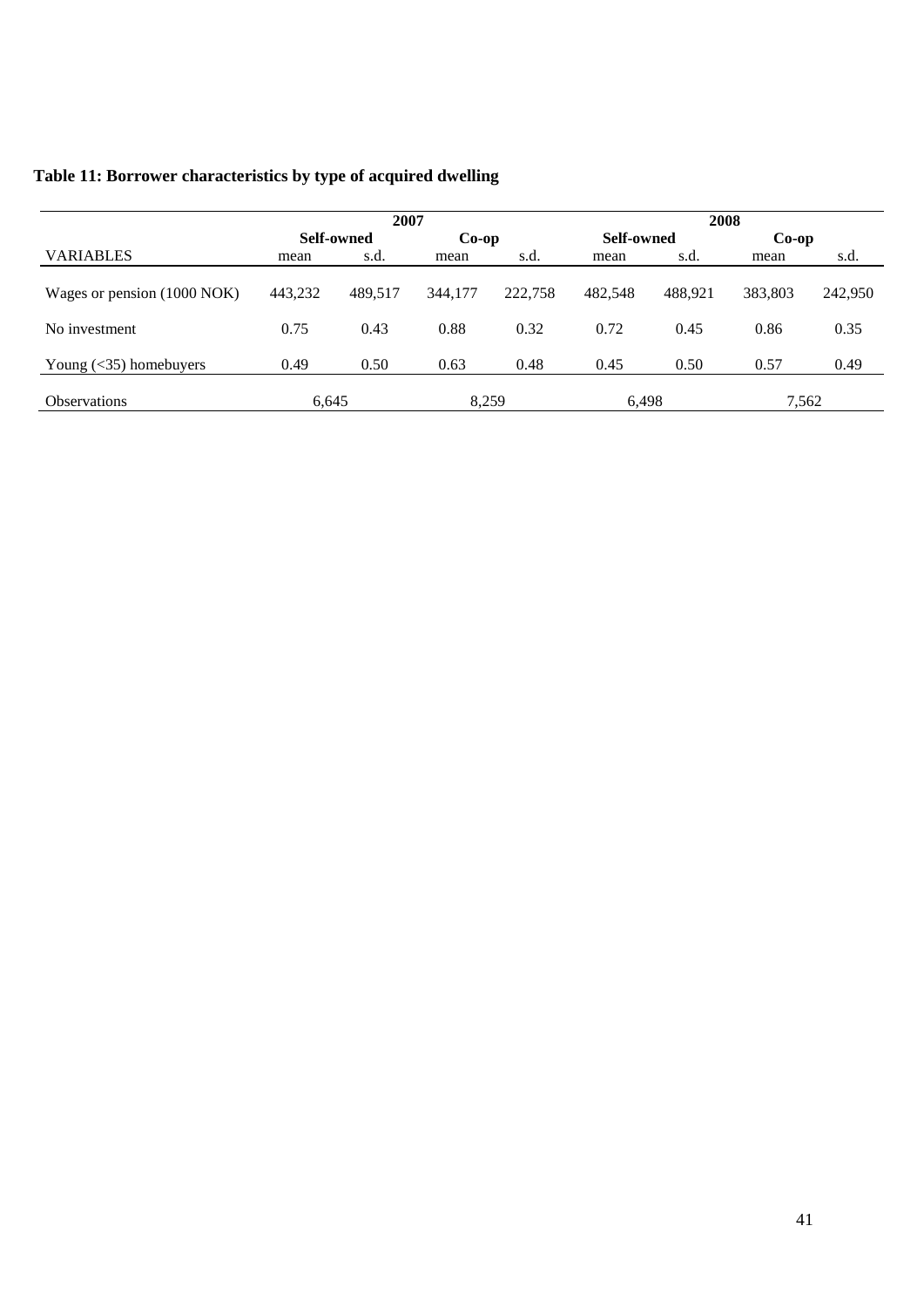### Appendix





Figure A2. The graph to the left (right) shows the proportion of co-op units sold across the different regions in Oslo before (after) December 2007.